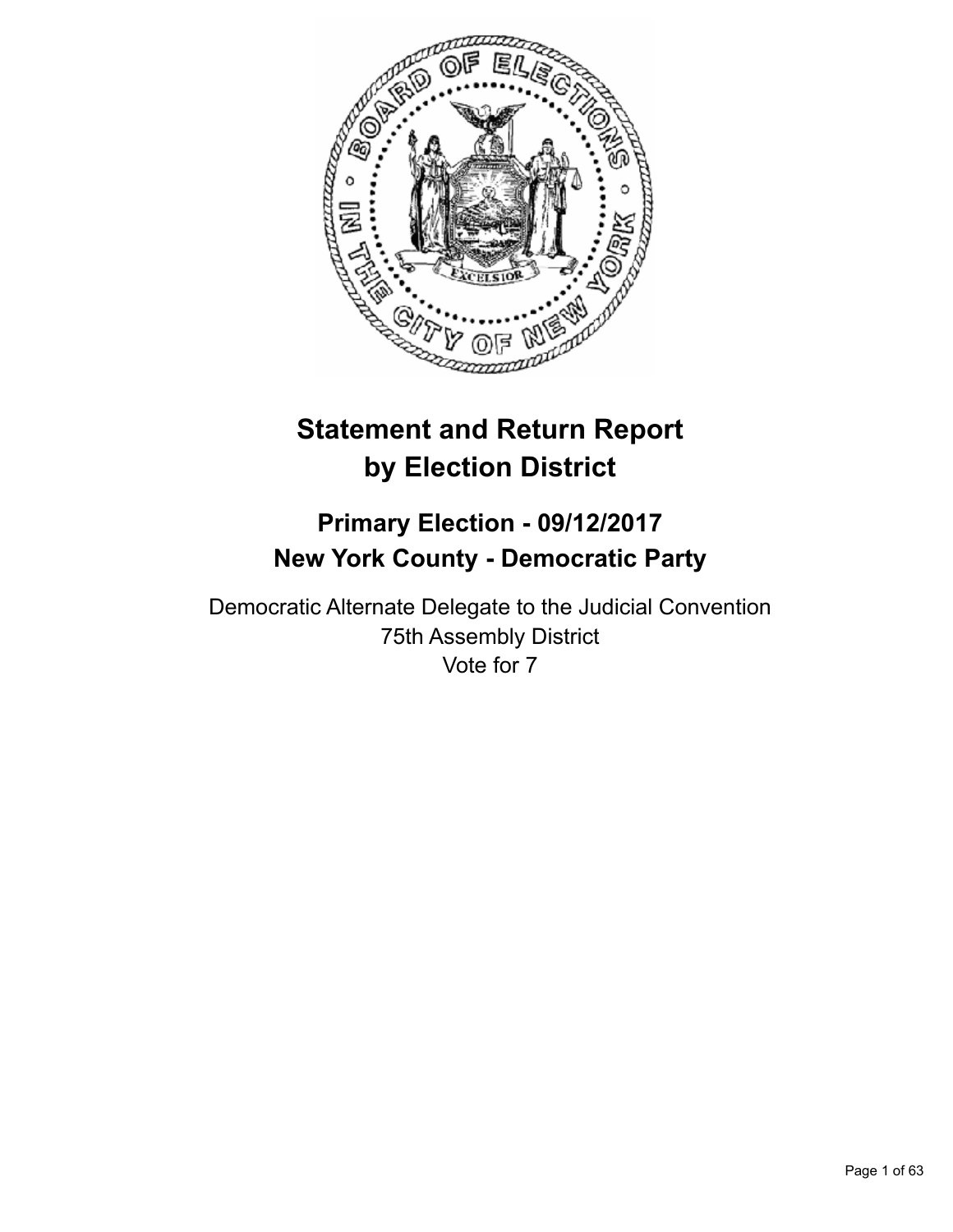

| <b>PUBLIC COUNTER</b>                                    | 96             |
|----------------------------------------------------------|----------------|
| MANUALLY COUNTED EMERGENCY                               | 0              |
| <b>ABSENTEE / MILITARY</b>                               | $\overline{c}$ |
| <b>AFFIDAVIT</b>                                         | $\Omega$       |
| <b>Total Ballots</b>                                     | 98             |
| Less - Inapplicable Federal/Special Presidential Ballots | 0              |
| <b>Total Applicable Ballots</b>                          | 98             |
| JANE B. JACOBS                                           | 67             |
| THOMAS M. HOGAN                                          | 41             |
| ROBERTO B. ENGLISH                                       | 43             |
| <b>BRIAN P. MANGAN</b>                                   | 37             |
| <b>MARINA LUTZ</b>                                       | 56             |
| DAVID STEWART HUDSON                                     | 37             |
| <b>MAN LAI LILY FAN</b>                                  | 57             |
| <b>CHARLES S. BAYOR</b>                                  | 18             |
| <b>SETH J. WEISSMAN</b>                                  | 27             |
| <b>NOAH PFEFFERBLIT</b>                                  | 18             |
| <b>TAYLOR SHUBERT</b>                                    | 18             |
| <b>CHRIS J. MARCHITELLO</b>                              | 20             |
| <b>BARBARA ROSEN (WRITE-IN)</b>                          | 1              |
| EMILY GOODMAN (WRITE-IN)                                 | 1              |
| LISA ME HOS (WRITE-IN)                                   | 1              |
| SUSANNE WASSON (WRITE-IN)                                | 1              |
| <b>Total Votes</b>                                       | 443            |
| Unrecorded                                               | 243            |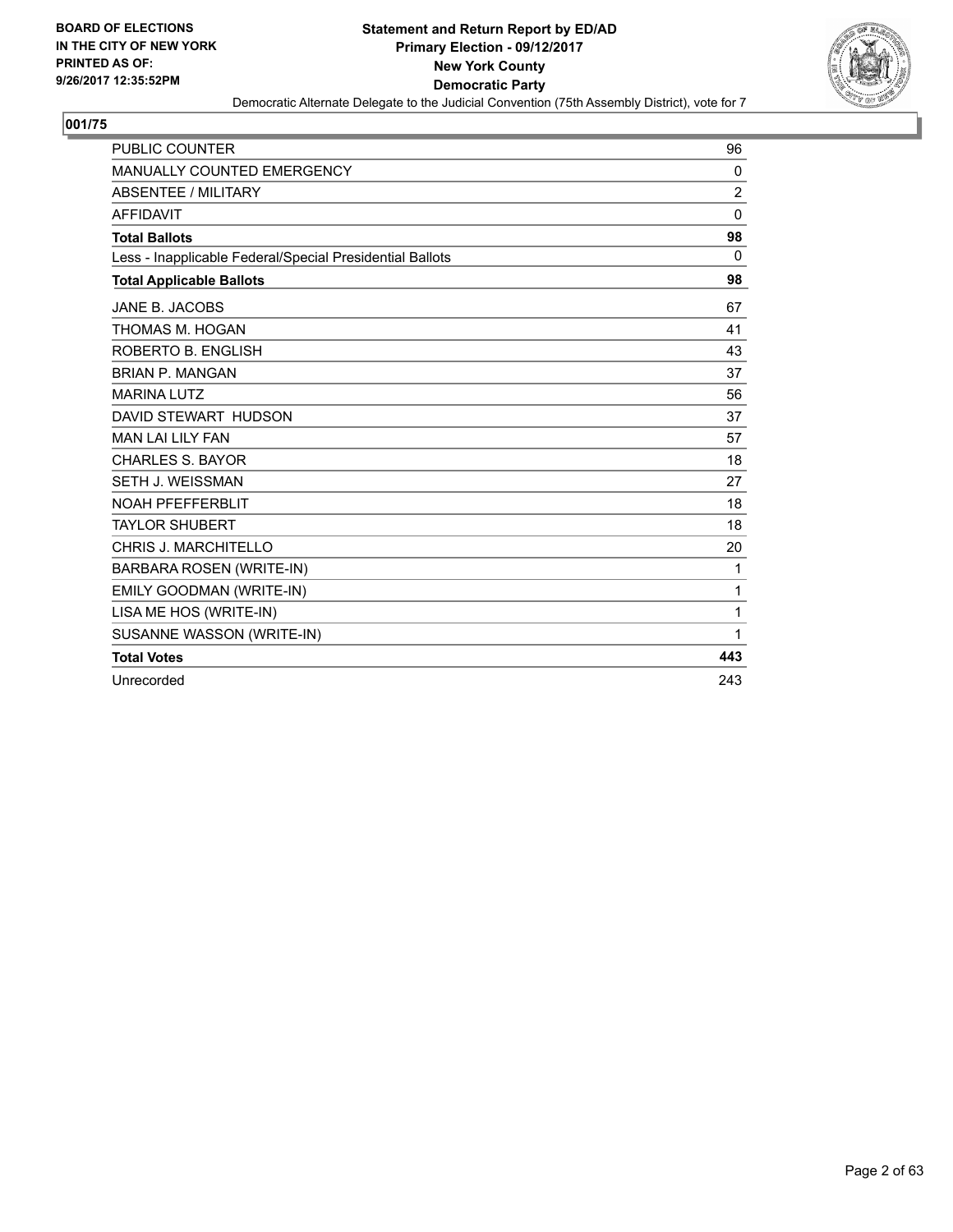

| <b>PUBLIC COUNTER</b>                                    | 101         |
|----------------------------------------------------------|-------------|
| <b>MANUALLY COUNTED EMERGENCY</b>                        | 0           |
| <b>ABSENTEE / MILITARY</b>                               | 5           |
| <b>AFFIDAVIT</b>                                         | $\mathbf 0$ |
| <b>Total Ballots</b>                                     | 106         |
| Less - Inapplicable Federal/Special Presidential Ballots | 0           |
| <b>Total Applicable Ballots</b>                          | 106         |
| JANE B. JACOBS                                           | 69          |
| THOMAS M. HOGAN                                          | 45          |
| ROBERTO B. ENGLISH                                       | 44          |
| <b>BRIAN P. MANGAN</b>                                   | 43          |
| <b>MARINA LUTZ</b>                                       | 53          |
| DAVID STEWART HUDSON                                     | 41          |
| <b>MAN LAI LILY FAN</b>                                  | 50          |
| <b>CHARLES S. BAYOR</b>                                  | 10          |
| <b>SETH J. WEISSMAN</b>                                  | 24          |
| <b>NOAH PFEFFERBLIT</b>                                  | 20          |
| <b>TAYLOR SHUBERT</b>                                    | 18          |
| <b>CHRIS J. MARCHITELLO</b>                              | 20          |
| <b>Total Votes</b>                                       | 437         |
| Unrecorded                                               | 305         |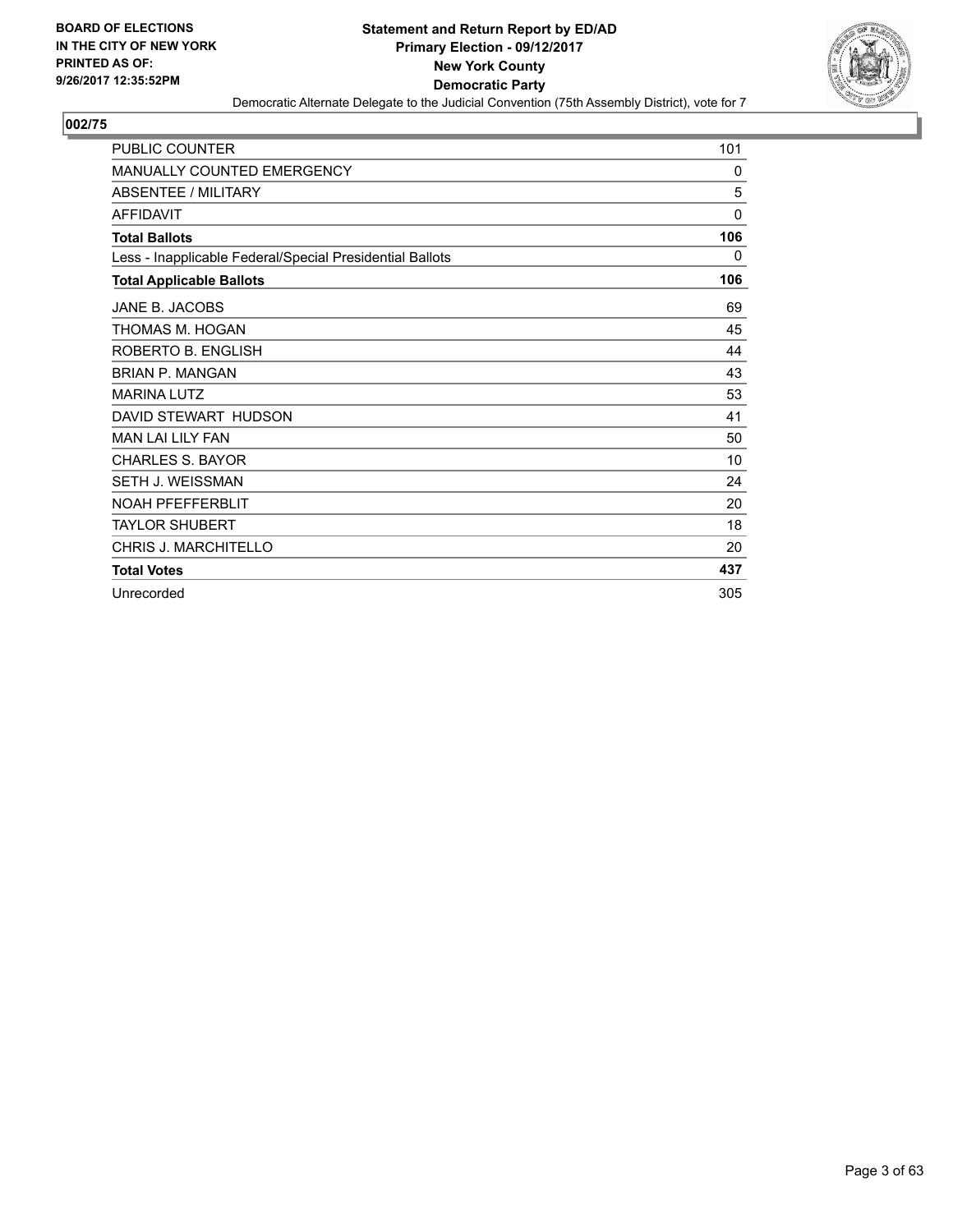

| <b>PUBLIC COUNTER</b>                                    | 59             |
|----------------------------------------------------------|----------------|
| MANUALLY COUNTED EMERGENCY                               | 0              |
| <b>ABSENTEE / MILITARY</b>                               | 4              |
| <b>AFFIDAVIT</b>                                         | $\mathbf{0}$   |
| <b>Total Ballots</b>                                     | 63             |
| Less - Inapplicable Federal/Special Presidential Ballots | $\mathbf{0}$   |
| <b>Total Applicable Ballots</b>                          | 63             |
| <b>JANE B. JACOBS</b>                                    | 28             |
| THOMAS M. HOGAN                                          | 18             |
| ROBERTO B. ENGLISH                                       | 19             |
| <b>BRIAN P. MANGAN</b>                                   | 19             |
| <b>MARINA LUTZ</b>                                       | 22             |
| DAVID STEWART HUDSON                                     | 19             |
| <b>MAN LAI LILY FAN</b>                                  | 22             |
| <b>CHARLES S. BAYOR</b>                                  | 10             |
| <b>SETH J. WEISSMAN</b>                                  | 10             |
| <b>NOAH PFEFFERBLIT</b>                                  | 8              |
| <b>TAYLOR SHUBERT</b>                                    | $\overline{7}$ |
| CHRIS J. MARCHITELLO                                     | 6              |
| ALIX FREDRIKA KUCKER (WRITE-IN)                          | 1              |
| DAVID J. KARLIN (WRITE-IN)                               | 1              |
| DEBORAH FINSTON (WRITE-IN)                               | 1              |
| HAROLD DONOHUE (WRITE-IN)                                | 1              |
| KATHERINE SLAWINSKI (WRITE-IN)                           | 1              |
| THOMAS A. BROWN (WRITE-IN)                               | 1              |
| <b>Total Votes</b>                                       | 194            |
| Unrecorded                                               | 247            |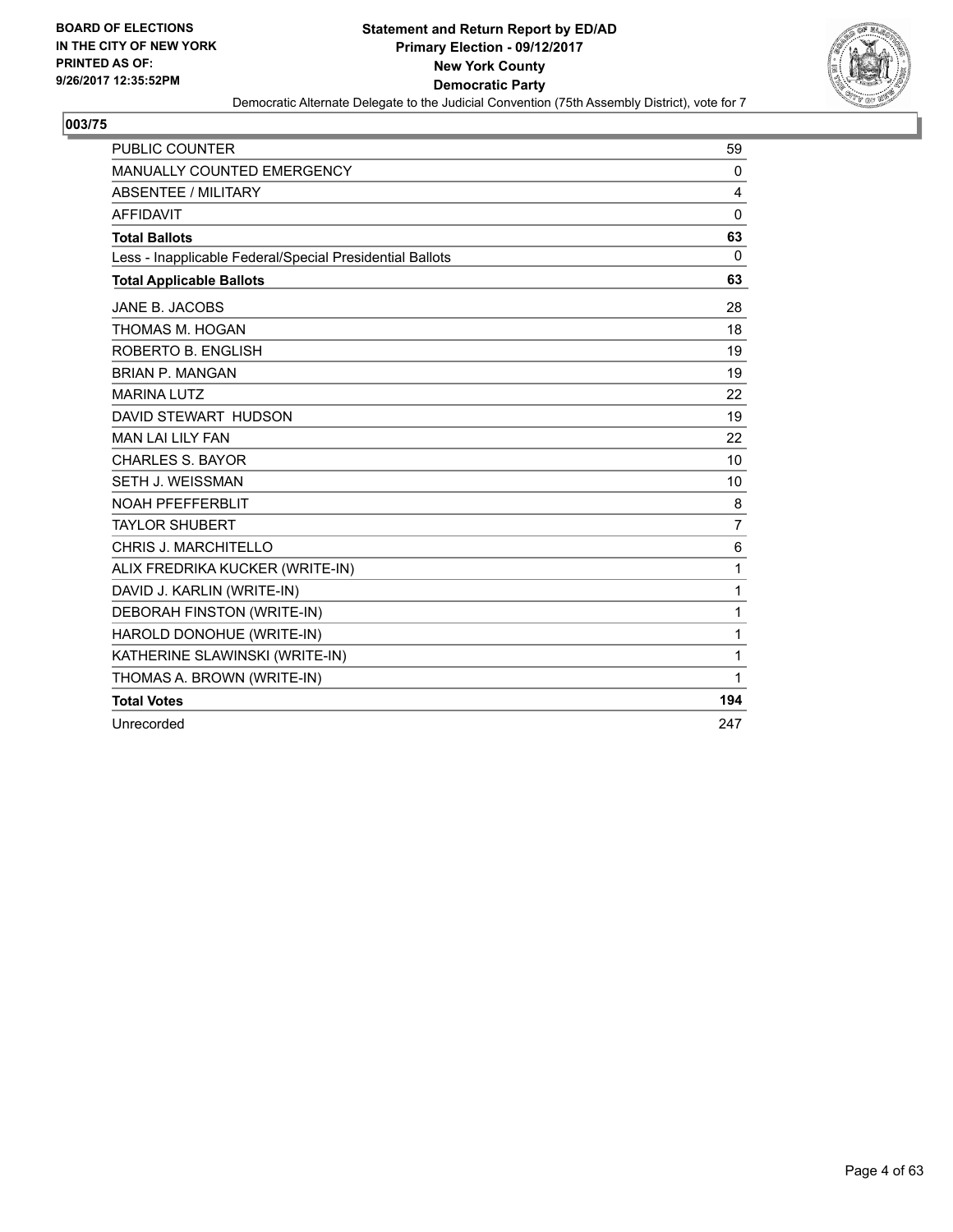

| <b>PUBLIC COUNTER</b>                                    | 103 |
|----------------------------------------------------------|-----|
| <b>MANUALLY COUNTED EMERGENCY</b>                        | 0   |
| <b>ABSENTEE / MILITARY</b>                               | 3   |
| <b>AFFIDAVIT</b>                                         | 1   |
| <b>Total Ballots</b>                                     | 107 |
| Less - Inapplicable Federal/Special Presidential Ballots | 0   |
| <b>Total Applicable Ballots</b>                          | 107 |
| JANE B. JACOBS                                           | 54  |
| THOMAS M. HOGAN                                          | 44  |
| ROBERTO B. ENGLISH                                       | 46  |
| <b>BRIAN P. MANGAN</b>                                   | 45  |
| <b>MARINA LUTZ</b>                                       | 54  |
| DAVID STEWART HUDSON                                     | 42  |
| <b>MAN LAI LILY FAN</b>                                  | 49  |
| <b>CHARLES S. BAYOR</b>                                  | 13  |
| <b>SETH J. WEISSMAN</b>                                  | 15  |
| <b>NOAH PFEFFERBLIT</b>                                  | 19  |
| <b>TAYLOR SHUBERT</b>                                    | 17  |
| <b>CHRIS J. MARCHITELLO</b>                              | 10  |
| SARAH TISHLER (WRITE-IN)                                 | 1   |
| <b>Total Votes</b>                                       | 409 |
| Unrecorded                                               | 340 |

| <b>PUBLIC COUNTER</b>                                    | 55             |
|----------------------------------------------------------|----------------|
| <b>MANUALLY COUNTED EMERGENCY</b>                        | 0              |
| <b>ABSENTEE / MILITARY</b>                               | $\overline{2}$ |
| <b>AFFIDAVIT</b>                                         | 0              |
| <b>Total Ballots</b>                                     | 57             |
| Less - Inapplicable Federal/Special Presidential Ballots | $\Omega$       |
| <b>Total Applicable Ballots</b>                          | 57             |
| <b>JANE B. JACOBS</b>                                    | 35             |
| THOMAS M. HOGAN                                          | 25             |
| ROBERTO B. ENGLISH                                       | 20             |
| <b>BRIAN P. MANGAN</b>                                   | 24             |
| <b>MARINA LUTZ</b>                                       | 29             |
| DAVID STEWART HUDSON                                     | 28             |
| <b>MAN LAI LILY FAN</b>                                  | 26             |
| <b>CHARLES S. BAYOR</b>                                  | 8              |
| <b>SETH J. WEISSMAN</b>                                  | $\overline{7}$ |
| <b>NOAH PFEFFERBLIT</b>                                  | 11             |
| <b>TAYLOR SHUBERT</b>                                    | 13             |
| CHRIS J. MARCHITELLO                                     | 6              |
| SAM BRICKFIELD (WRITE-IN)                                | 1              |
| <b>Total Votes</b>                                       | 233            |
| Unrecorded                                               | 166            |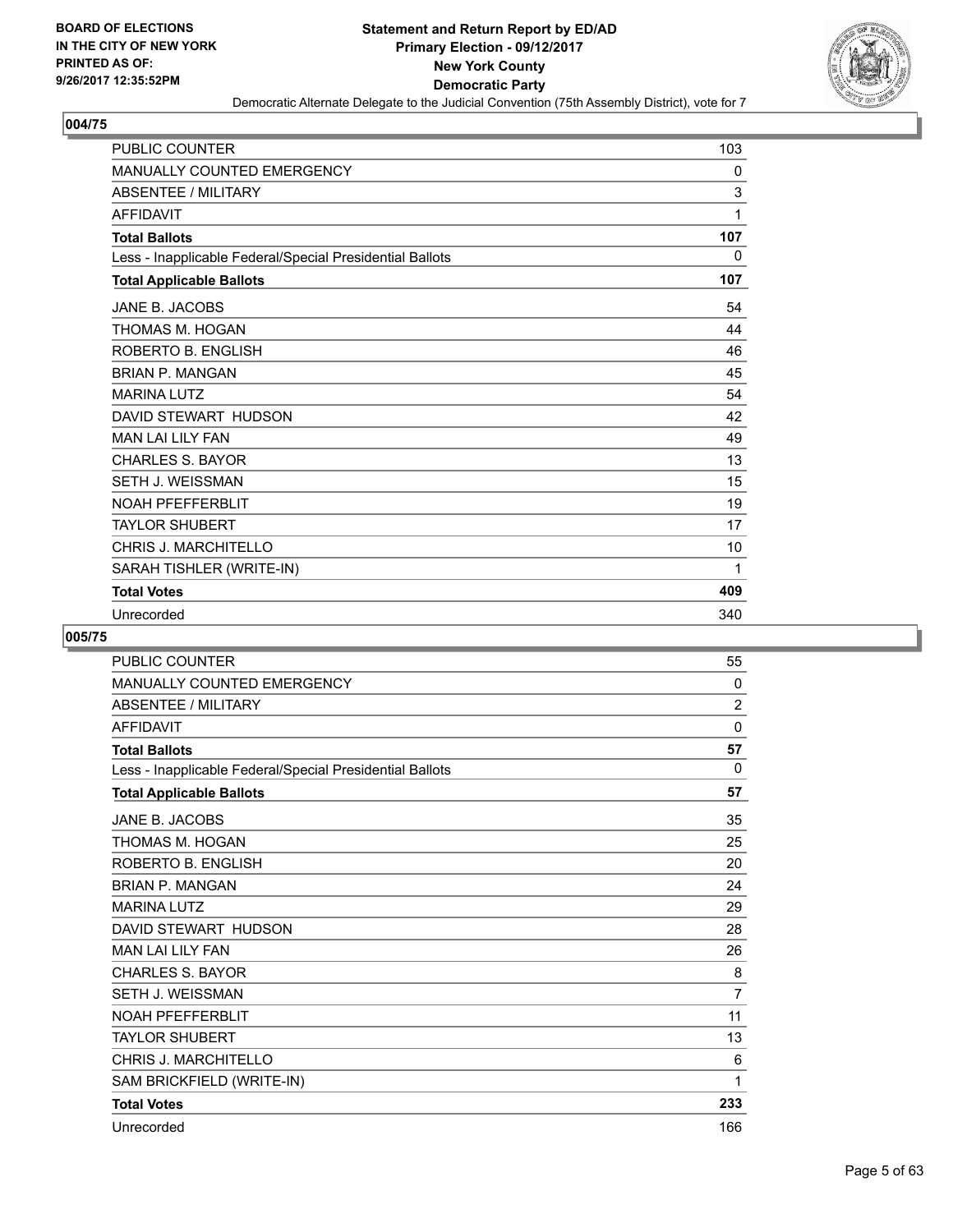

| <b>PUBLIC COUNTER</b>                                    | 152            |
|----------------------------------------------------------|----------------|
| <b>MANUALLY COUNTED EMERGENCY</b>                        | 0              |
| <b>ABSENTEE / MILITARY</b>                               | $\overline{2}$ |
| <b>AFFIDAVIT</b>                                         | 1              |
| <b>Total Ballots</b>                                     | 155            |
| Less - Inapplicable Federal/Special Presidential Ballots | 0              |
| <b>Total Applicable Ballots</b>                          | 155            |
| JANE B. JACOBS                                           | 87             |
| THOMAS M. HOGAN                                          | 67             |
| ROBERTO B. ENGLISH                                       | 71             |
| <b>BRIAN P. MANGAN</b>                                   | 61             |
| <b>MARINA LUTZ</b>                                       | 82             |
| DAVID STEWART HUDSON                                     | 67             |
| <b>MAN LAI LILY FAN</b>                                  | 82             |
| <b>CHARLES S. BAYOR</b>                                  | 27             |
| SETH J. WEISSMAN                                         | 37             |
| <b>NOAH PFEFFERBLIT</b>                                  | 29             |
| <b>TAYLOR SHUBERT</b>                                    | 31             |
| <b>CHRIS J. MARCHITELLO</b>                              | 23             |
| DAVID EISENBACH (WRITE-IN)                               | 1              |
| ELIOT SPITZER (WRITE-IN)                                 | 1              |
| MICHAEL TOLKIN (WRITE-IN)                                | 1              |
| RICHARD S. BASHNER (WRITE-IN)                            | 1              |
| ROBERT GANGI (WRITE-IN)                                  | 1              |
| <b>Total Votes</b>                                       | 669            |
| Unrecorded                                               | 416            |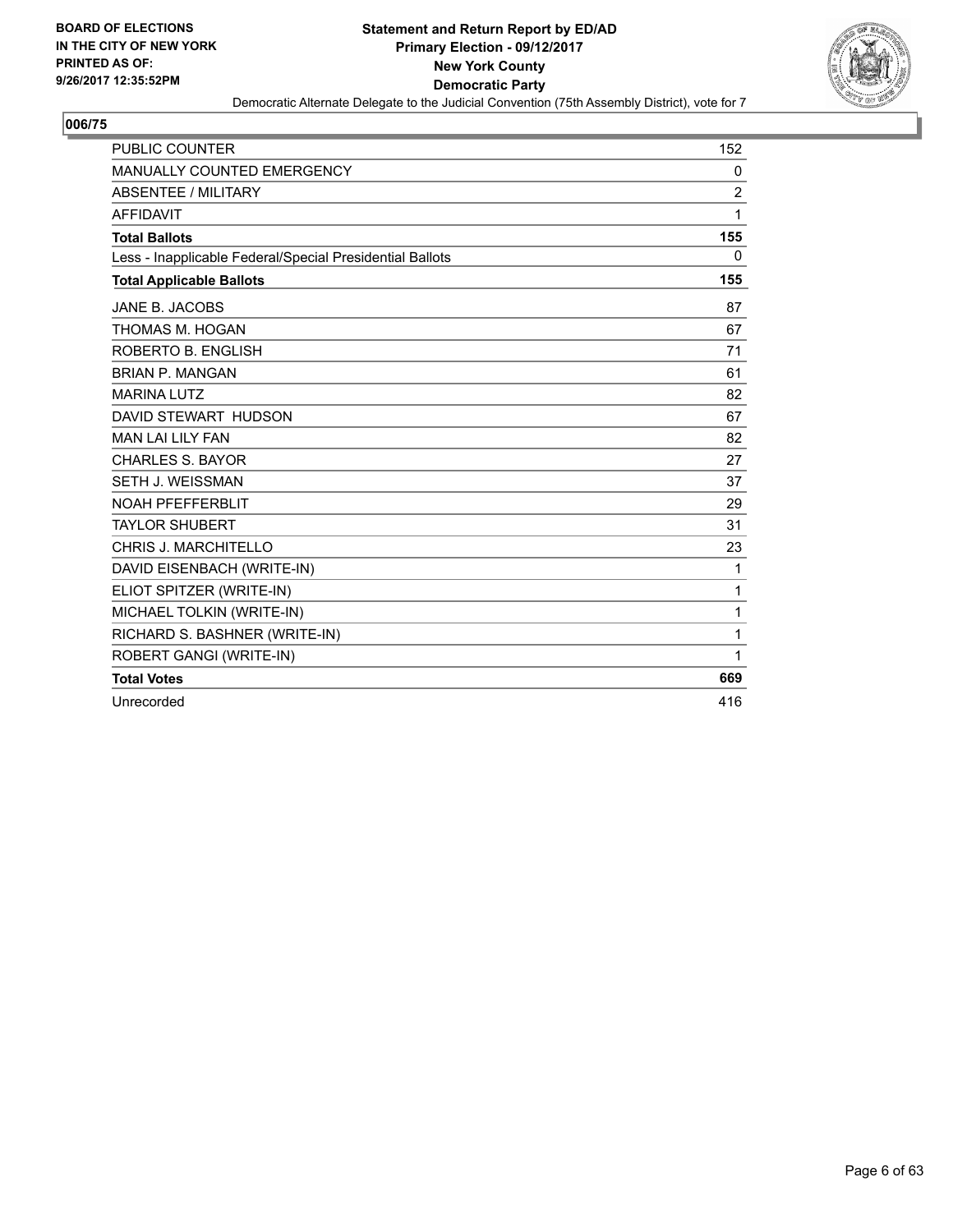

| <b>PUBLIC COUNTER</b>                                    | 83          |
|----------------------------------------------------------|-------------|
| <b>MANUALLY COUNTED EMERGENCY</b>                        | 0           |
| <b>ABSENTEE / MILITARY</b>                               | 1           |
| <b>AFFIDAVIT</b>                                         | $\mathbf 0$ |
| <b>Total Ballots</b>                                     | 84          |
| Less - Inapplicable Federal/Special Presidential Ballots | $\Omega$    |
| <b>Total Applicable Ballots</b>                          | 84          |
| JANE B. JACOBS                                           | 38          |
| THOMAS M. HOGAN                                          | 30          |
| ROBERTO B. ENGLISH                                       | 36          |
| <b>BRIAN P. MANGAN</b>                                   | 28          |
| <b>MARINA LUTZ</b>                                       | 35          |
| DAVID STEWART HUDSON                                     | 30          |
| <b>MAN LAI LILY FAN</b>                                  | 35          |
| <b>CHARLES S. BAYOR</b>                                  | 10          |
| SETH J. WEISSMAN                                         | 14          |
| <b>NOAH PFEFFERBLIT</b>                                  | 14          |
| <b>TAYLOR SHUBERT</b>                                    | 16          |
| <b>CHRIS J. MARCHITELLO</b>                              | 15          |
| <b>Total Votes</b>                                       | 301         |
| Unrecorded                                               | 287         |

| PUBLIC COUNTER                                           | 67             |
|----------------------------------------------------------|----------------|
| <b>MANUALLY COUNTED EMERGENCY</b>                        | 0              |
| <b>ABSENTEE / MILITARY</b>                               | $\overline{2}$ |
| <b>AFFIDAVIT</b>                                         | 0              |
| <b>Total Ballots</b>                                     | 69             |
| Less - Inapplicable Federal/Special Presidential Ballots | 0              |
| <b>Total Applicable Ballots</b>                          | 69             |
| JANE B. JACOBS                                           | 30             |
| THOMAS M. HOGAN                                          | 21             |
| ROBERTO B. ENGLISH                                       | 20             |
| <b>BRIAN P. MANGAN</b>                                   | 16             |
| <b>MARINA LUTZ</b>                                       | 28             |
| DAVID STEWART HUDSON                                     | 20             |
| <b>MAN LAI LILY FAN</b>                                  | 25             |
| <b>CHARLES S. BAYOR</b>                                  | 7              |
| <b>SETH J. WEISSMAN</b>                                  | 8              |
| <b>NOAH PFEFFERBLIT</b>                                  | 8              |
| <b>TAYLOR SHUBERT</b>                                    | $\overline{7}$ |
| CHRIS J. MARCHITELLO                                     | 6              |
| <b>Total Votes</b>                                       | 196            |
| Unrecorded                                               | 287            |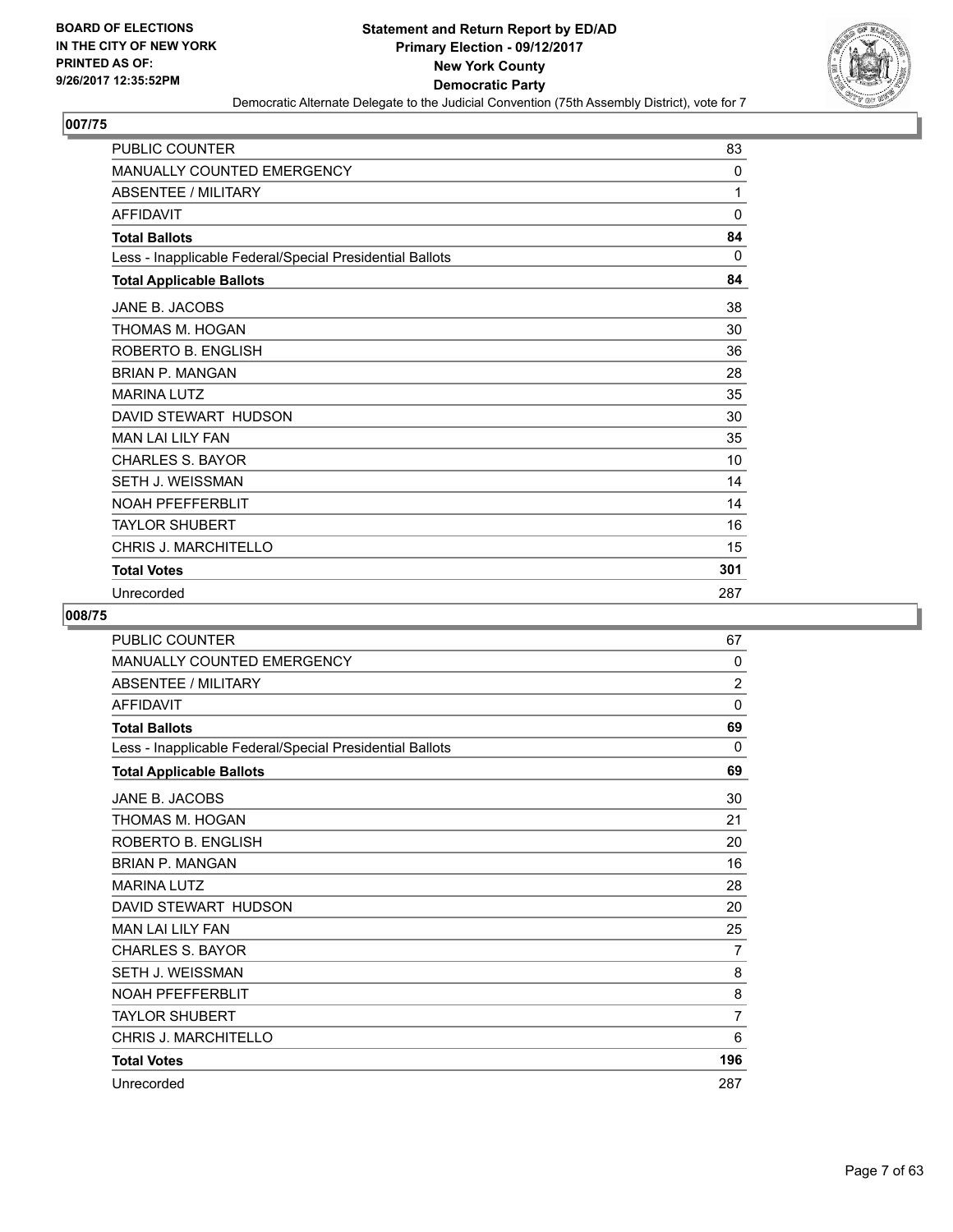

| <b>PUBLIC COUNTER</b>                                    | 59       |
|----------------------------------------------------------|----------|
| MANUALLY COUNTED EMERGENCY                               | 0        |
| <b>ABSENTEE / MILITARY</b>                               | 1        |
| <b>AFFIDAVIT</b>                                         | $\Omega$ |
| <b>Total Ballots</b>                                     | 60       |
| Less - Inapplicable Federal/Special Presidential Ballots | $\Omega$ |
| <b>Total Applicable Ballots</b>                          | 60       |
| JANE B. JACOBS                                           | 24       |
| THOMAS M. HOGAN                                          | 11       |
| ROBERTO B. ENGLISH                                       | 17       |
| <b>BRIAN P. MANGAN</b>                                   | 12       |
| <b>MARINA LUTZ</b>                                       | 19       |
| DAVID STEWART HUDSON                                     | 15       |
| <b>MAN LAI LILY FAN</b>                                  | 20       |
| <b>CHARLES S. BAYOR</b>                                  | 10       |
| SETH J. WEISSMAN                                         | 7        |
| <b>NOAH PFEFFERBLIT</b>                                  | 4        |
| <b>TAYLOR SHUBERT</b>                                    | 12       |
| <b>CHRIS J. MARCHITELLO</b>                              | 6        |
| <b>Total Votes</b>                                       | 157      |
| Unrecorded                                               | 263      |

| PUBLIC COUNTER                                           | 87  |
|----------------------------------------------------------|-----|
| <b>MANUALLY COUNTED EMERGENCY</b>                        | 0   |
| <b>ABSENTEE / MILITARY</b>                               | 0   |
| <b>AFFIDAVIT</b>                                         | 0   |
| <b>Total Ballots</b>                                     | 87  |
| Less - Inapplicable Federal/Special Presidential Ballots | 0   |
| <b>Total Applicable Ballots</b>                          | 87  |
| JANE B. JACOBS                                           | 40  |
| THOMAS M. HOGAN                                          | 30  |
| ROBERTO B. ENGLISH                                       | 30  |
| <b>BRIAN P. MANGAN</b>                                   | 27  |
| <b>MARINA LUTZ</b>                                       | 36  |
| DAVID STEWART HUDSON                                     | 28  |
| <b>MAN LAI LILY FAN</b>                                  | 37  |
| <b>CHARLES S. BAYOR</b>                                  | 14  |
| <b>SETH J. WEISSMAN</b>                                  | 13  |
| <b>NOAH PFEFFERBLIT</b>                                  | 13  |
| <b>TAYLOR SHUBERT</b>                                    | 8   |
| CHRIS J. MARCHITELLO                                     | 12  |
| <b>Total Votes</b>                                       | 288 |
| Unrecorded                                               | 321 |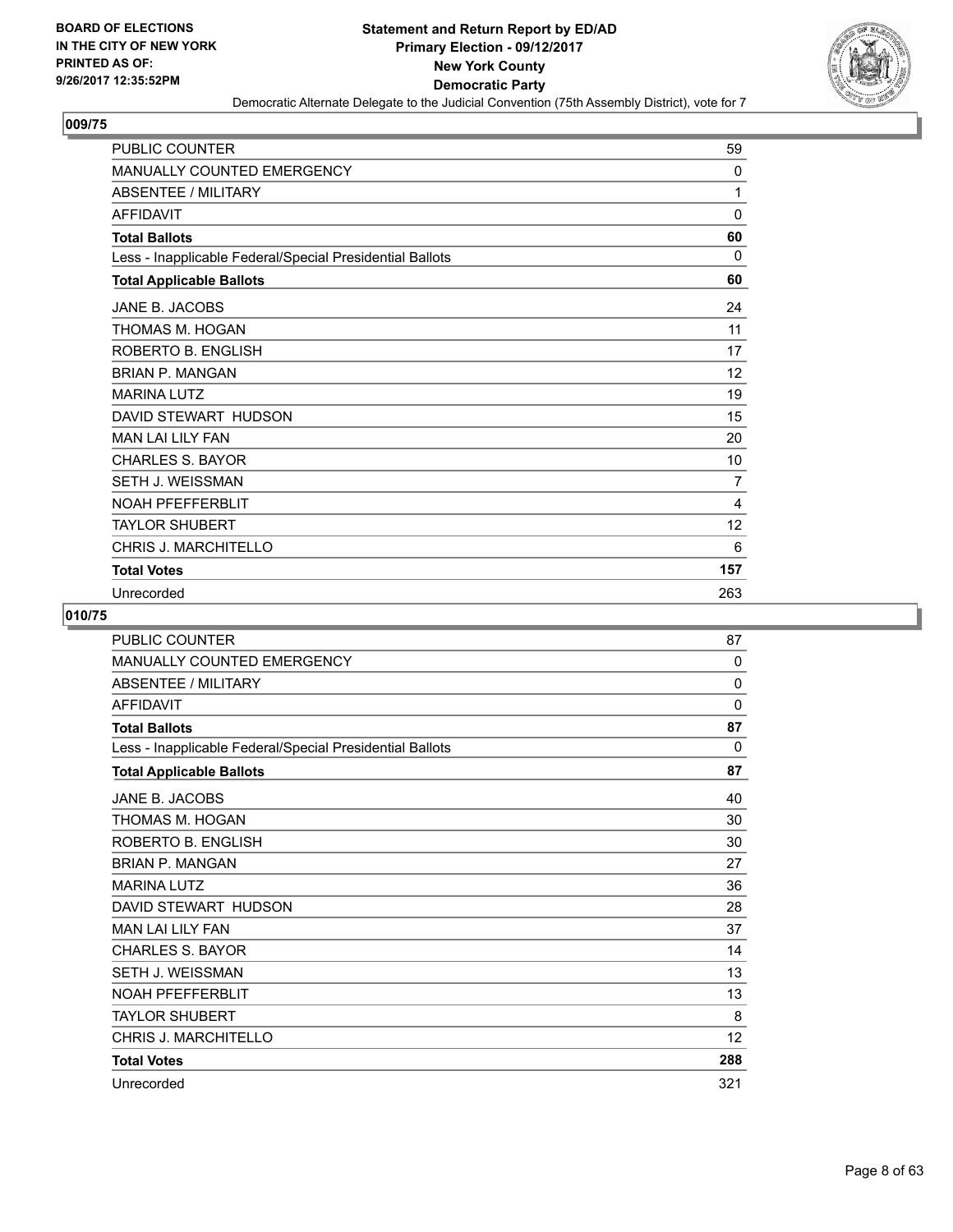

| <b>PUBLIC COUNTER</b>                                    | 66           |
|----------------------------------------------------------|--------------|
| MANUALLY COUNTED EMERGENCY                               | 0            |
| <b>ABSENTEE / MILITARY</b>                               | $\mathbf{0}$ |
| <b>AFFIDAVIT</b>                                         | 0            |
| <b>Total Ballots</b>                                     | 66           |
| Less - Inapplicable Federal/Special Presidential Ballots | $\Omega$     |
| <b>Total Applicable Ballots</b>                          | 66           |
| JANE B. JACOBS                                           | 31           |
| THOMAS M. HOGAN                                          | 23           |
| ROBERTO B. ENGLISH                                       | 31           |
| <b>BRIAN P. MANGAN</b>                                   | 24           |
| <b>MARINA LUTZ</b>                                       | 29           |
| DAVID STEWART HUDSON                                     | 23           |
| <b>MAN LAI LILY FAN</b>                                  | 27           |
| <b>CHARLES S. BAYOR</b>                                  | 10           |
| SETH J. WEISSMAN                                         | 9            |
| <b>NOAH PFEFFERBLIT</b>                                  | 9            |
| <b>TAYLOR SHUBERT</b>                                    | 9            |
| <b>CHRIS J. MARCHITELLO</b>                              | 6            |
| <b>Total Votes</b>                                       | 231          |
| Unrecorded                                               | 231          |

| PUBLIC COUNTER                                           | 46       |
|----------------------------------------------------------|----------|
| MANUALLY COUNTED EMERGENCY                               | $\Omega$ |
| <b>ABSENTEE / MILITARY</b>                               | 3        |
| <b>AFFIDAVIT</b>                                         | 1        |
| <b>Total Ballots</b>                                     | 50       |
| Less - Inapplicable Federal/Special Presidential Ballots | 0        |
| <b>Total Applicable Ballots</b>                          | 50       |
| JANE B. JACOBS                                           | 20       |
| THOMAS M. HOGAN                                          | 10       |
| ROBERTO B. ENGLISH                                       | 14       |
| <b>BRIAN P. MANGAN</b>                                   | 12       |
| <b>MARINA LUTZ</b>                                       | 13       |
| DAVID STEWART HUDSON                                     | 12       |
| <b>MAN LAI LILY FAN</b>                                  | 10       |
| <b>CHARLES S. BAYOR</b>                                  | 10       |
| <b>SETH J. WEISSMAN</b>                                  | 5        |
| <b>NOAH PFEFFERBLIT</b>                                  | 7        |
| <b>TAYLOR SHUBERT</b>                                    | 9        |
| <b>CHRIS J. MARCHITELLO</b>                              | 6        |
| <b>Total Votes</b>                                       | 128      |
| Unrecorded                                               | 222      |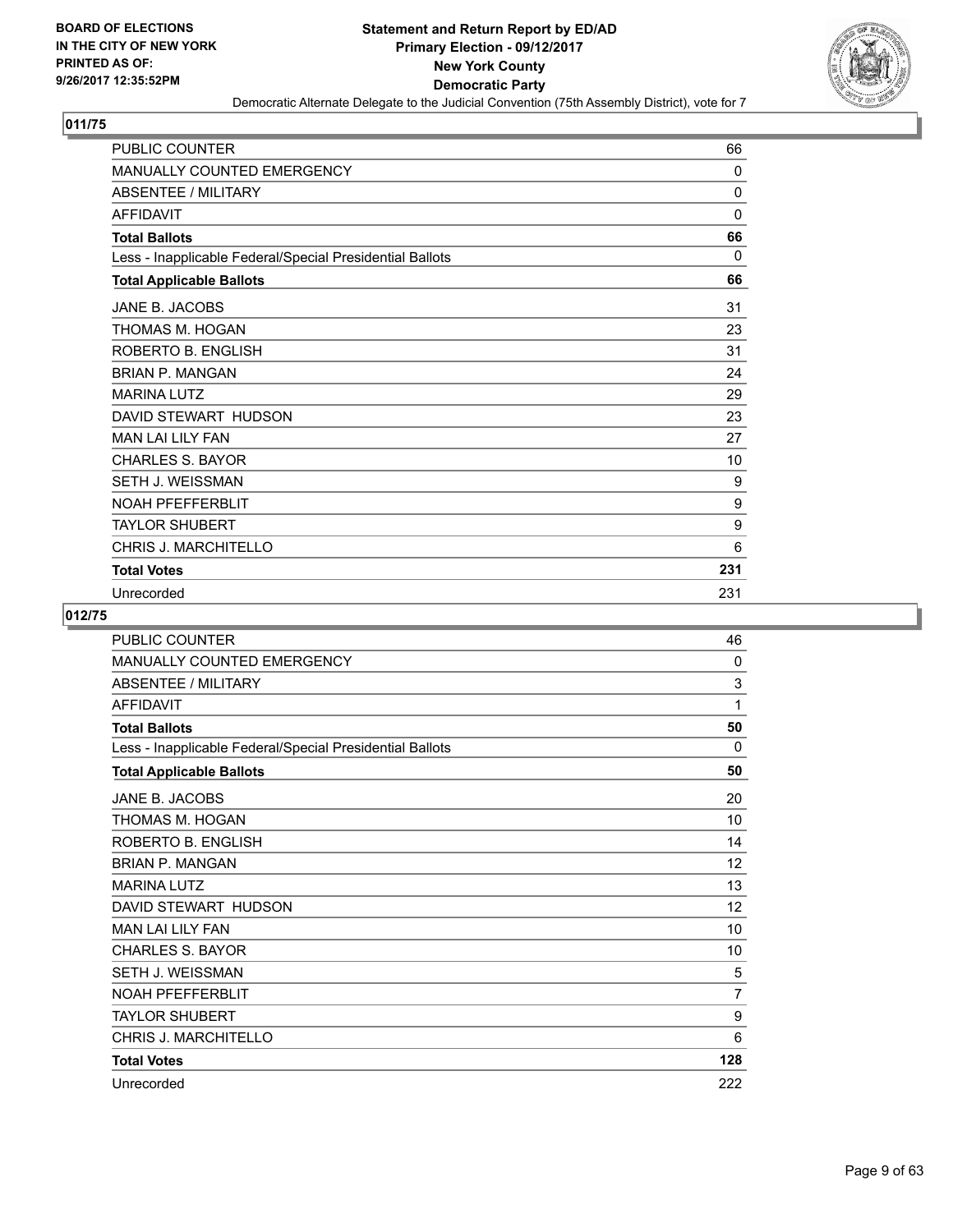

| <b>PUBLIC COUNTER</b>                                    | 101      |
|----------------------------------------------------------|----------|
| MANUALLY COUNTED EMERGENCY                               | 0        |
| <b>ABSENTEE / MILITARY</b>                               | 5        |
| <b>AFFIDAVIT</b>                                         | $\Omega$ |
| <b>Total Ballots</b>                                     | 106      |
| Less - Inapplicable Federal/Special Presidential Ballots | 0        |
| <b>Total Applicable Ballots</b>                          | 106      |
| JANE B. JACOBS                                           | 50       |
| THOMAS M. HOGAN                                          | 33       |
| ROBERTO B. ENGLISH                                       | 37       |
| <b>BRIAN P. MANGAN</b>                                   | 27       |
| <b>MARINA LUTZ</b>                                       | 40       |
| DAVID STEWART HUDSON                                     | 35       |
| <b>MAN LAI LILY FAN</b>                                  | 38       |
| <b>CHARLES S. BAYOR</b>                                  | 19       |
| <b>SETH J. WEISSMAN</b>                                  | 20       |
| <b>NOAH PFEFFERBLIT</b>                                  | 17       |
| <b>TAYLOR SHUBERT</b>                                    | 24       |
| CHRIS J. MARCHITELLO                                     | 22       |
| UNATTRIBUTABLE WRITE-IN (WRITE-IN)                       | 1        |
| UNCOUNTED WRITE-IN PER STATUTE (WRITE-IN)                | 1        |
| <b>Total Votes</b>                                       | 364      |
| Unrecorded                                               | 378      |

| <b>PUBLIC COUNTER</b>                                    | 61           |
|----------------------------------------------------------|--------------|
| <b>MANUALLY COUNTED EMERGENCY</b>                        | $\mathbf{0}$ |
| <b>ABSENTEE / MILITARY</b>                               | 0            |
| <b>AFFIDAVIT</b>                                         | 1            |
| <b>Total Ballots</b>                                     | 62           |
| Less - Inapplicable Federal/Special Presidential Ballots | $\Omega$     |
| <b>Total Applicable Ballots</b>                          | 62           |
| JANE B. JACOBS                                           | 22           |
| THOMAS M. HOGAN                                          | 17           |
| ROBERTO B. ENGLISH                                       | 21           |
| <b>BRIAN P. MANGAN</b>                                   | 15           |
| <b>MARINA LUTZ</b>                                       | 26           |
| DAVID STEWART HUDSON                                     | 18           |
| <b>MAN LAI LILY FAN</b>                                  | 18           |
| <b>CHARLES S. BAYOR</b>                                  | 6            |
| <b>SETH J. WEISSMAN</b>                                  | 3            |
| <b>NOAH PFEFFERBLIT</b>                                  | 5            |
| <b>TAYLOR SHUBERT</b>                                    | 5            |
| <b>CHRIS J. MARCHITELLO</b>                              | 6            |
| ELAINE WILLIAMS (WRITE-IN)                               | 1            |
| <b>Total Votes</b>                                       | 163          |
| Unrecorded                                               | 271          |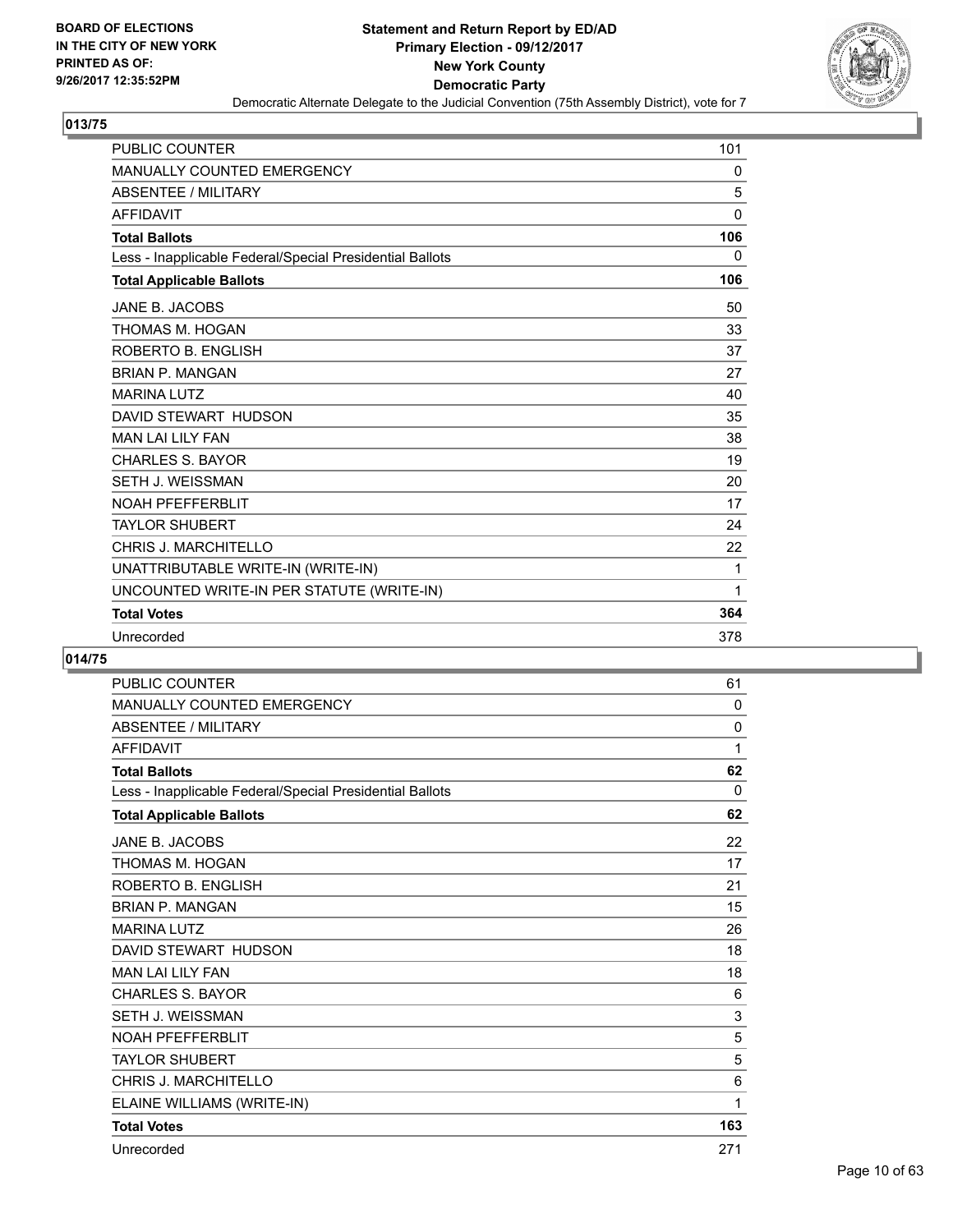

| <b>PUBLIC COUNTER</b>                                    | 76             |
|----------------------------------------------------------|----------------|
| <b>MANUALLY COUNTED EMERGENCY</b>                        | 0              |
| <b>ABSENTEE / MILITARY</b>                               | $\overline{2}$ |
| <b>AFFIDAVIT</b>                                         | $\overline{2}$ |
| <b>Total Ballots</b>                                     | 80             |
| Less - Inapplicable Federal/Special Presidential Ballots | 0              |
| <b>Total Applicable Ballots</b>                          | 80             |
| <b>JANE B. JACOBS</b>                                    | 42             |
| THOMAS M. HOGAN                                          | 29             |
| ROBERTO B. ENGLISH                                       | 37             |
| <b>BRIAN P. MANGAN</b>                                   | 29             |
| <b>MARINA LUTZ</b>                                       | 41             |
| DAVID STEWART HUDSON                                     | 28             |
| <b>MAN LAI LILY FAN</b>                                  | 32             |
| <b>CHARLES S. BAYOR</b>                                  | 8              |
| <b>SETH J. WEISSMAN</b>                                  | 13             |
| <b>NOAH PFEFFERBLIT</b>                                  | 8              |
| <b>TAYLOR SHUBERT</b>                                    | 9              |
| CHRIS J. MARCHITELLO                                     | 13             |
| THOMAS ANSTIN BROWN (WRITE-IN)                           | 1              |
| <b>Total Votes</b>                                       | 290            |
| Unrecorded                                               | 270            |

| PUBLIC COUNTER                                           | 60             |
|----------------------------------------------------------|----------------|
| <b>MANUALLY COUNTED EMERGENCY</b>                        | $\mathbf{0}$   |
| ABSENTEE / MILITARY                                      | 2              |
| <b>AFFIDAVIT</b>                                         | $\overline{2}$ |
| <b>Total Ballots</b>                                     | 64             |
| Less - Inapplicable Federal/Special Presidential Ballots | $\mathbf{0}$   |
| <b>Total Applicable Ballots</b>                          | 64             |
| JANE B. JACOBS                                           | 27             |
| THOMAS M. HOGAN                                          | 19             |
| ROBERTO B. ENGLISH                                       | 19             |
| <b>BRIAN P. MANGAN</b>                                   | 16             |
| <b>MARINA LUTZ</b>                                       | 25             |
| DAVID STEWART HUDSON                                     | 16             |
| <b>MAN LAI LILY FAN</b>                                  | 24             |
| <b>CHARLES S. BAYOR</b>                                  | 8              |
| <b>SETH J. WEISSMAN</b>                                  | 15             |
| <b>NOAH PFEFFERBLIT</b>                                  | 11             |
| <b>TAYLOR SHUBERT</b>                                    | 13             |
| CHRIS J. MARCHITELLO                                     | 8              |
| <b>Total Votes</b>                                       | 201            |
| Unrecorded                                               | 247            |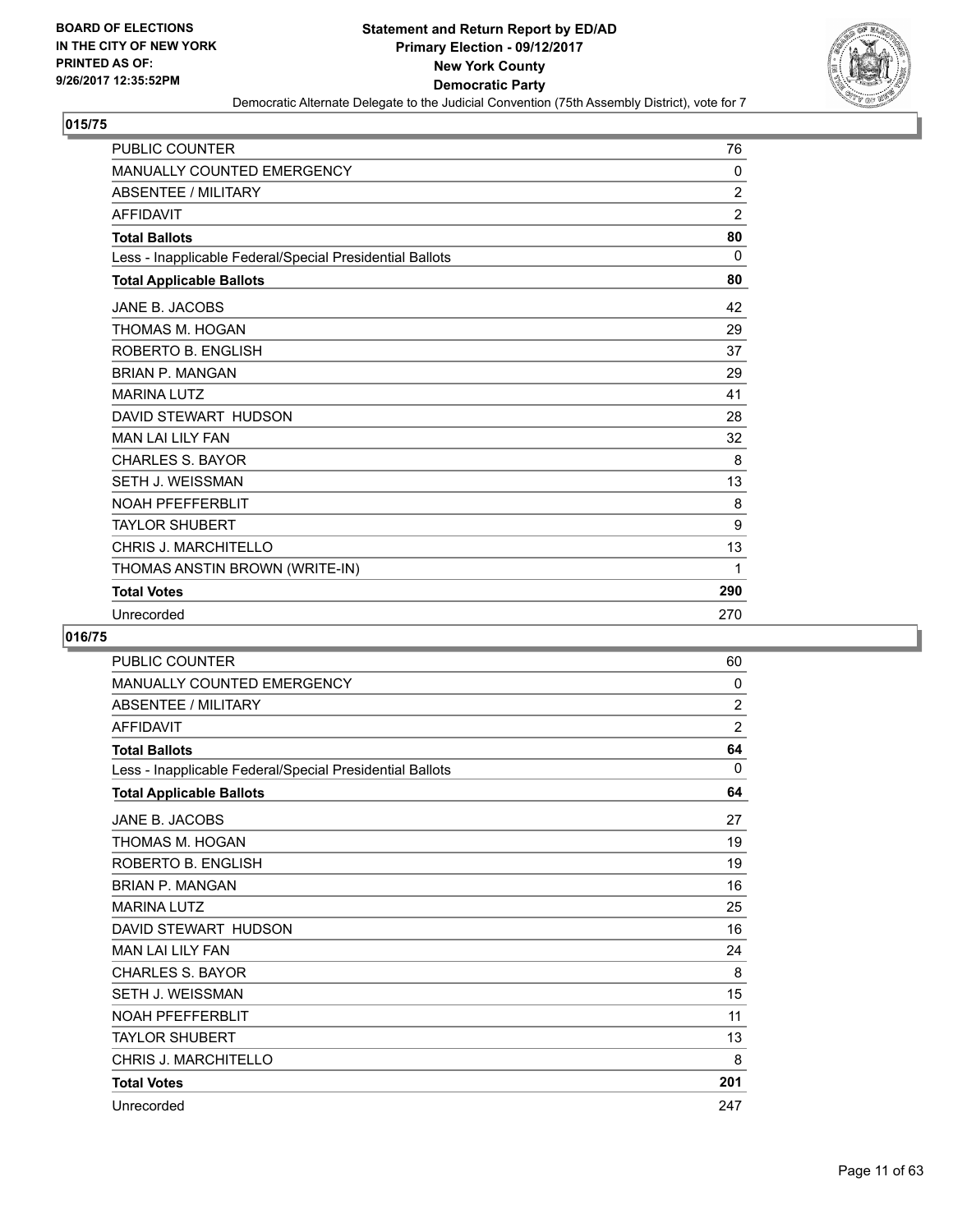

| <b>PUBLIC COUNTER</b>                                    | 71       |
|----------------------------------------------------------|----------|
| <b>MANUALLY COUNTED EMERGENCY</b>                        | 0        |
| <b>ABSENTEE / MILITARY</b>                               | $\Omega$ |
| <b>AFFIDAVIT</b>                                         | $\Omega$ |
| <b>Total Ballots</b>                                     | 71       |
| Less - Inapplicable Federal/Special Presidential Ballots | 0        |
| <b>Total Applicable Ballots</b>                          | 71       |
| JANE B. JACOBS                                           | 46       |
| THOMAS M. HOGAN                                          | 35       |
| ROBERTO B. ENGLISH                                       | 34       |
| <b>BRIAN P. MANGAN</b>                                   | 33       |
| <b>MARINA LUTZ</b>                                       | 40       |
| DAVID STEWART HUDSON                                     | 36       |
| <b>MAN LAI LILY FAN</b>                                  | 37       |
| <b>CHARLES S. BAYOR</b>                                  | 8        |
| <b>SETH J. WEISSMAN</b>                                  | 13       |
| <b>NOAH PFEFFERBLIT</b>                                  | 9        |
| <b>TAYLOR SHUBERT</b>                                    | 14       |
| <b>CHRIS J. MARCHITELLO</b>                              | 11       |
| <b>Total Votes</b>                                       | 316      |
| Unrecorded                                               | 181      |

| PUBLIC COUNTER                                           | 50             |
|----------------------------------------------------------|----------------|
| <b>MANUALLY COUNTED EMERGENCY</b>                        | $\Omega$       |
| <b>ABSENTEE / MILITARY</b>                               | 0              |
| <b>AFFIDAVIT</b>                                         | $\mathbf 0$    |
| <b>Total Ballots</b>                                     | 50             |
| Less - Inapplicable Federal/Special Presidential Ballots | 0              |
| <b>Total Applicable Ballots</b>                          | 50             |
| JANE B. JACOBS                                           | 21             |
| THOMAS M. HOGAN                                          | 16             |
| ROBERTO B. ENGLISH                                       | 12             |
| <b>BRIAN P. MANGAN</b>                                   | 15             |
| <b>MARINA LUTZ</b>                                       | 23             |
| DAVID STEWART HUDSON                                     | 14             |
| <b>MAN LAI LILY FAN</b>                                  | 20             |
| <b>CHARLES S. BAYOR</b>                                  | 9              |
| <b>SETH J. WEISSMAN</b>                                  | $\overline{7}$ |
| <b>NOAH PFEFFERBLIT</b>                                  | 5              |
| <b>TAYLOR SHUBERT</b>                                    | 8              |
| <b>CHRIS J. MARCHITELLO</b>                              | 9              |
| <b>Total Votes</b>                                       | 159            |
| Unrecorded                                               | 191            |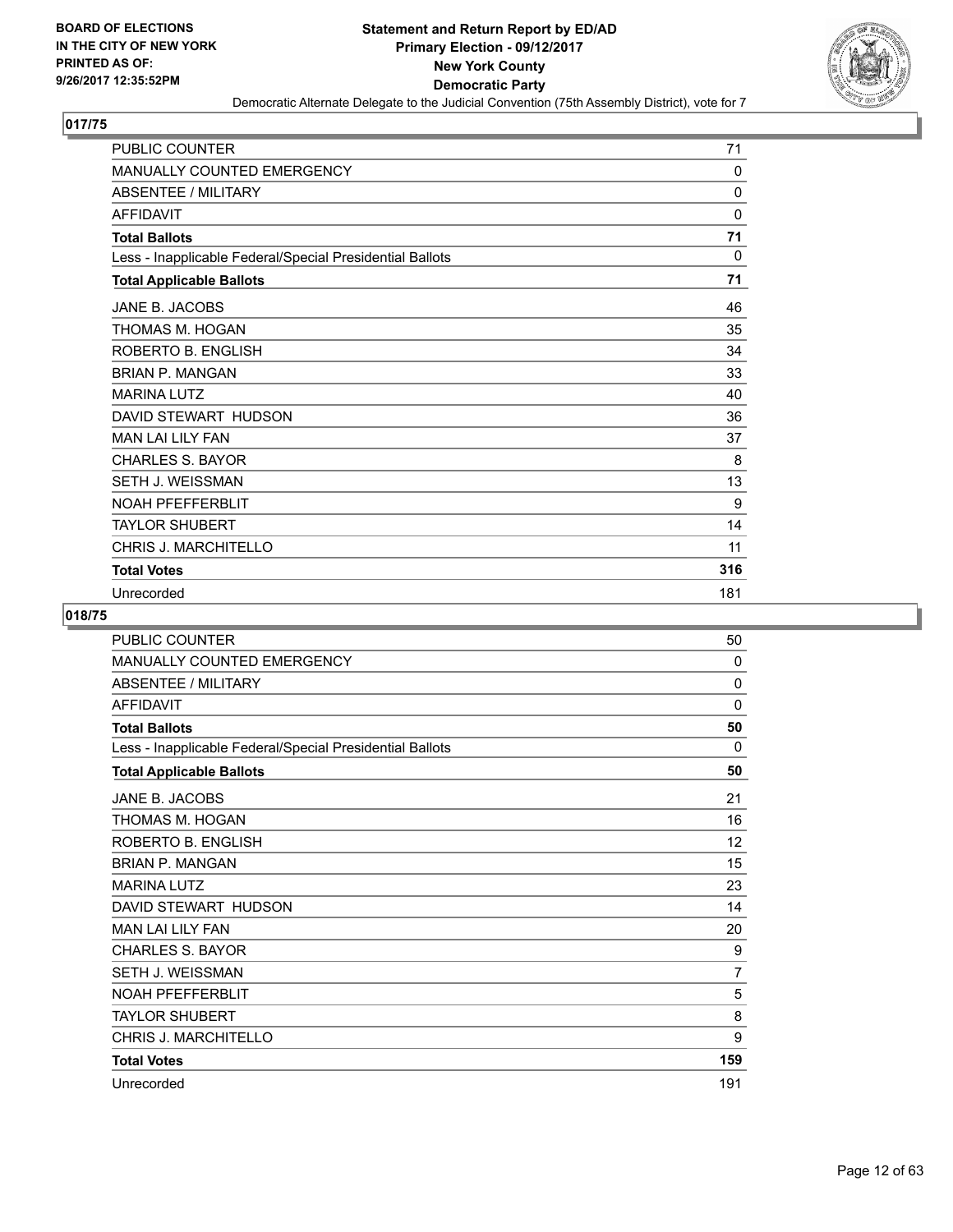

| <b>PUBLIC COUNTER</b>                                    | 74       |
|----------------------------------------------------------|----------|
| <b>MANUALLY COUNTED EMERGENCY</b>                        | 0        |
| ABSENTEE / MILITARY                                      | $\Omega$ |
| <b>AFFIDAVIT</b>                                         | $\Omega$ |
| <b>Total Ballots</b>                                     | 74       |
| Less - Inapplicable Federal/Special Presidential Ballots | 0        |
| <b>Total Applicable Ballots</b>                          | 74       |
| JANE B. JACOBS                                           | 38       |
| THOMAS M. HOGAN                                          | 26       |
| ROBERTO B. ENGLISH                                       | 23       |
| <b>BRIAN P. MANGAN</b>                                   | 25       |
| <b>MARINA LUTZ</b>                                       | 31       |
| DAVID STEWART HUDSON                                     | 26       |
| <b>MAN LAI LILY FAN</b>                                  | 27       |
| <b>CHARLES S. BAYOR</b>                                  | 13       |
| SETH J. WEISSMAN                                         | 15       |
| <b>NOAH PFEFFERBLIT</b>                                  | 10       |
| <b>TAYLOR SHUBERT</b>                                    | 15       |
| <b>CHRIS J. MARCHITELLO</b>                              | 12       |
| <b>Total Votes</b>                                       | 261      |
| Unrecorded                                               | 257      |

| PUBLIC COUNTER                                           | 82                |
|----------------------------------------------------------|-------------------|
| <b>MANUALLY COUNTED EMERGENCY</b>                        | 0                 |
| <b>ABSENTEE / MILITARY</b>                               | 1                 |
| <b>AFFIDAVIT</b>                                         | 0                 |
| <b>Total Ballots</b>                                     | 83                |
| Less - Inapplicable Federal/Special Presidential Ballots | 0                 |
| <b>Total Applicable Ballots</b>                          | 83                |
| JANE B. JACOBS                                           | 50                |
| THOMAS M. HOGAN                                          | 38                |
| ROBERTO B. ENGLISH                                       | 38                |
| <b>BRIAN P. MANGAN</b>                                   | 35                |
| <b>MARINA LUTZ</b>                                       | 41                |
| DAVID STEWART HUDSON                                     | 37                |
| <b>MAN LAI LILY FAN</b>                                  | 39                |
| <b>CHARLES S. BAYOR</b>                                  | 12                |
| <b>SETH J. WEISSMAN</b>                                  | 17                |
| <b>NOAH PFEFFERBLIT</b>                                  | $12 \overline{ }$ |
| <b>TAYLOR SHUBERT</b>                                    | 13                |
| <b>CHRIS J. MARCHITELLO</b>                              | 11                |
| <b>Total Votes</b>                                       | 343               |
| Unrecorded                                               | 238               |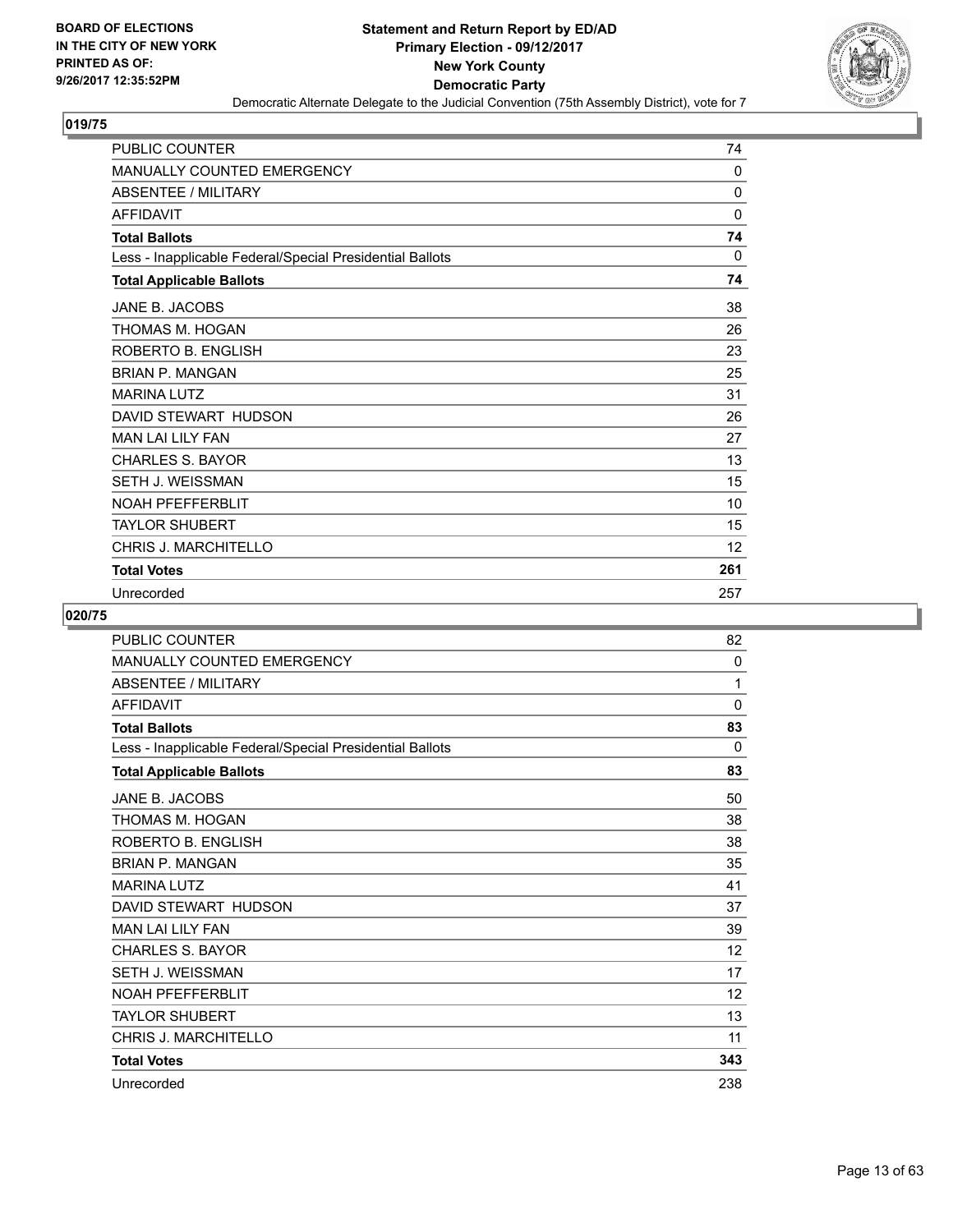

| PUBLIC COUNTER                                           | 51       |
|----------------------------------------------------------|----------|
| <b>MANUALLY COUNTED EMERGENCY</b>                        | $\Omega$ |
| <b>ABSENTEE / MILITARY</b>                               | 1        |
| <b>AFFIDAVIT</b>                                         | 0        |
| <b>Total Ballots</b>                                     | 52       |
| Less - Inapplicable Federal/Special Presidential Ballots | $\Omega$ |
| <b>Total Applicable Ballots</b>                          | 52       |
| JANE B. JACOBS                                           | 33       |
| THOMAS M. HOGAN                                          | 28       |
| ROBERTO B. ENGLISH                                       | 27       |
| <b>BRIAN P. MANGAN</b>                                   | 26       |
| <b>MARINA LUTZ</b>                                       | 28       |
| DAVID STEWART HUDSON                                     | 26       |
| <b>MAN LAI LILY FAN</b>                                  | 26       |
| <b>CHARLES S. BAYOR</b>                                  | 7        |
| SETH J. WEISSMAN                                         | 5        |
| <b>NOAH PFEFFERBLIT</b>                                  | 8        |
| <b>TAYLOR SHUBERT</b>                                    | 6        |
| <b>CHRIS J. MARCHITELLO</b>                              | 9        |
| <b>Total Votes</b>                                       | 229      |
| Unrecorded                                               | 135      |

| <b>PUBLIC COUNTER</b>                                    | 69  |
|----------------------------------------------------------|-----|
| <b>MANUALLY COUNTED EMERGENCY</b>                        | 0   |
| <b>ABSENTEE / MILITARY</b>                               | 3   |
| <b>AFFIDAVIT</b>                                         | 1   |
| <b>Total Ballots</b>                                     | 73  |
| Less - Inapplicable Federal/Special Presidential Ballots | 0   |
| <b>Total Applicable Ballots</b>                          | 73  |
| JANE B. JACOBS                                           | 34  |
| THOMAS M. HOGAN                                          | 21  |
| ROBERTO B. ENGLISH                                       | 22  |
| <b>BRIAN P. MANGAN</b>                                   | 16  |
| <b>MARINA LUTZ</b>                                       | 37  |
| DAVID STEWART HUDSON                                     | 19  |
| <b>MAN LAI LILY FAN</b>                                  | 28  |
| <b>CHARLES S. BAYOR</b>                                  | 13  |
| <b>SETH J. WEISSMAN</b>                                  | 17  |
| <b>NOAH PFEFFERBLIT</b>                                  | 18  |
| <b>TAYLOR SHUBERT</b>                                    | 20  |
| CHRIS J. MARCHITELLO                                     | 20  |
| KATHLEEN NIZZARI (WRITE-IN)                              | 1   |
| <b>Total Votes</b>                                       | 266 |
| Unrecorded                                               | 245 |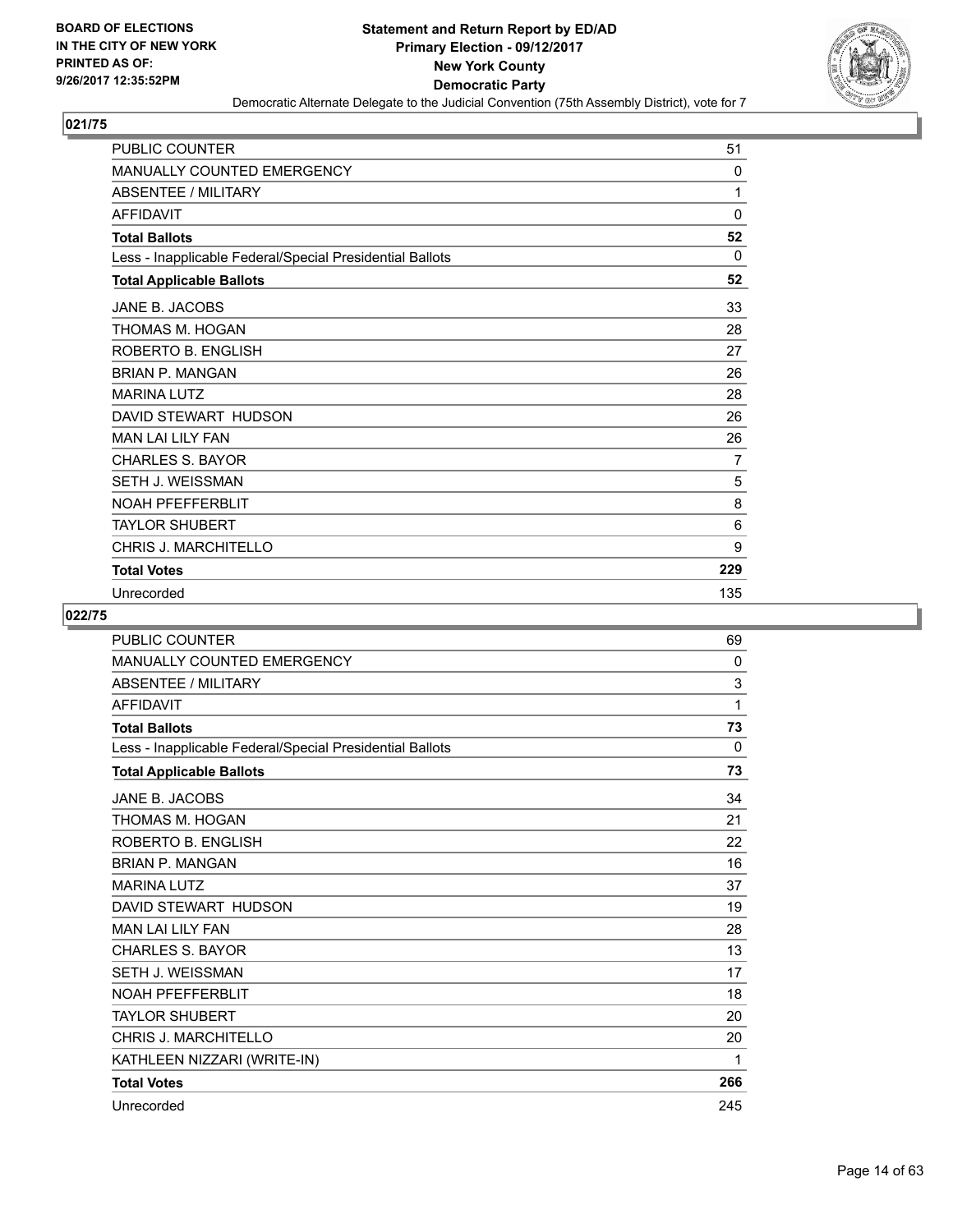

| <b>PUBLIC COUNTER</b>                                    | 118            |
|----------------------------------------------------------|----------------|
| <b>MANUALLY COUNTED EMERGENCY</b>                        | 0              |
| ABSENTEE / MILITARY                                      | $\overline{7}$ |
| <b>AFFIDAVIT</b>                                         | $\overline{2}$ |
| <b>Total Ballots</b>                                     | 127            |
| Less - Inapplicable Federal/Special Presidential Ballots | 0              |
| <b>Total Applicable Ballots</b>                          | 127            |
| JANE B. JACOBS                                           | 59             |
| THOMAS M. HOGAN                                          | 43             |
| ROBERTO B. ENGLISH                                       | 44             |
| <b>BRIAN P. MANGAN</b>                                   | 35             |
| <b>MARINA LUTZ</b>                                       | 45             |
| DAVID STEWART HUDSON                                     | 35             |
| <b>MAN LAI LILY FAN</b>                                  | 50             |
| <b>CHARLES S. BAYOR</b>                                  | 21             |
| SETH J. WEISSMAN                                         | 28             |
| <b>NOAH PFEFFERBLIT</b>                                  | 24             |
| <b>TAYLOR SHUBERT</b>                                    | 23             |
| <b>CHRIS J. MARCHITELLO</b>                              | 22             |
| <b>Total Votes</b>                                       | 429            |
| Unrecorded                                               | 460            |

| PUBLIC COUNTER                                           | 38             |
|----------------------------------------------------------|----------------|
| MANUALLY COUNTED EMERGENCY                               | 0              |
| <b>ABSENTEE / MILITARY</b>                               | 5              |
| <b>AFFIDAVIT</b>                                         | 0              |
| <b>Total Ballots</b>                                     | 43             |
| Less - Inapplicable Federal/Special Presidential Ballots | 0              |
| <b>Total Applicable Ballots</b>                          | 43             |
| JANE B. JACOBS                                           | 24             |
| THOMAS M. HOGAN                                          | 17             |
| ROBERTO B. ENGLISH                                       | 18             |
| <b>BRIAN P. MANGAN</b>                                   | 18             |
| <b>MARINA LUTZ</b>                                       | 20             |
| DAVID STEWART HUDSON                                     | 16             |
| <b>MAN LAI LILY FAN</b>                                  | 17             |
| <b>CHARLES S. BAYOR</b>                                  | 11             |
| <b>SETH J. WEISSMAN</b>                                  | 8              |
| <b>NOAH PFEFFERBLIT</b>                                  | 9              |
| <b>TAYLOR SHUBERT</b>                                    | $\overline{7}$ |
| <b>CHRIS J. MARCHITELLO</b>                              | 8              |
| <b>Total Votes</b>                                       | 173            |
| Unrecorded                                               | 128            |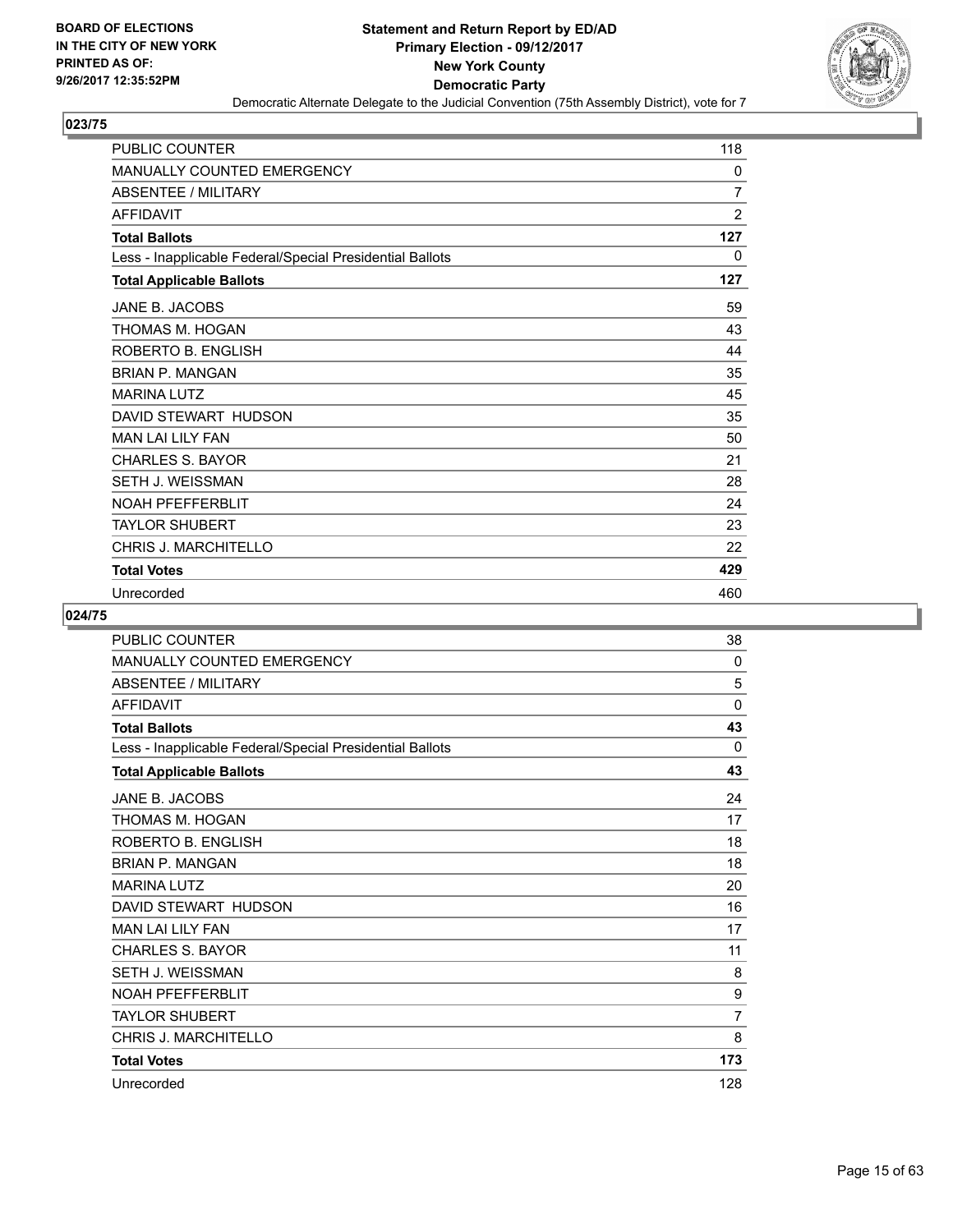

| <b>PUBLIC COUNTER</b>                                    | 113         |
|----------------------------------------------------------|-------------|
| <b>MANUALLY COUNTED EMERGENCY</b>                        | 0           |
| <b>ABSENTEE / MILITARY</b>                               | 3           |
| <b>AFFIDAVIT</b>                                         | $\mathbf 0$ |
| <b>Total Ballots</b>                                     | 116         |
| Less - Inapplicable Federal/Special Presidential Ballots | 0           |
| <b>Total Applicable Ballots</b>                          | 116         |
| JANE B. JACOBS                                           | 63          |
| THOMAS M. HOGAN                                          | 49          |
| ROBERTO B. ENGLISH                                       | 52          |
| <b>BRIAN P. MANGAN</b>                                   | 46          |
| <b>MARINA LUTZ</b>                                       | 54          |
| DAVID STEWART HUDSON                                     | 51          |
| <b>MAN LAI LILY FAN</b>                                  | 54          |
| <b>CHARLES S. BAYOR</b>                                  | 30          |
| SETH J. WEISSMAN                                         | 30          |
| <b>NOAH PFEFFERBLIT</b>                                  | 32          |
| <b>TAYLOR SHUBERT</b>                                    | 31          |
| <b>CHRIS J. MARCHITELLO</b>                              | 29          |
| <b>Total Votes</b>                                       | 521         |
| Unrecorded                                               | 291         |

| <b>PUBLIC COUNTER</b>                                    | 79           |
|----------------------------------------------------------|--------------|
| <b>MANUALLY COUNTED EMERGENCY</b>                        | 0            |
| <b>ABSENTEE / MILITARY</b>                               | 4            |
| <b>AFFIDAVIT</b>                                         | $\mathbf{0}$ |
| <b>Total Ballots</b>                                     | 83           |
| Less - Inapplicable Federal/Special Presidential Ballots | 0            |
| <b>Total Applicable Ballots</b>                          | 83           |
| <b>JANE B. JACOBS</b>                                    | 37           |
| THOMAS M. HOGAN                                          | 33           |
| ROBERTO B. ENGLISH                                       | 32           |
| <b>BRIAN P. MANGAN</b>                                   | 32           |
| <b>MARINA LUTZ</b>                                       | 33           |
| DAVID STEWART HUDSON                                     | 30           |
| <b>MAN LAI LILY FAN</b>                                  | 34           |
| <b>CHARLES S. BAYOR</b>                                  | 23           |
| <b>SETH J. WEISSMAN</b>                                  | 26           |
| <b>NOAH PFEFFERBLIT</b>                                  | 22           |
| <b>TAYLOR SHUBERT</b>                                    | 19           |
| CHRIS J. MARCHITELLO                                     | 21           |
| DANIEL LINEHAN (WRITE-IN)                                | 1            |
| <b>Total Votes</b>                                       | 343          |
| Unrecorded                                               | 238          |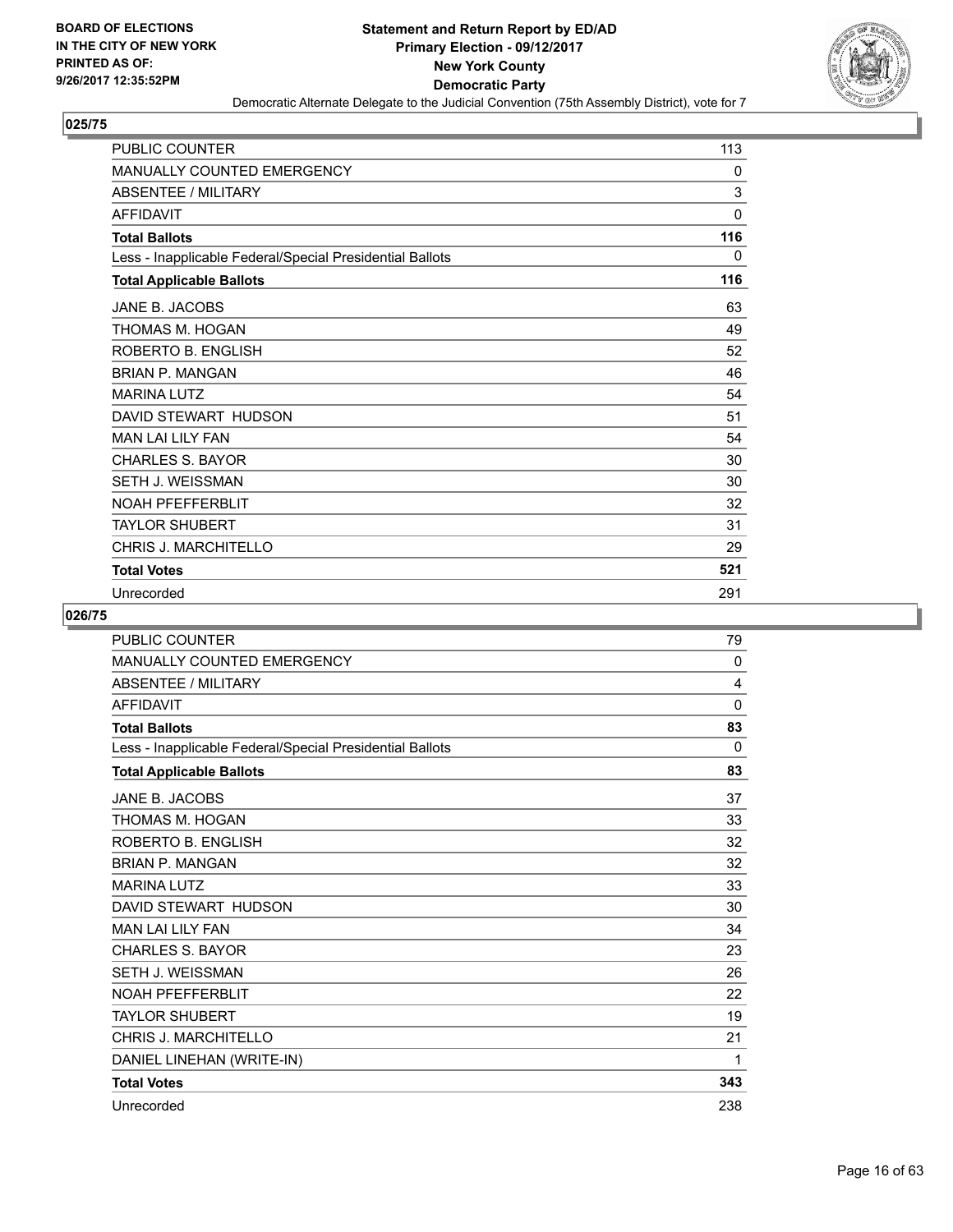

| PUBLIC COUNTER                                           | 38             |
|----------------------------------------------------------|----------------|
| MANUALLY COUNTED EMERGENCY                               | $\mathbf{0}$   |
| <b>ABSENTEE / MILITARY</b>                               | 5              |
| <b>AFFIDAVIT</b>                                         | 0              |
| <b>Total Ballots</b>                                     | 43             |
| Less - Inapplicable Federal/Special Presidential Ballots | $\Omega$       |
| <b>Total Applicable Ballots</b>                          | 43             |
| JANE B. JACOBS                                           | 24             |
| THOMAS M. HOGAN                                          | 18             |
| ROBERTO B. ENGLISH                                       | 16             |
| <b>BRIAN P. MANGAN</b>                                   | 19             |
| <b>MARINA LUTZ</b>                                       | 21             |
| DAVID STEWART HUDSON                                     | 15             |
| <b>MAN LAI LILY FAN</b>                                  | 18             |
| <b>CHARLES S. BAYOR</b>                                  | $\overline{2}$ |
| SETH J. WEISSMAN                                         | 9              |
| <b>NOAH PFEFFERBLIT</b>                                  | 6              |
| <b>TAYLOR SHUBERT</b>                                    | 7              |
| <b>CHRIS J. MARCHITELLO</b>                              | 6              |
| <b>Total Votes</b>                                       | 161            |
| Unrecorded                                               | 140            |

| PUBLIC COUNTER                                           | 113         |
|----------------------------------------------------------|-------------|
| <b>MANUALLY COUNTED EMERGENCY</b>                        | 0           |
| <b>ABSENTEE / MILITARY</b>                               | 6           |
| <b>AFFIDAVIT</b>                                         | $\mathbf 0$ |
| <b>Total Ballots</b>                                     | 119         |
| Less - Inapplicable Federal/Special Presidential Ballots | 0           |
| <b>Total Applicable Ballots</b>                          | 119         |
| JANE B. JACOBS                                           | 63          |
| THOMAS M. HOGAN                                          | 55          |
| ROBERTO B. ENGLISH                                       | 57          |
| <b>BRIAN P. MANGAN</b>                                   | 47          |
| <b>MARINA LUTZ</b>                                       | 54          |
| DAVID STEWART HUDSON                                     | 54          |
| <b>MAN LAI LILY FAN</b>                                  | 50          |
| <b>CHARLES S. BAYOR</b>                                  | 25          |
| <b>SETH J. WEISSMAN</b>                                  | 31          |
| <b>NOAH PFEFFERBLIT</b>                                  | 23          |
| <b>TAYLOR SHUBERT</b>                                    | 31          |
| <b>CHRIS J. MARCHITELLO</b>                              | 23          |
| <b>Total Votes</b>                                       | 513         |
| Unrecorded                                               | 320         |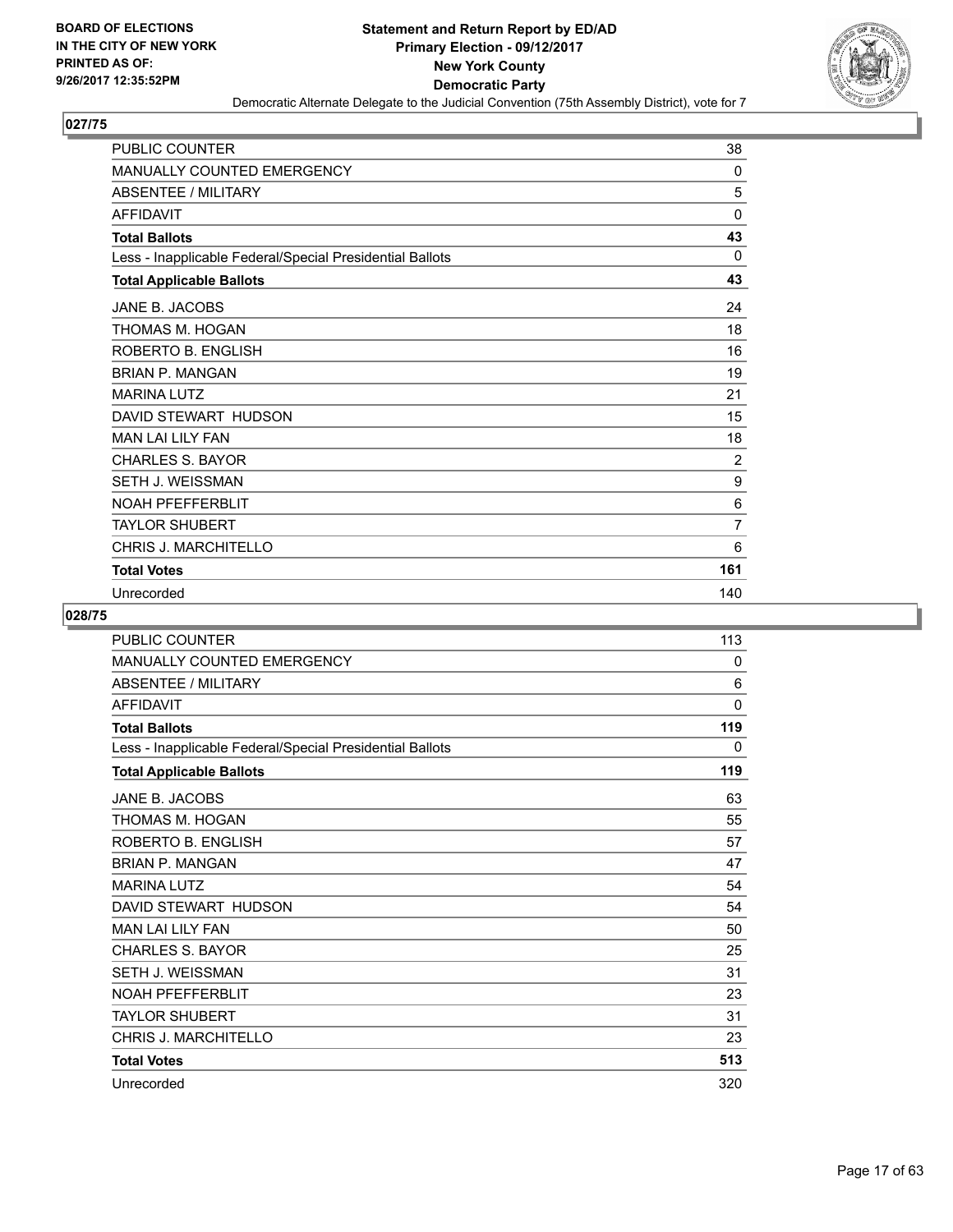

| <b>PUBLIC COUNTER</b>                                    | 34             |
|----------------------------------------------------------|----------------|
| MANUALLY COUNTED EMERGENCY                               | 0              |
| <b>ABSENTEE / MILITARY</b>                               | $\overline{2}$ |
| <b>AFFIDAVIT</b>                                         | 0              |
| <b>Total Ballots</b>                                     | 36             |
| Less - Inapplicable Federal/Special Presidential Ballots | 0              |
| <b>Total Applicable Ballots</b>                          | 36             |
| JANE B. JACOBS                                           | 15             |
| THOMAS M. HOGAN                                          | 11             |
| ROBERTO B. ENGLISH                                       | 12             |
| <b>BRIAN P. MANGAN</b>                                   | 9              |
| <b>MARINA LUTZ</b>                                       | 15             |
| DAVID STEWART HUDSON                                     | 10             |
| <b>MAN LAI LILY FAN</b>                                  | 12             |
| <b>CHARLES S. BAYOR</b>                                  | 3              |
| SETH J. WEISSMAN                                         | 8              |
| <b>NOAH PFEFFERBLIT</b>                                  | 8              |
| <b>TAYLOR SHUBERT</b>                                    | 9              |
| <b>CHRIS J. MARCHITELLO</b>                              | $\overline{7}$ |
| <b>Total Votes</b>                                       | 119            |
| Unrecorded                                               | 133            |

| PUBLIC COUNTER                                           | 86             |
|----------------------------------------------------------|----------------|
| MANUALLY COUNTED EMERGENCY                               | $\Omega$       |
| <b>ABSENTEE / MILITARY</b>                               | $\overline{2}$ |
| <b>AFFIDAVIT</b>                                         | 0              |
| <b>Total Ballots</b>                                     | 88             |
| Less - Inapplicable Federal/Special Presidential Ballots | 0              |
| <b>Total Applicable Ballots</b>                          | 88             |
| JANE B. JACOBS                                           | 54             |
| THOMAS M. HOGAN                                          | 28             |
| ROBERTO B. ENGLISH                                       | 35             |
| <b>BRIAN P. MANGAN</b>                                   | 27             |
| <b>MARINA LUTZ</b>                                       | 39             |
| DAVID STEWART HUDSON                                     | 29             |
| <b>MAN LAI LILY FAN</b>                                  | 36             |
| <b>CHARLES S. BAYOR</b>                                  | 13             |
| <b>SETH J. WEISSMAN</b>                                  | 20             |
| <b>NOAH PFEFFERBLIT</b>                                  | 18             |
| <b>TAYLOR SHUBERT</b>                                    | 20             |
| <b>CHRIS J. MARCHITELLO</b>                              | 18             |
| <b>Total Votes</b>                                       | 337            |
| Unrecorded                                               | 279            |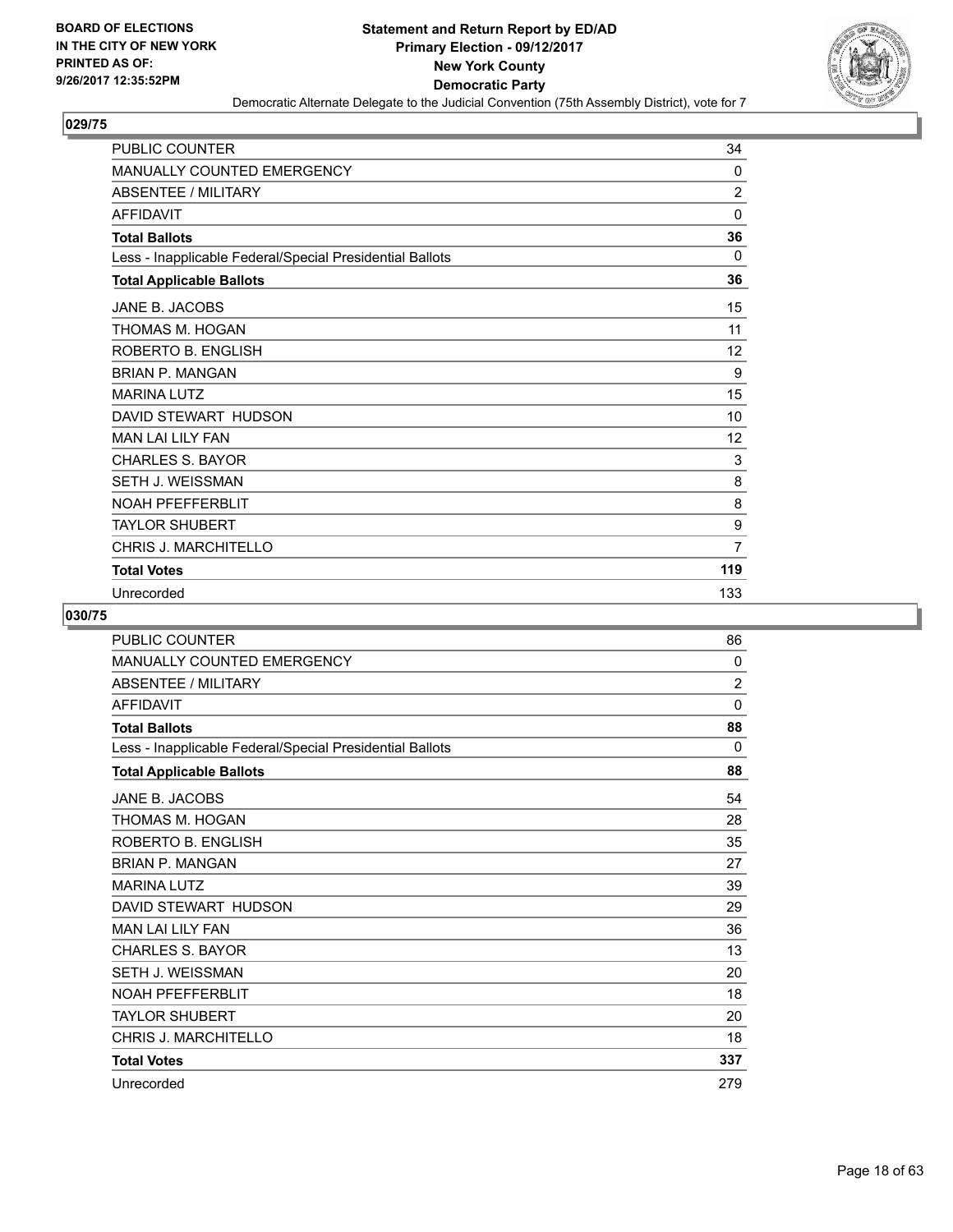

| <b>PUBLIC COUNTER</b>                                    | 110 |
|----------------------------------------------------------|-----|
| MANUALLY COUNTED EMERGENCY                               | 0   |
| <b>ABSENTEE / MILITARY</b>                               | 1   |
| <b>AFFIDAVIT</b>                                         | 1   |
| <b>Total Ballots</b>                                     | 112 |
| Less - Inapplicable Federal/Special Presidential Ballots | 0   |
| <b>Total Applicable Ballots</b>                          | 112 |
| JANE B. JACOBS                                           | 66  |
| THOMAS M. HOGAN                                          | 49  |
| ROBERTO B. ENGLISH                                       | 47  |
| <b>BRIAN P. MANGAN</b>                                   | 38  |
| <b>MARINA LUTZ</b>                                       | 55  |
| DAVID STEWART HUDSON                                     | 37  |
| <b>MAN LAI LILY FAN</b>                                  | 50  |
| <b>CHARLES S. BAYOR</b>                                  | 26  |
| SETH J. WEISSMAN                                         | 34  |
| <b>NOAH PFEFFERBLIT</b>                                  | 25  |
| <b>TAYLOR SHUBERT</b>                                    | 33  |
| <b>CHRIS J. MARCHITELLO</b>                              | 32  |
| <b>Total Votes</b>                                       | 492 |
| Unrecorded                                               | 292 |

| PUBLIC COUNTER                                           | 121            |
|----------------------------------------------------------|----------------|
| <b>MANUALLY COUNTED EMERGENCY</b>                        | 0              |
| <b>ABSENTEE / MILITARY</b>                               | $\overline{2}$ |
| <b>AFFIDAVIT</b>                                         | 1              |
| <b>Total Ballots</b>                                     | 124            |
| Less - Inapplicable Federal/Special Presidential Ballots | 0              |
| <b>Total Applicable Ballots</b>                          | 124            |
| JANE B. JACOBS                                           | 73             |
| THOMAS M. HOGAN                                          | 39             |
| ROBERTO B. ENGLISH                                       | 51             |
| <b>BRIAN P. MANGAN</b>                                   | 42             |
| <b>MARINA LUTZ</b>                                       | 64             |
| DAVID STEWART HUDSON                                     | 34             |
| <b>MAN LAI LILY FAN</b>                                  | 55             |
| <b>CHARLES S. BAYOR</b>                                  | 28             |
| <b>SETH J. WEISSMAN</b>                                  | 34             |
| <b>NOAH PFEFFERBLIT</b>                                  | 24             |
| <b>TAYLOR SHUBERT</b>                                    | 39             |
| <b>CHRIS J. MARCHITELLO</b>                              | 23             |
| <b>Total Votes</b>                                       | 506            |
| Unrecorded                                               | 362            |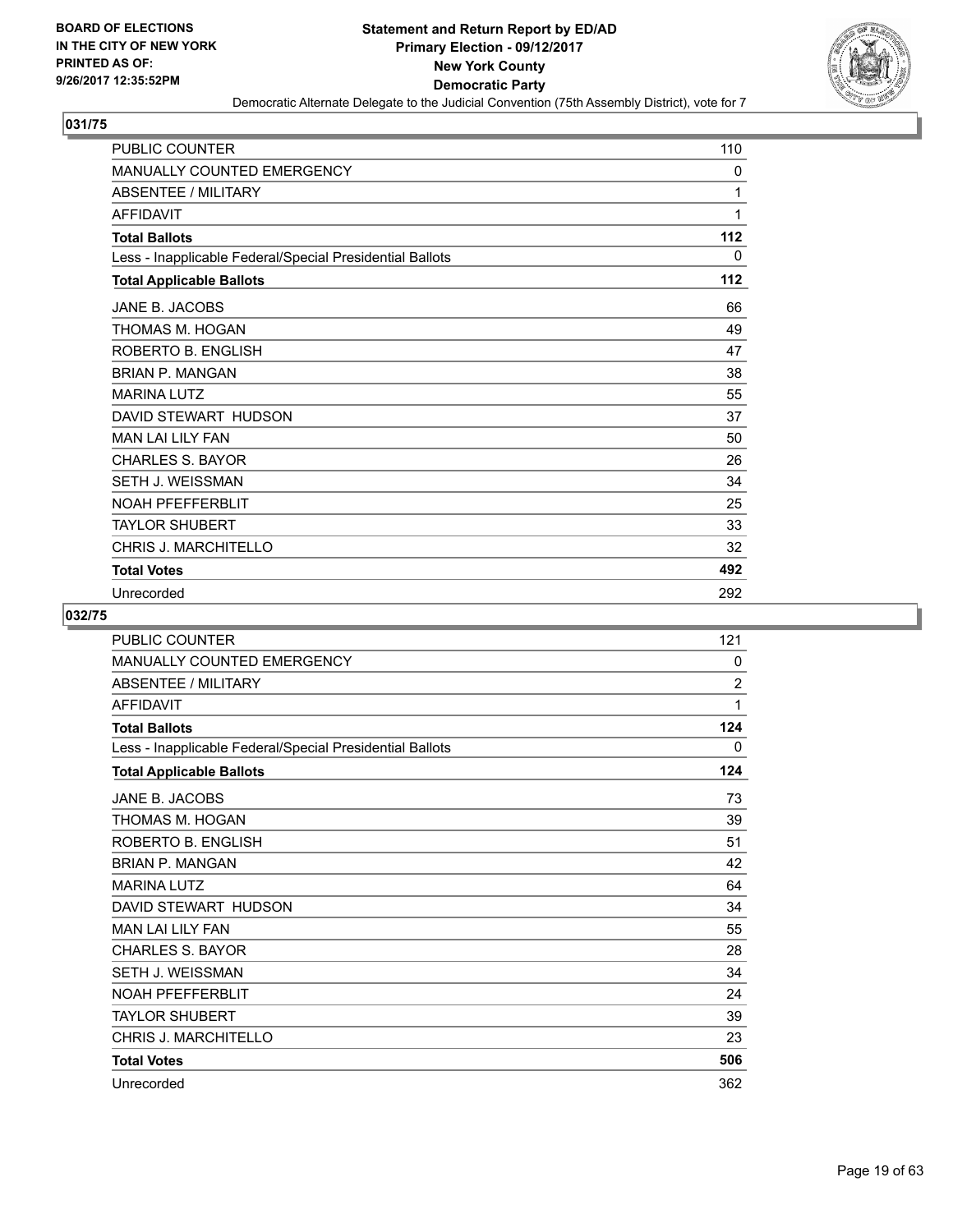

| <b>PUBLIC COUNTER</b>                                    | 62           |
|----------------------------------------------------------|--------------|
| <b>MANUALLY COUNTED EMERGENCY</b>                        | $\mathbf{0}$ |
| <b>ABSENTEE / MILITARY</b>                               | 3            |
| <b>AFFIDAVIT</b>                                         | $\Omega$     |
| <b>Total Ballots</b>                                     | 65           |
| Less - Inapplicable Federal/Special Presidential Ballots | $\Omega$     |
| <b>Total Applicable Ballots</b>                          | 65           |
| JANE B. JACOBS                                           | 24           |
| THOMAS M. HOGAN                                          | 21           |
| ROBERTO B. ENGLISH                                       | 18           |
| <b>BRIAN P. MANGAN</b>                                   | 14           |
| <b>MARINA LUTZ</b>                                       | 20           |
| DAVID STEWART HUDSON                                     | 13           |
| <b>MAN LAI LILY FAN</b>                                  | 20           |
| <b>CHARLES S. BAYOR</b>                                  | 8            |
| SETH J. WEISSMAN                                         | 13           |
| <b>NOAH PFEFFERBLIT</b>                                  | 9            |
| <b>TAYLOR SHUBERT</b>                                    | 9            |
| <b>CHRIS J. MARCHITELLO</b>                              | 12           |
| SAMER HINEDI (WRITE-IN)                                  | 1            |
| <b>Total Votes</b>                                       | 182          |
| Unrecorded                                               | 273          |

| <b>PUBLIC COUNTER</b>                                    | 48             |
|----------------------------------------------------------|----------------|
| <b>MANUALLY COUNTED EMERGENCY</b>                        | 0              |
| <b>ABSENTEE / MILITARY</b>                               | 4              |
| <b>AFFIDAVIT</b>                                         | $\overline{2}$ |
| <b>Total Ballots</b>                                     | 54             |
| Less - Inapplicable Federal/Special Presidential Ballots | $\mathbf{0}$   |
| <b>Total Applicable Ballots</b>                          | 54             |
| JANE B. JACOBS                                           | 18             |
| THOMAS M. HOGAN                                          | 12             |
| ROBERTO B. ENGLISH                                       | 18             |
| <b>BRIAN P. MANGAN</b>                                   | 12             |
| <b>MARINA LUTZ</b>                                       | 20             |
| DAVID STEWART HUDSON                                     | 17             |
| <b>MAN LAI LILY FAN</b>                                  | 17             |
| <b>CHARLES S. BAYOR</b>                                  | 13             |
| <b>SETH J. WEISSMAN</b>                                  | 9              |
| <b>NOAH PFEFFERBLIT</b>                                  | 8              |
| <b>TAYLOR SHUBERT</b>                                    | 13             |
| CHRIS J. MARCHITELLO                                     | 8              |
| <b>Total Votes</b>                                       | 165            |
| Unrecorded                                               | 213            |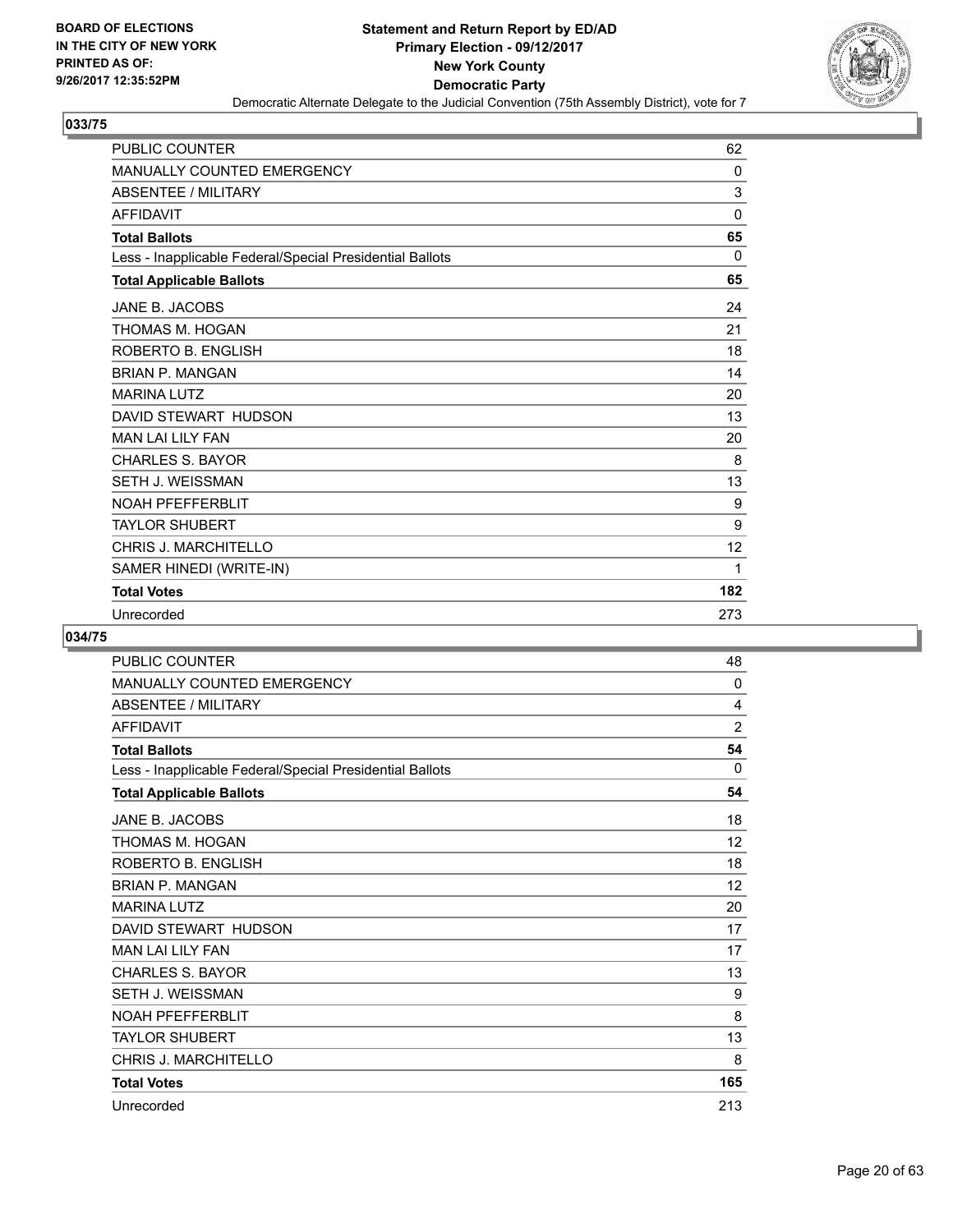

| <b>PUBLIC COUNTER</b>                                    | 25             |
|----------------------------------------------------------|----------------|
| MANUALLY COUNTED EMERGENCY                               | 0              |
| <b>ABSENTEE / MILITARY</b>                               | $\overline{2}$ |
| <b>AFFIDAVIT</b>                                         | 0              |
| <b>Total Ballots</b>                                     | 27             |
| Less - Inapplicable Federal/Special Presidential Ballots | $\Omega$       |
| <b>Total Applicable Ballots</b>                          | 27             |
| JANE B. JACOBS                                           | 11             |
| THOMAS M. HOGAN                                          | $\overline{7}$ |
| ROBERTO B. ENGLISH                                       | 8              |
| <b>BRIAN P. MANGAN</b>                                   | $\overline{7}$ |
| <b>MARINA LUTZ</b>                                       | 13             |
| DAVID STEWART HUDSON                                     | 9              |
| <b>MAN LAI LILY FAN</b>                                  | 9              |
| <b>CHARLES S. BAYOR</b>                                  | 3              |
| <b>SETH J. WEISSMAN</b>                                  | $\overline{7}$ |
| <b>NOAH PFEFFERBLIT</b>                                  | 4              |
| <b>TAYLOR SHUBERT</b>                                    | 3              |
| <b>CHRIS J. MARCHITELLO</b>                              | 4              |
| <b>Total Votes</b>                                       | 85             |
| Unrecorded                                               | 104            |

| <b>PUBLIC COUNTER</b>                                    | 61       |
|----------------------------------------------------------|----------|
| <b>MANUALLY COUNTED EMERGENCY</b>                        | 0        |
| <b>ABSENTEE / MILITARY</b>                               | 0        |
| <b>AFFIDAVIT</b>                                         | 0        |
| <b>Total Ballots</b>                                     | 61       |
| Less - Inapplicable Federal/Special Presidential Ballots | $\Omega$ |
| <b>Total Applicable Ballots</b>                          | 61       |
| <b>JANE B. JACOBS</b>                                    | 31       |
| THOMAS M. HOGAN                                          | 22       |
| ROBERTO B. ENGLISH                                       | 21       |
| <b>BRIAN P. MANGAN</b>                                   | 18       |
| <b>MARINA LUTZ</b>                                       | 26       |
| DAVID STEWART HUDSON                                     | 23       |
| <b>MAN LAI LILY FAN</b>                                  | 23       |
| <b>CHARLES S. BAYOR</b>                                  | 5        |
| <b>SETH J. WEISSMAN</b>                                  | 6        |
| <b>NOAH PFEFFERBLIT</b>                                  | 8        |
| <b>TAYLOR SHUBERT</b>                                    | 8        |
| CHRIS J. MARCHITELLO                                     | 8        |
| MARY SILVER (WRITE-IN)                                   | 1        |
| <b>Total Votes</b>                                       | 200      |
| Unrecorded                                               | 227      |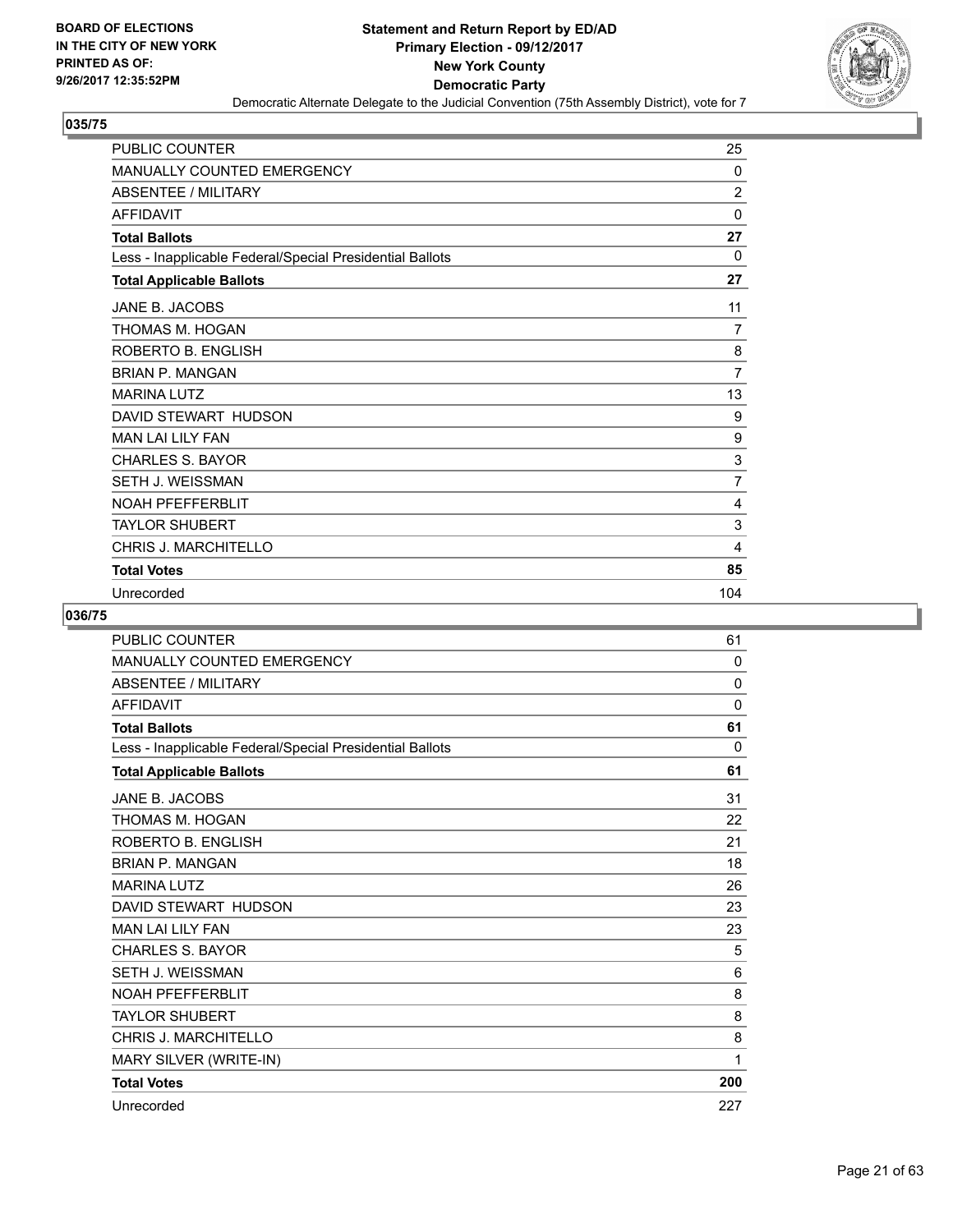

| <b>PUBLIC COUNTER</b>                                    | 104          |
|----------------------------------------------------------|--------------|
| MANUALLY COUNTED EMERGENCY                               | 0            |
| <b>ABSENTEE / MILITARY</b>                               | 1            |
| <b>AFFIDAVIT</b>                                         | $\mathbf{0}$ |
| <b>Total Ballots</b>                                     | 105          |
| Less - Inapplicable Federal/Special Presidential Ballots | 0            |
| <b>Total Applicable Ballots</b>                          | 105          |
| JANE B. JACOBS                                           | 38           |
| THOMAS M. HOGAN                                          | 25           |
| ROBERTO B. ENGLISH                                       | 32           |
| <b>BRIAN P. MANGAN</b>                                   | 24           |
| <b>MARINA LUTZ</b>                                       | 32           |
| DAVID STEWART HUDSON                                     | 22           |
| <b>MAN LAI LILY FAN</b>                                  | 30           |
| <b>CHARLES S. BAYOR</b>                                  | 16           |
| <b>SETH J. WEISSMAN</b>                                  | 22           |
| <b>NOAH PFEFFERBLIT</b>                                  | 18           |
| <b>TAYLOR SHUBERT</b>                                    | 19           |
| <b>CHRIS J. MARCHITELLO</b>                              | 18           |
| <b>Total Votes</b>                                       | 296          |
| Unrecorded                                               | 439          |

| PUBLIC COUNTER                                           | 115 |
|----------------------------------------------------------|-----|
| <b>MANUALLY COUNTED EMERGENCY</b>                        | 0   |
| <b>ABSENTEE / MILITARY</b>                               | 3   |
| <b>AFFIDAVIT</b>                                         | 0   |
| <b>Total Ballots</b>                                     | 118 |
| Less - Inapplicable Federal/Special Presidential Ballots | 0   |
| <b>Total Applicable Ballots</b>                          | 118 |
| JANE B. JACOBS                                           | 49  |
| THOMAS M. HOGAN                                          | 43  |
| ROBERTO B. ENGLISH                                       | 43  |
| <b>BRIAN P. MANGAN</b>                                   | 44  |
| <b>MARINA LUTZ</b>                                       | 44  |
| DAVID STEWART HUDSON                                     | 36  |
| <b>MAN LAI LILY FAN</b>                                  | 49  |
| <b>CHARLES S. BAYOR</b>                                  | 15  |
| <b>SETH J. WEISSMAN</b>                                  | 12  |
| <b>NOAH PFEFFERBLIT</b>                                  | 8   |
| <b>TAYLOR SHUBERT</b>                                    | 9   |
| CHRIS J. MARCHITELLO                                     | 10  |
| <b>Total Votes</b>                                       | 362 |
| Unrecorded                                               | 464 |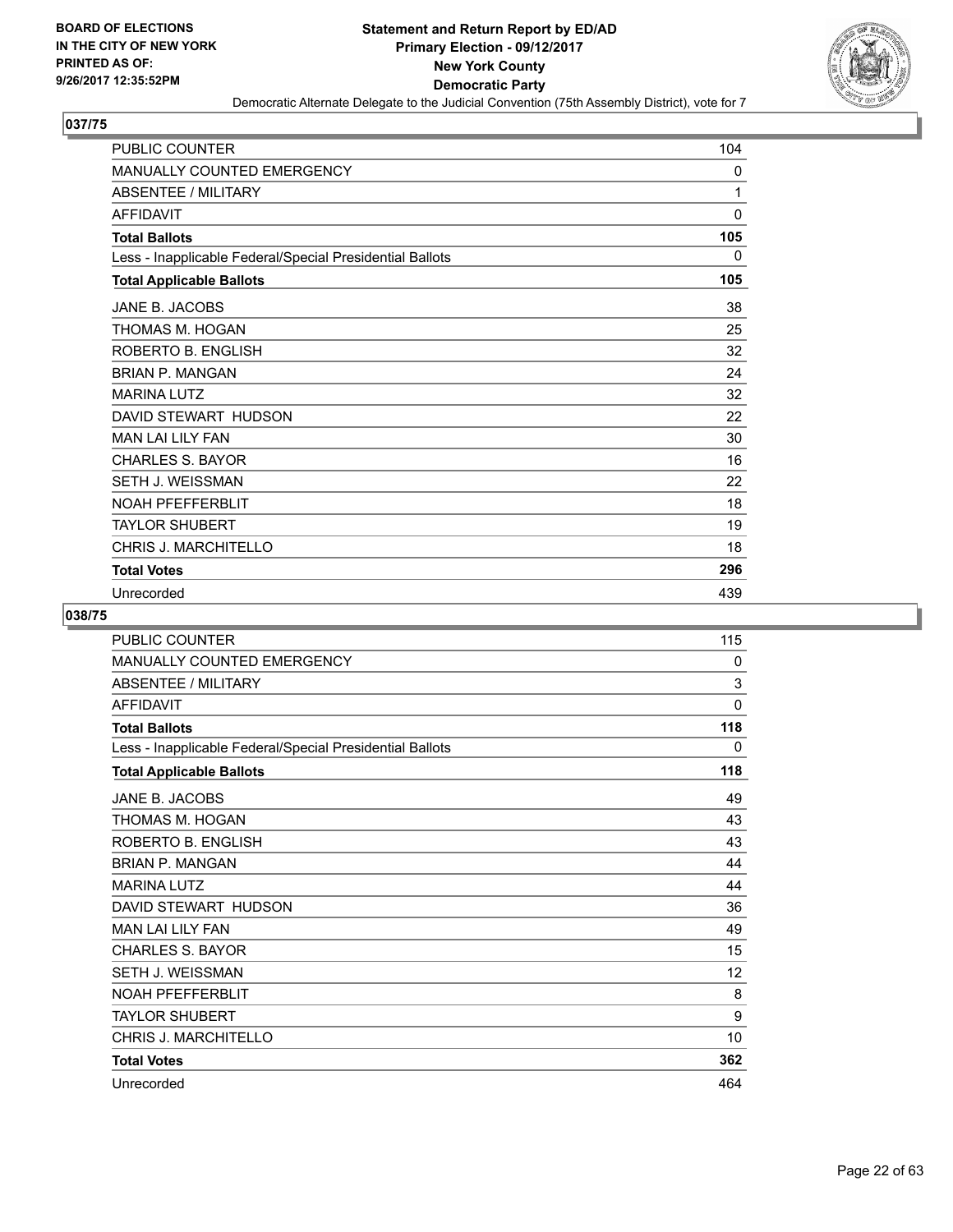

| <b>PUBLIC COUNTER</b>                                    | 80  |
|----------------------------------------------------------|-----|
| <b>MANUALLY COUNTED EMERGENCY</b>                        | 0   |
| <b>ABSENTEE / MILITARY</b>                               | 4   |
| <b>AFFIDAVIT</b>                                         | 1   |
| <b>Total Ballots</b>                                     | 85  |
| Less - Inapplicable Federal/Special Presidential Ballots | 0   |
| <b>Total Applicable Ballots</b>                          | 85  |
| JANE B. JACOBS                                           | 51  |
| THOMAS M. HOGAN                                          | 41  |
| ROBERTO B. ENGLISH                                       | 39  |
| <b>BRIAN P. MANGAN</b>                                   | 39  |
| <b>MARINA LUTZ</b>                                       | 45  |
| DAVID STEWART HUDSON                                     | 41  |
| <b>MAN LAI LILY FAN</b>                                  | 48  |
| CHARLES S. BAYOR                                         | 27  |
| SETH J. WEISSMAN                                         | 30  |
| <b>NOAH PFEFFERBLIT</b>                                  | 29  |
| TAYLOR SHUBERT                                           | 32  |
| <b>CHRIS J. MARCHITELLO</b>                              | 26  |
| <b>Total Votes</b>                                       | 448 |
| Unrecorded                                               | 147 |

| PUBLIC COUNTER                                           | 66             |
|----------------------------------------------------------|----------------|
| <b>MANUALLY COUNTED EMERGENCY</b>                        | 0              |
| <b>ABSENTEE / MILITARY</b>                               | $\overline{2}$ |
| <b>AFFIDAVIT</b>                                         | 0              |
| <b>Total Ballots</b>                                     | 68             |
| Less - Inapplicable Federal/Special Presidential Ballots | 0              |
| <b>Total Applicable Ballots</b>                          | 68             |
| JANE B. JACOBS                                           | 19             |
| THOMAS M. HOGAN                                          | 17             |
| ROBERTO B. ENGLISH                                       | 21             |
| <b>BRIAN P. MANGAN</b>                                   | 13             |
| <b>MARINA LUTZ</b>                                       | 23             |
| DAVID STEWART HUDSON                                     | 18             |
| <b>MAN LAI LILY FAN</b>                                  | 16             |
| <b>CHARLES S. BAYOR</b>                                  | 9              |
| <b>SETH J. WEISSMAN</b>                                  | 11             |
| <b>NOAH PFEFFERBLIT</b>                                  | 5              |
| <b>TAYLOR SHUBERT</b>                                    | $\overline{7}$ |
| CHRIS J. MARCHITELLO                                     | 8              |
| <b>Total Votes</b>                                       | 167            |
| Unrecorded                                               | 309            |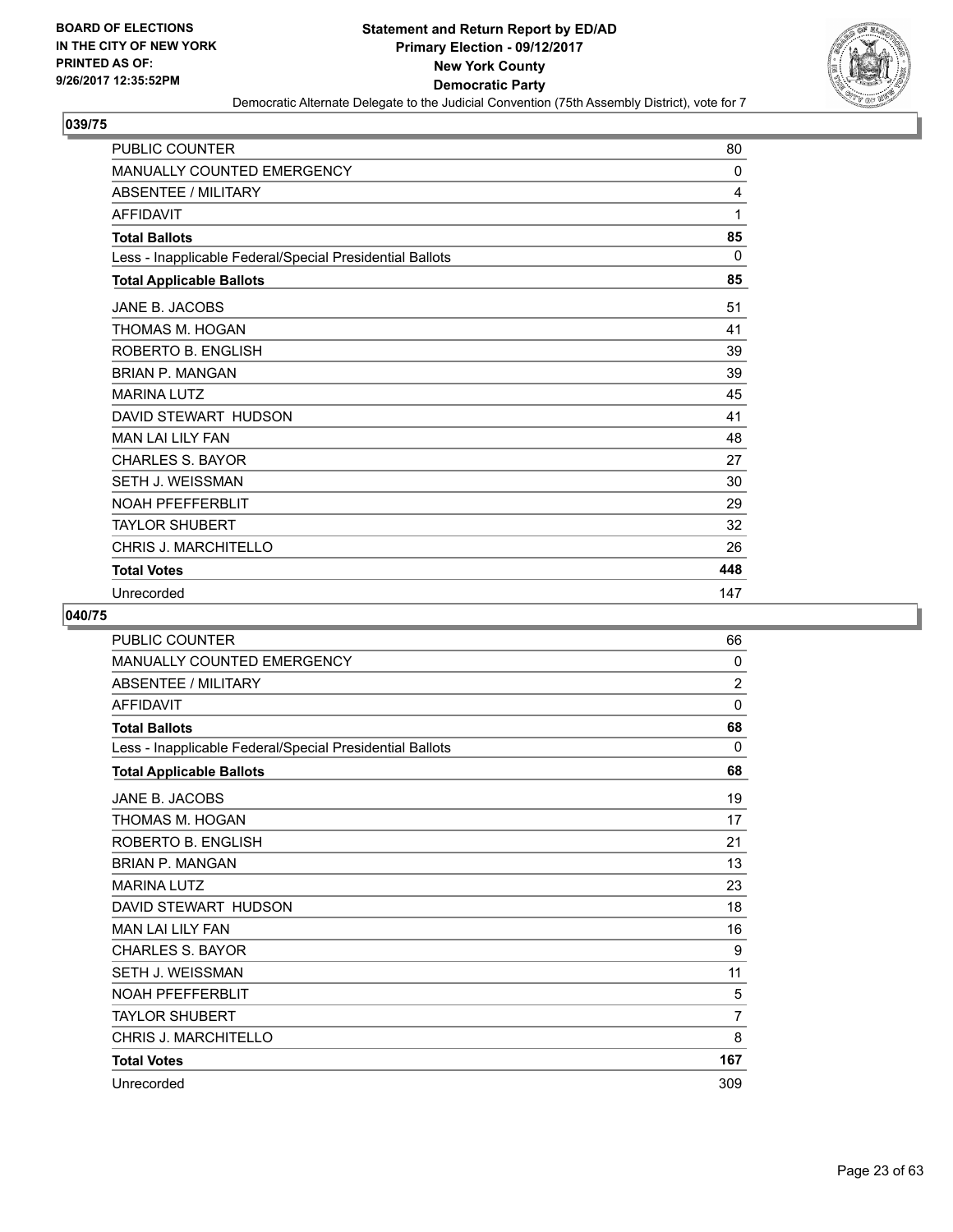

| <b>PUBLIC COUNTER</b>                                    | 74  |
|----------------------------------------------------------|-----|
| <b>MANUALLY COUNTED EMERGENCY</b>                        | 0   |
| <b>ABSENTEE / MILITARY</b>                               | 3   |
| <b>AFFIDAVIT</b>                                         | 4   |
| <b>Total Ballots</b>                                     | 81  |
| Less - Inapplicable Federal/Special Presidential Ballots | 0   |
| <b>Total Applicable Ballots</b>                          | 81  |
| JANE B. JACOBS                                           | 36  |
| THOMAS M. HOGAN                                          | 27  |
| ROBERTO B. ENGLISH                                       | 26  |
| <b>BRIAN P. MANGAN</b>                                   | 19  |
| <b>MARINA LUTZ</b>                                       | 30  |
| DAVID STEWART HUDSON                                     | 22  |
| <b>MAN LAI LILY FAN</b>                                  | 23  |
| <b>CHARLES S. BAYOR</b>                                  | 26  |
| <b>SETH J. WEISSMAN</b>                                  | 16  |
| <b>NOAH PFEFFERBLIT</b>                                  | 17  |
| <b>TAYLOR SHUBERT</b>                                    | 18  |
| CHRIS J. MARCHITELLO                                     | 20  |
| UNATTRIBUTABLE WRITE-IN (WRITE-IN)                       | 1   |
| <b>Total Votes</b>                                       | 281 |
| Unrecorded                                               | 286 |

| <b>PUBLIC COUNTER</b>                                    | 51             |
|----------------------------------------------------------|----------------|
| MANUALLY COUNTED EMERGENCY                               | 0              |
| <b>ABSENTEE / MILITARY</b>                               | $\overline{2}$ |
| <b>AFFIDAVIT</b>                                         | 0              |
| <b>Total Ballots</b>                                     | 53             |
| Less - Inapplicable Federal/Special Presidential Ballots | $\Omega$       |
| <b>Total Applicable Ballots</b>                          | 53             |
| JANE B. JACOBS                                           | 26             |
| THOMAS M. HOGAN                                          | 16             |
| ROBERTO B. ENGLISH                                       | 18             |
| <b>BRIAN P. MANGAN</b>                                   | 15             |
| <b>MARINA LUTZ</b>                                       | 21             |
| DAVID STEWART HUDSON                                     | 16             |
| <b>MAN LAI LILY FAN</b>                                  | 20             |
| <b>CHARLES S. BAYOR</b>                                  | 8              |
| <b>SETH J. WEISSMAN</b>                                  | 13             |
| <b>NOAH PFEFFERBLIT</b>                                  | 10             |
| <b>TAYLOR SHUBERT</b>                                    | 9              |
| CHRIS J. MARCHITELLO                                     | 8              |
| <b>Total Votes</b>                                       | 180            |
| Unrecorded                                               | 191            |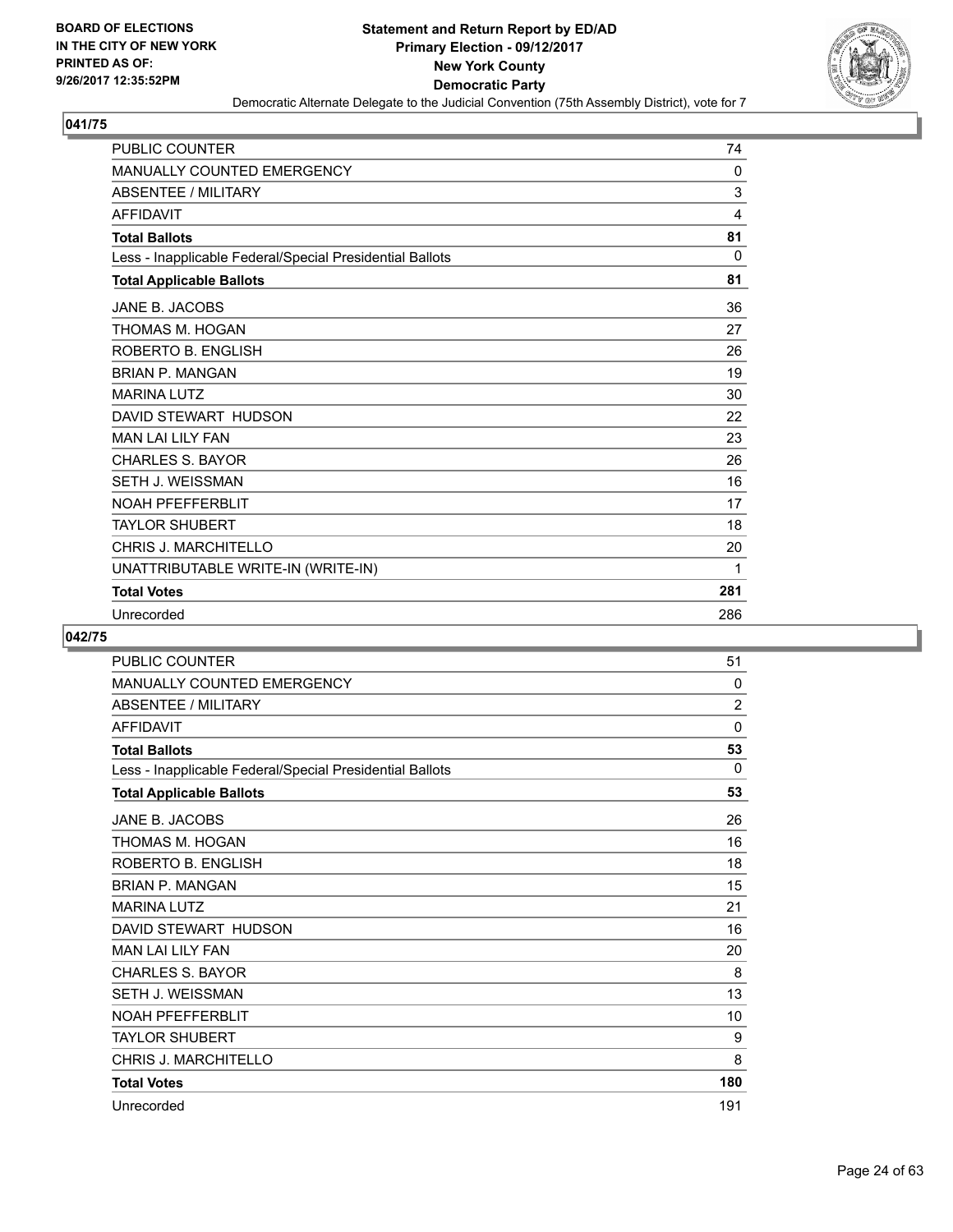

| <b>PUBLIC COUNTER</b>                                    | 314            |
|----------------------------------------------------------|----------------|
| <b>MANUALLY COUNTED EMERGENCY</b>                        | 0              |
| <b>ABSENTEE / MILITARY</b>                               | 5              |
| <b>AFFIDAVIT</b>                                         | $\overline{2}$ |
| <b>Total Ballots</b>                                     | 321            |
| Less - Inapplicable Federal/Special Presidential Ballots | $\Omega$       |
| <b>Total Applicable Ballots</b>                          | 321            |
| <b>JANE B. JACOBS</b>                                    | 162            |
| THOMAS M. HOGAN                                          | 108            |
| ROBERTO B. ENGLISH                                       | 108            |
| <b>BRIAN P. MANGAN</b>                                   | 103            |
| <b>MARINA LUTZ</b>                                       | 125            |
| DAVID STEWART HUDSON                                     | 103            |
| <b>MAN LAI LILY FAN</b>                                  | 121            |
| <b>CHARLES S. BAYOR</b>                                  | 73             |
| SETH J. WEISSMAN                                         | 54             |
| <b>NOAH PFEFFERBLIT</b>                                  | 33             |
| <b>TAYLOR SHUBERT</b>                                    | 38             |
| <b>CHRIS J. MARCHITELLO</b>                              | 36             |
| ALLISON EMANUEL (WRITE-IN)                               | 1              |
| ARI GARIN (WRITE-IN)                                     | $\overline{c}$ |
| PETER SIMON (WRITE-IN)                                   | 1              |
| ROBERT GANGI (WRITE-IN)                                  | 1              |
| UNATTRIBUTABLE WRITE-IN (WRITE-IN)                       | $\overline{2}$ |
| <b>Total Votes</b>                                       | 1,071          |
| Unrecorded                                               | 1,176          |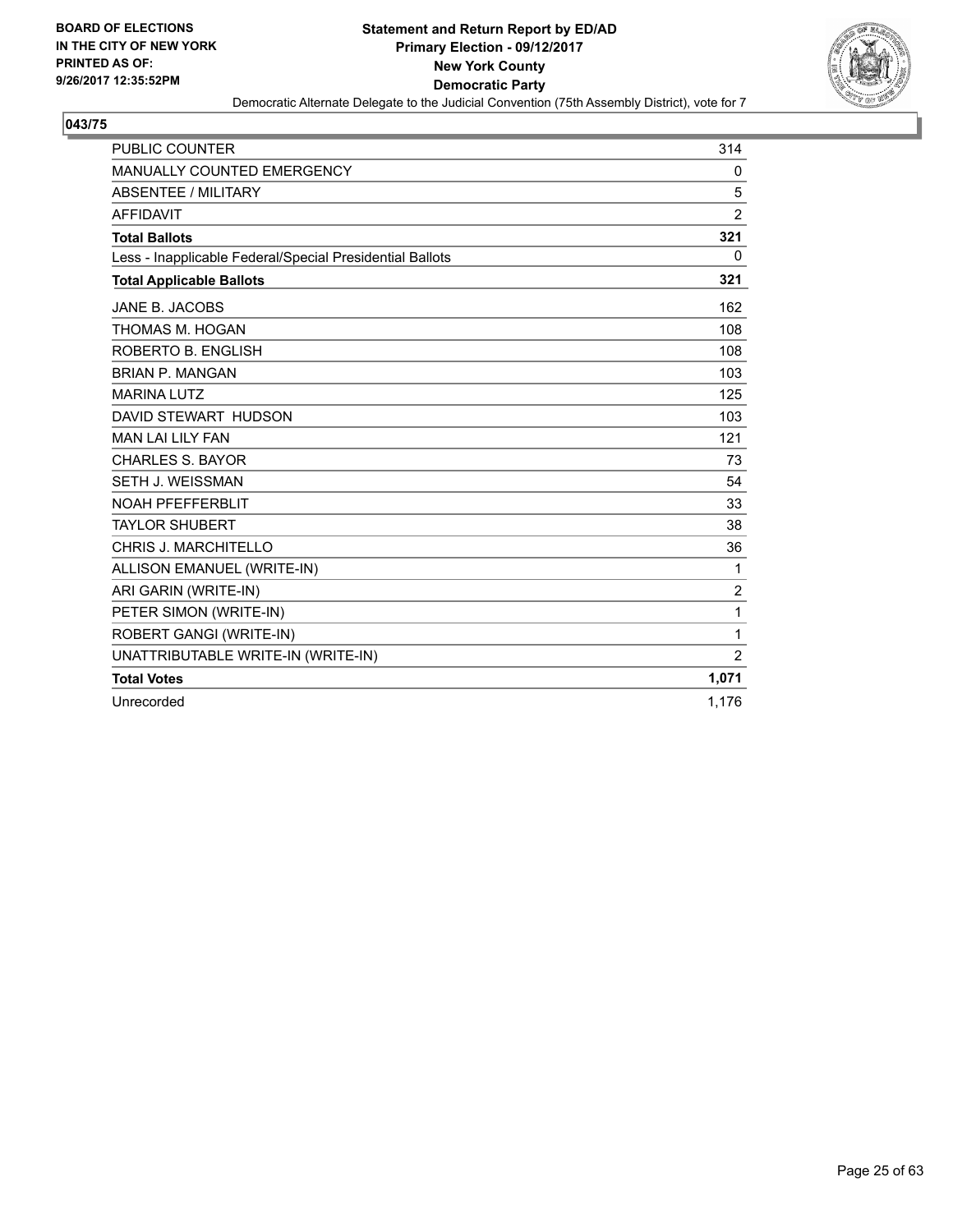

| <b>PUBLIC COUNTER</b>                                    | 139 |
|----------------------------------------------------------|-----|
| MANUALLY COUNTED EMERGENCY                               | 0   |
| <b>ABSENTEE / MILITARY</b>                               | 11  |
| <b>AFFIDAVIT</b>                                         | 1   |
| <b>Total Ballots</b>                                     | 151 |
| Less - Inapplicable Federal/Special Presidential Ballots | 0   |
| <b>Total Applicable Ballots</b>                          | 151 |
| JANE B. JACOBS                                           | 71  |
| THOMAS M. HOGAN                                          | 51  |
| ROBERTO B. ENGLISH                                       | 47  |
| <b>BRIAN P. MANGAN</b>                                   | 45  |
| <b>MARINA LUTZ</b>                                       | 49  |
| DAVID STEWART HUDSON                                     | 52  |
| <b>MAN LAI LILY FAN</b>                                  | 52  |
| <b>CHARLES S. BAYOR</b>                                  | 30  |
| <b>SETH J. WEISSMAN</b>                                  | 27  |
| <b>NOAH PFEFFERBLIT</b>                                  | 26  |
| <b>TAYLOR SHUBERT</b>                                    | 25  |
| <b>CHRIS J. MARCHITELLO</b>                              | 30  |
| <b>Total Votes</b>                                       | 505 |
| Unrecorded                                               | 552 |

| PUBLIC COUNTER                                           | 64             |
|----------------------------------------------------------|----------------|
| <b>MANUALLY COUNTED EMERGENCY</b>                        | 0              |
| <b>ABSENTEE / MILITARY</b>                               | $\overline{2}$ |
| <b>AFFIDAVIT</b>                                         | 0              |
| <b>Total Ballots</b>                                     | 66             |
| Less - Inapplicable Federal/Special Presidential Ballots | 0              |
| <b>Total Applicable Ballots</b>                          | 66             |
| JANE B. JACOBS                                           | 19             |
| THOMAS M. HOGAN                                          | 15             |
| ROBERTO B. ENGLISH                                       | 18             |
| <b>BRIAN P. MANGAN</b>                                   | 8              |
| <b>MARINA LUTZ</b>                                       | 21             |
| DAVID STEWART HUDSON                                     | 10             |
| <b>MAN LAI LILY FAN</b>                                  | 15             |
| <b>CHARLES S. BAYOR</b>                                  | 13             |
| <b>SETH J. WEISSMAN</b>                                  | 14             |
| <b>NOAH PFEFFERBLIT</b>                                  | 9              |
| <b>TAYLOR SHUBERT</b>                                    | 14             |
| CHRIS J. MARCHITELLO                                     | 15             |
| <b>Total Votes</b>                                       | 171            |
| Unrecorded                                               | 291            |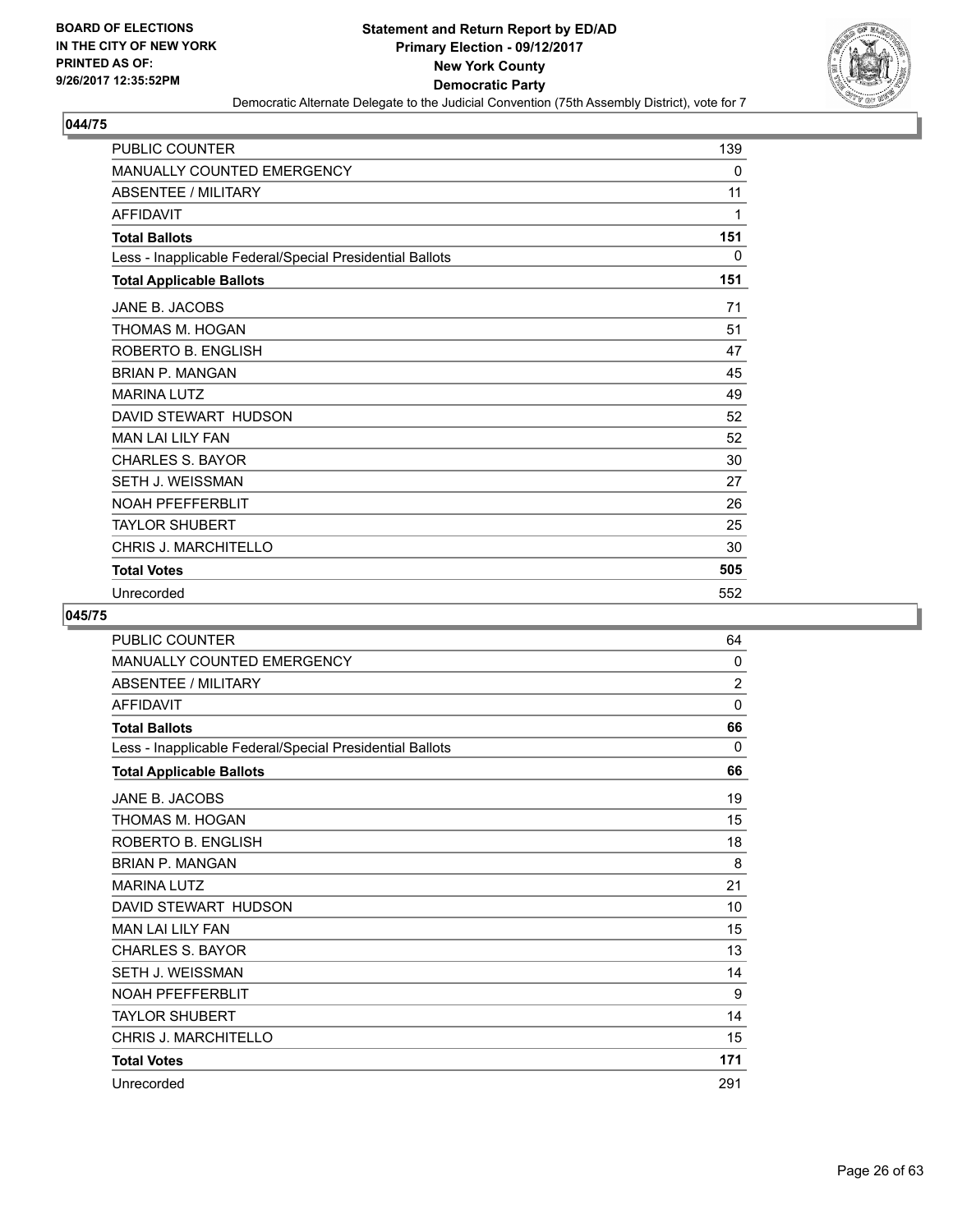

| <b>PUBLIC COUNTER</b>                                    | 29             |
|----------------------------------------------------------|----------------|
| <b>MANUALLY COUNTED EMERGENCY</b>                        | 0              |
| <b>ABSENTEE / MILITARY</b>                               | 1              |
| <b>AFFIDAVIT</b>                                         | 0              |
| <b>Total Ballots</b>                                     | 30             |
| Less - Inapplicable Federal/Special Presidential Ballots | $\Omega$       |
| <b>Total Applicable Ballots</b>                          | 30             |
| JANE B. JACOBS                                           | 16             |
| THOMAS M. HOGAN                                          | 14             |
| ROBERTO B. ENGLISH                                       | 17             |
| <b>BRIAN P. MANGAN</b>                                   | 9              |
| <b>MARINA LUTZ</b>                                       | 16             |
| DAVID STEWART HUDSON                                     | 14             |
| <b>MAN LAI LILY FAN</b>                                  | 15             |
| <b>CHARLES S. BAYOR</b>                                  | $\overline{7}$ |
| SETH J. WEISSMAN                                         | 8              |
| <b>NOAH PFEFFERBLIT</b>                                  | 8              |
| TAYLOR SHUBERT                                           | 6              |
| <b>CHRIS J. MARCHITELLO</b>                              | 10             |
| <b>Total Votes</b>                                       | 140            |
| Unrecorded                                               | 70             |

| PUBLIC COUNTER                                           | 65  |
|----------------------------------------------------------|-----|
| <b>MANUALLY COUNTED EMERGENCY</b>                        | 0   |
| <b>ABSENTEE / MILITARY</b>                               | 1   |
| <b>AFFIDAVIT</b>                                         | 0   |
| <b>Total Ballots</b>                                     | 66  |
| Less - Inapplicable Federal/Special Presidential Ballots | 0   |
| <b>Total Applicable Ballots</b>                          | 66  |
| JANE B. JACOBS                                           | 39  |
| THOMAS M. HOGAN                                          | 24  |
| ROBERTO B. ENGLISH                                       | 34  |
| <b>BRIAN P. MANGAN</b>                                   | 22  |
| <b>MARINA LUTZ</b>                                       | 35  |
| DAVID STEWART HUDSON                                     | 27  |
| <b>MAN LAI LILY FAN</b>                                  | 30  |
| <b>CHARLES S. BAYOR</b>                                  | 9   |
| <b>SETH J. WEISSMAN</b>                                  | 14  |
| <b>NOAH PFEFFERBLIT</b>                                  | 13  |
| <b>TAYLOR SHUBERT</b>                                    | 16  |
| <b>CHRIS J. MARCHITELLO</b>                              | 9   |
| <b>Total Votes</b>                                       | 272 |
| Unrecorded                                               | 190 |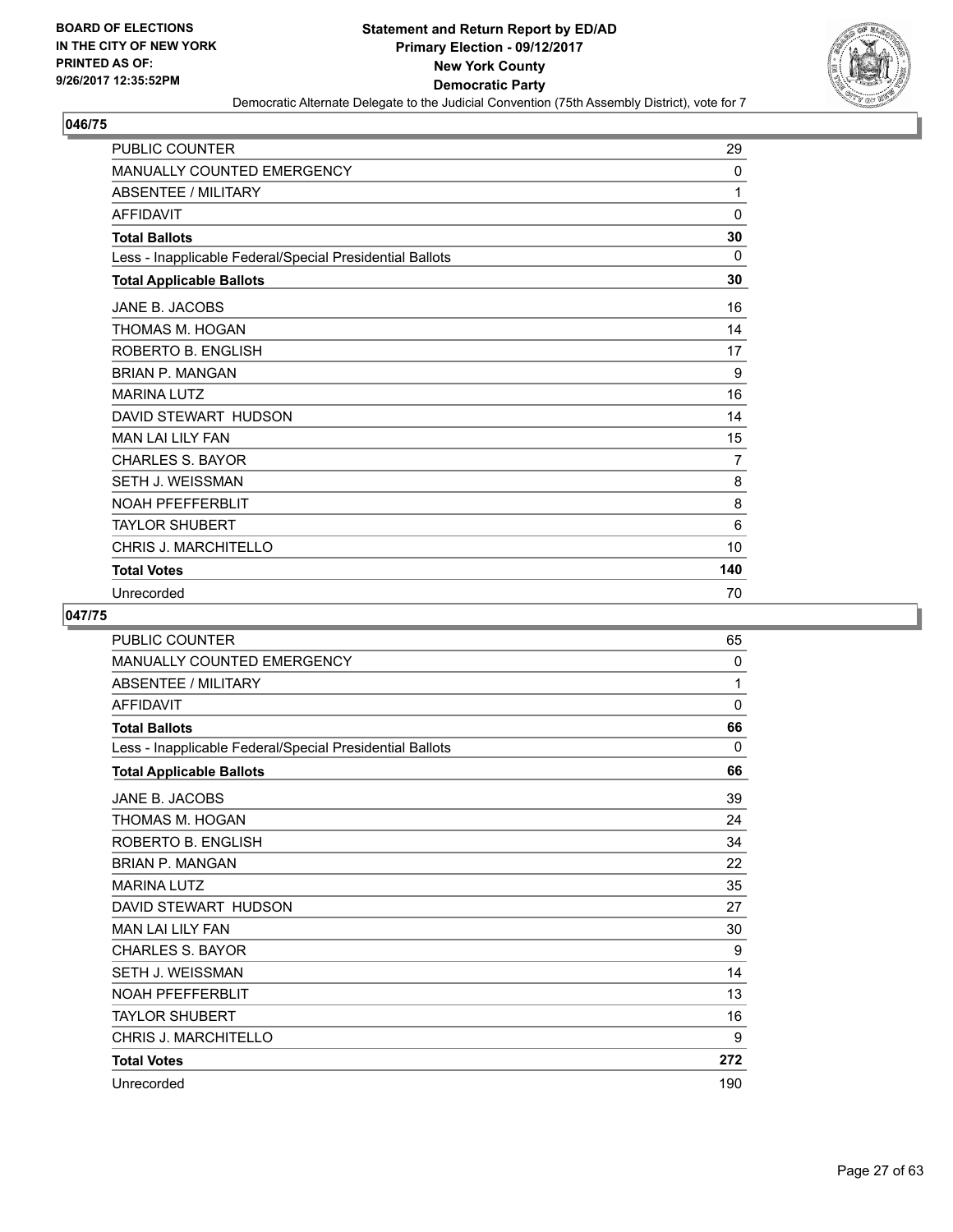

| <b>PUBLIC COUNTER</b>                                    | 80           |
|----------------------------------------------------------|--------------|
| MANUALLY COUNTED EMERGENCY                               | 0            |
| <b>ABSENTEE / MILITARY</b>                               | $\mathbf{0}$ |
| <b>AFFIDAVIT</b>                                         | 0            |
| <b>Total Ballots</b>                                     | 80           |
| Less - Inapplicable Federal/Special Presidential Ballots | 0            |
| <b>Total Applicable Ballots</b>                          | 80           |
| JANE B. JACOBS                                           | 32           |
| THOMAS M. HOGAN                                          | 18           |
| ROBERTO B. ENGLISH                                       | 26           |
| <b>BRIAN P. MANGAN</b>                                   | 19           |
| <b>MARINA LUTZ</b>                                       | 25           |
| DAVID STEWART HUDSON                                     | 23           |
| <b>MAN LAI LILY FAN</b>                                  | 25           |
| <b>CHARLES S. BAYOR</b>                                  | 11           |
| <b>SETH J. WEISSMAN</b>                                  | 21           |
| <b>NOAH PFEFFERBLIT</b>                                  | 14           |
| <b>TAYLOR SHUBERT</b>                                    | 17           |
| <b>CHRIS J. MARCHITELLO</b>                              | 14           |
| <b>Total Votes</b>                                       | 245          |
| Unrecorded                                               | 315          |

| PUBLIC COUNTER                                           | 76  |
|----------------------------------------------------------|-----|
| <b>MANUALLY COUNTED EMERGENCY</b>                        | 0   |
| <b>ABSENTEE / MILITARY</b>                               | 2   |
| <b>AFFIDAVIT</b>                                         | 0   |
| <b>Total Ballots</b>                                     | 78  |
| Less - Inapplicable Federal/Special Presidential Ballots | 0   |
| <b>Total Applicable Ballots</b>                          | 78  |
| JANE B. JACOBS                                           | 36  |
| THOMAS M. HOGAN                                          | 28  |
| ROBERTO B. ENGLISH                                       | 29  |
| <b>BRIAN P. MANGAN</b>                                   | 26  |
| <b>MARINA LUTZ</b>                                       | 35  |
| DAVID STEWART HUDSON                                     | 26  |
| <b>MAN LAI LILY FAN</b>                                  | 31  |
| <b>CHARLES S. BAYOR</b>                                  | 6   |
| <b>SETH J. WEISSMAN</b>                                  | 13  |
| <b>NOAH PFEFFERBLIT</b>                                  | 15  |
| <b>TAYLOR SHUBERT</b>                                    | 10  |
| CHRIS J. MARCHITELLO                                     | 11  |
| <b>Total Votes</b>                                       | 266 |
| Unrecorded                                               | 280 |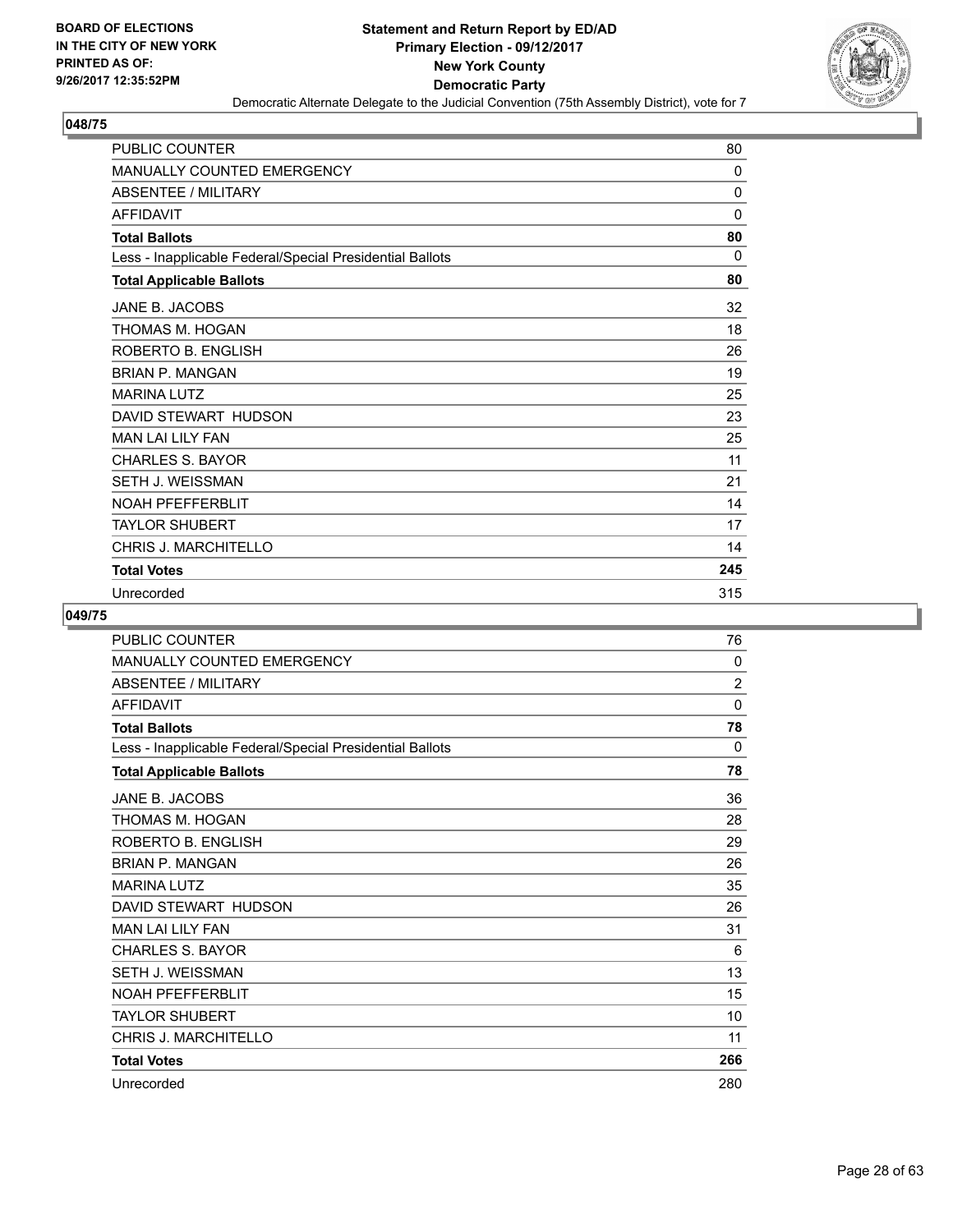

| <b>PUBLIC COUNTER</b>                                    | 49          |
|----------------------------------------------------------|-------------|
| <b>MANUALLY COUNTED EMERGENCY</b>                        | 0           |
| <b>ABSENTEE / MILITARY</b>                               | 0           |
| <b>AFFIDAVIT</b>                                         | $\mathbf 0$ |
| <b>Total Ballots</b>                                     | 49          |
| Less - Inapplicable Federal/Special Presidential Ballots | 0           |
| <b>Total Applicable Ballots</b>                          | 49          |
| JANE B. JACOBS                                           | 25          |
| THOMAS M. HOGAN                                          | 19          |
| ROBERTO B. ENGLISH                                       | 17          |
| <b>BRIAN P. MANGAN</b>                                   | 14          |
| <b>MARINA LUTZ</b>                                       | 21          |
| DAVID STEWART HUDSON                                     | 19          |
| <b>MAN LAI LILY FAN</b>                                  | 21          |
| <b>CHARLES S. BAYOR</b>                                  | 9           |
| <b>SETH J. WEISSMAN</b>                                  | 10          |
| <b>NOAH PFEFFERBLIT</b>                                  | 10          |
| <b>TAYLOR SHUBERT</b>                                    | 9           |
| <b>CHRIS J. MARCHITELLO</b>                              | 8           |
| UNATTRIBUTABLE WRITE-IN (WRITE-IN)                       | 1           |
| <b>Total Votes</b>                                       | 183         |
| Unrecorded                                               | 160         |

| <b>PUBLIC COUNTER</b>                                    | 26  |
|----------------------------------------------------------|-----|
| <b>MANUALLY COUNTED EMERGENCY</b>                        | 0   |
| <b>ABSENTEE / MILITARY</b>                               | 0   |
| <b>AFFIDAVIT</b>                                         | 1   |
| <b>Total Ballots</b>                                     | 27  |
| Less - Inapplicable Federal/Special Presidential Ballots | 0   |
| <b>Total Applicable Ballots</b>                          | 27  |
| JANE B. JACOBS                                           | 9   |
| THOMAS M. HOGAN                                          | 7   |
| ROBERTO B. ENGLISH                                       | 6   |
| <b>BRIAN P. MANGAN</b>                                   | 8   |
| <b>MARINA LUTZ</b>                                       | 9   |
| DAVID STEWART HUDSON                                     | 6   |
| <b>MAN LAI LILY FAN</b>                                  | 10  |
| <b>CHARLES S. BAYOR</b>                                  | 3   |
| <b>SETH J. WEISSMAN</b>                                  | 1   |
| <b>NOAH PFEFFERBLIT</b>                                  | 3   |
| <b>TAYLOR SHUBERT</b>                                    | 5   |
| CHRIS J. MARCHITELLO                                     | 1   |
| UNATTRIBUTABLE WRITE-IN (WRITE-IN)                       | 1   |
| <b>Total Votes</b>                                       | 69  |
| Unrecorded                                               | 120 |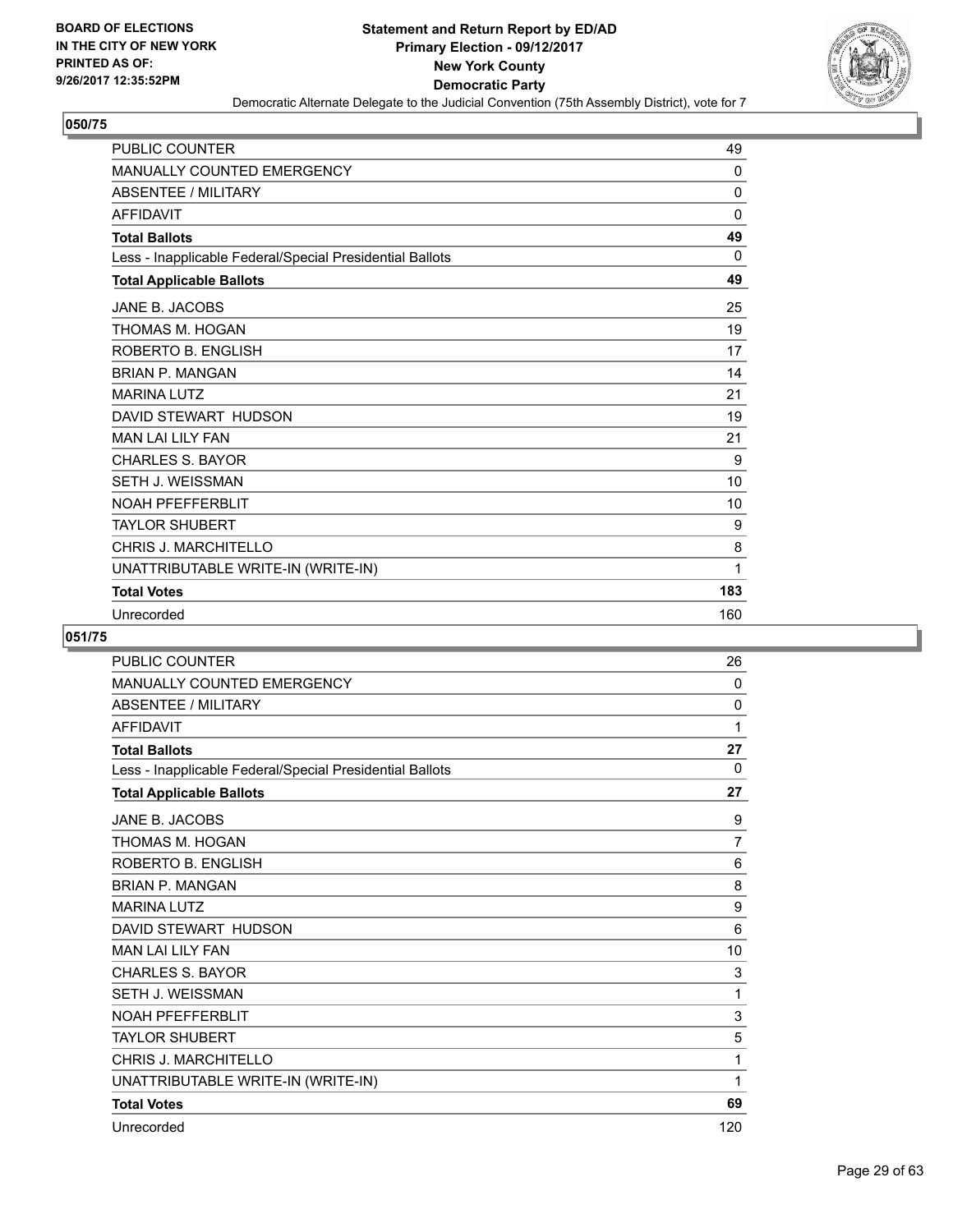

| <b>PUBLIC COUNTER</b>                                    | 64           |
|----------------------------------------------------------|--------------|
| <b>MANUALLY COUNTED EMERGENCY</b>                        | 0            |
| ABSENTEE / MILITARY                                      | $\Omega$     |
| <b>AFFIDAVIT</b>                                         | 0            |
| <b>Total Ballots</b>                                     | 64           |
| Less - Inapplicable Federal/Special Presidential Ballots | $\mathbf{0}$ |
| <b>Total Applicable Ballots</b>                          | 64           |
| JANE B. JACOBS                                           | 30           |
| THOMAS M. HOGAN                                          | 23           |
| ROBERTO B. ENGLISH                                       | 19           |
| <b>BRIAN P. MANGAN</b>                                   | 16           |
| <b>MARINA LUTZ</b>                                       | 23           |
| DAVID STEWART HUDSON                                     | 17           |
| <b>MAN LAI LILY FAN</b>                                  | 22           |
| <b>CHARLES S. BAYOR</b>                                  | 7            |
| <b>SETH J. WEISSMAN</b>                                  | 19           |
| <b>NOAH PFEFFERBLIT</b>                                  | 13           |
| <b>TAYLOR SHUBERT</b>                                    | 13           |
| <b>CHRIS J. MARCHITELLO</b>                              | 14           |
| <b>Total Votes</b>                                       | 216          |
| Unrecorded                                               | 232          |

| <b>PUBLIC COUNTER</b>                                    | 80  |
|----------------------------------------------------------|-----|
| <b>MANUALLY COUNTED EMERGENCY</b>                        | 0   |
| <b>ABSENTEE / MILITARY</b>                               | 1   |
| <b>AFFIDAVIT</b>                                         | 1   |
| <b>Total Ballots</b>                                     | 82  |
| Less - Inapplicable Federal/Special Presidential Ballots | 0   |
| <b>Total Applicable Ballots</b>                          | 82  |
| JANE B. JACOBS                                           | 36  |
| THOMAS M. HOGAN                                          | 32  |
| ROBERTO B. ENGLISH                                       | 35  |
| <b>BRIAN P. MANGAN</b>                                   | 23  |
| <b>MARINA LUTZ</b>                                       | 35  |
| DAVID STEWART HUDSON                                     | 27  |
| <b>MAN LAI LILY FAN</b>                                  | 35  |
| CHARLES S. BAYOR                                         | 13  |
| <b>SETH J. WEISSMAN</b>                                  | 16  |
| <b>NOAH PFFFFFFRBI IT</b>                                | 19  |
| <b>TAYLOR SHUBERT</b>                                    | 13  |
| CHRIS J. MARCHITELLO                                     | 19  |
| <b>Total Votes</b>                                       | 303 |
| Unrecorded                                               | 271 |
|                                                          |     |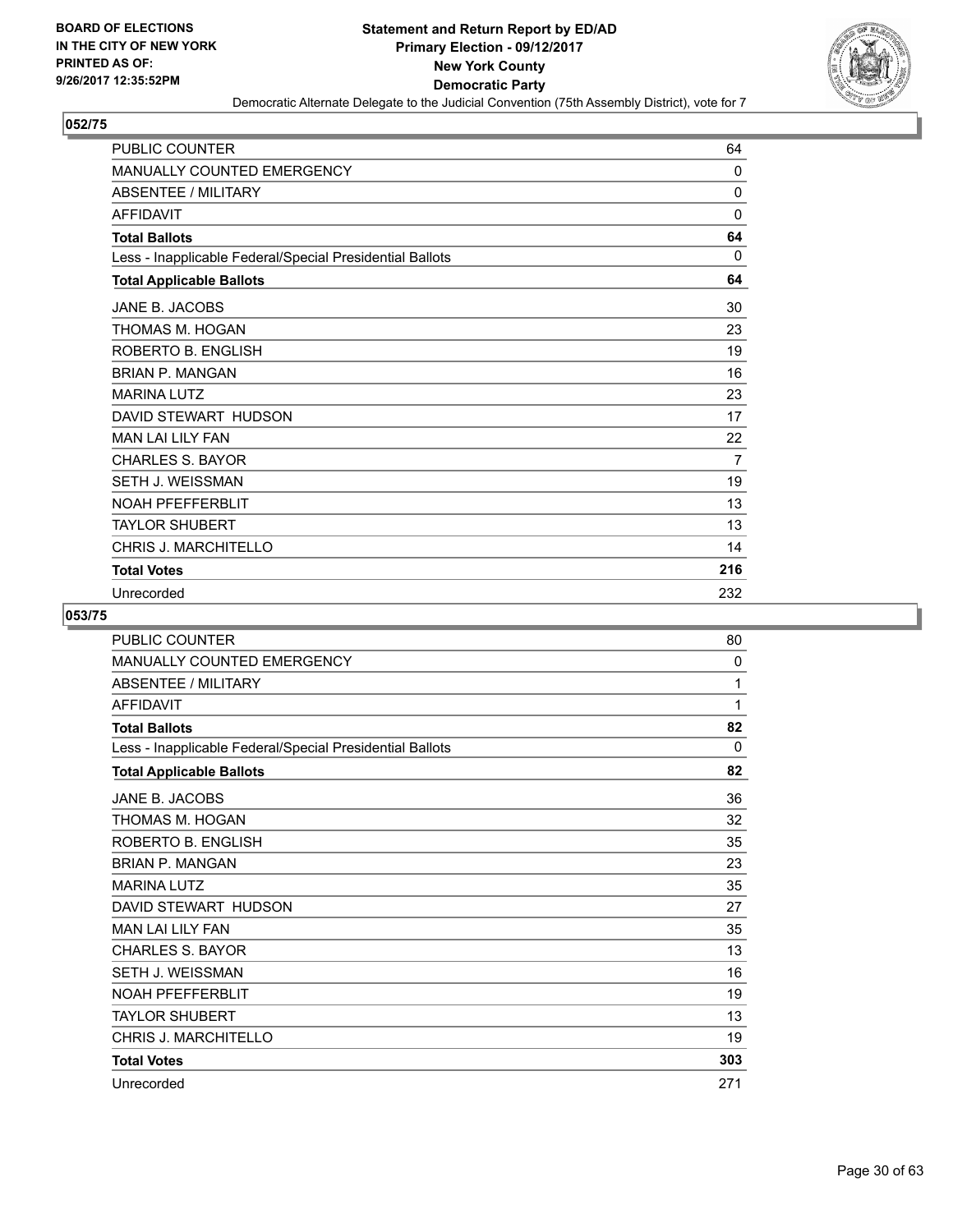

| <b>PUBLIC COUNTER</b>                                    | 54          |
|----------------------------------------------------------|-------------|
| MANUALLY COUNTED EMERGENCY                               | 0           |
| <b>ABSENTEE / MILITARY</b>                               | $\mathbf 0$ |
| <b>AFFIDAVIT</b>                                         | 0           |
| <b>Total Ballots</b>                                     | 54          |
| Less - Inapplicable Federal/Special Presidential Ballots | 0           |
| <b>Total Applicable Ballots</b>                          | 54          |
| JANE B. JACOBS                                           | 28          |
| THOMAS M. HOGAN                                          | 20          |
| ROBERTO B. ENGLISH                                       | 15          |
| <b>BRIAN P. MANGAN</b>                                   | 14          |
| <b>MARINA LUTZ</b>                                       | 24          |
| DAVID STEWART HUDSON                                     | 15          |
| <b>MAN LAI LILY FAN</b>                                  | 20          |
| <b>CHARLES S. BAYOR</b>                                  | 6           |
| <b>SETH J. WEISSMAN</b>                                  | 9           |
| <b>NOAH PFEFFERBLIT</b>                                  | 6           |
| <b>TAYLOR SHUBERT</b>                                    | 10          |
| <b>CHRIS J. MARCHITELLO</b>                              | 4           |
| <b>Total Votes</b>                                       | 171         |
| Unrecorded                                               | 207         |

| <b>PUBLIC COUNTER</b>                                    | 90          |
|----------------------------------------------------------|-------------|
| <b>MANUALLY COUNTED EMERGENCY</b>                        | 0           |
| <b>ABSENTEE / MILITARY</b>                               | 3           |
| <b>AFFIDAVIT</b>                                         | $\mathbf 0$ |
| <b>Total Ballots</b>                                     | 93          |
| Less - Inapplicable Federal/Special Presidential Ballots | $\Omega$    |
| <b>Total Applicable Ballots</b>                          | 93          |
| JANE B. JACOBS                                           | 41          |
| THOMAS M. HOGAN                                          | 31          |
| ROBERTO B. ENGLISH                                       | 28          |
| <b>BRIAN P. MANGAN</b>                                   | 31          |
| <b>MARINA LUTZ</b>                                       | 42          |
| DAVID STEWART HUDSON                                     | 32          |
| <b>MAN LAI LILY FAN</b>                                  | 29          |
| <b>CHARLES S. BAYOR</b>                                  | 12          |
| <b>SETH J. WEISSMAN</b>                                  | 21          |
| <b>NOAH PFEFFERBLIT</b>                                  | 19          |
| <b>TAYLOR SHUBERT</b>                                    | 27          |
| <b>CHRIS J. MARCHITELLO</b>                              | 16          |
| VIR COTTO (WRITE-IN)                                     | 1           |
| <b>Total Votes</b>                                       | 330         |
| Unrecorded                                               | 321         |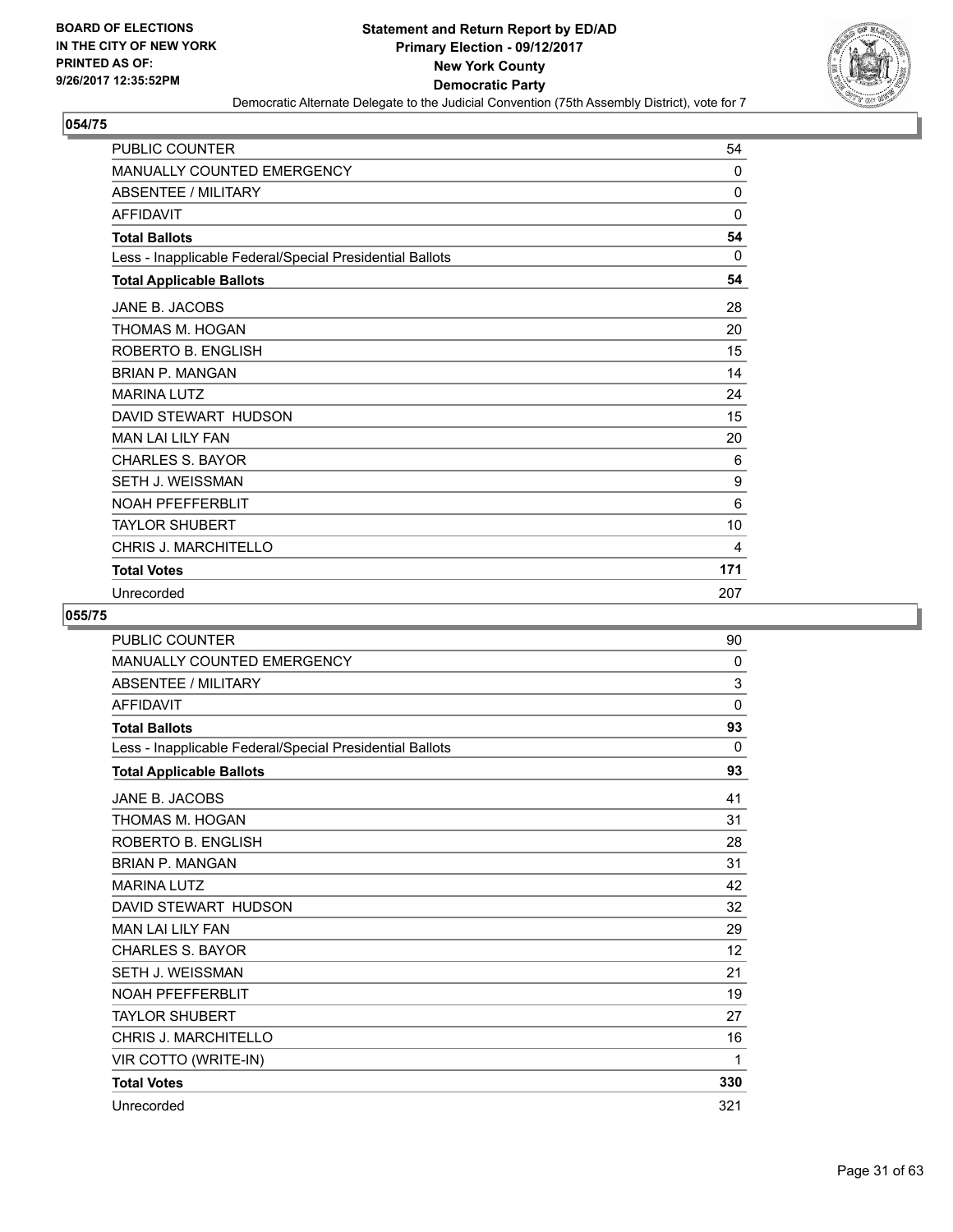

| <b>PUBLIC COUNTER</b>                                    | 108 |
|----------------------------------------------------------|-----|
| <b>MANUALLY COUNTED EMERGENCY</b>                        | 0   |
| <b>ABSENTEE / MILITARY</b>                               | 10  |
| <b>AFFIDAVIT</b>                                         | 0   |
| <b>Total Ballots</b>                                     | 118 |
| Less - Inapplicable Federal/Special Presidential Ballots | 0   |
| <b>Total Applicable Ballots</b>                          | 118 |
| JANE B. JACOBS                                           | 62  |
| THOMAS M. HOGAN                                          | 34  |
| ROBERTO B. ENGLISH                                       | 37  |
| <b>BRIAN P. MANGAN</b>                                   | 36  |
| <b>MARINA LUTZ</b>                                       | 48  |
| DAVID STEWART HUDSON                                     | 31  |
| <b>MAN LAI LILY FAN</b>                                  | 42  |
| <b>CHARLES S. BAYOR</b>                                  | 22  |
| <b>SETH J. WEISSMAN</b>                                  | 30  |
| <b>NOAH PFEFFERBLIT</b>                                  | 22  |
| <b>TAYLOR SHUBERT</b>                                    | 26  |
| <b>CHRIS J. MARCHITELLO</b>                              | 26  |
| <b>Total Votes</b>                                       | 416 |
| Unrecorded                                               | 410 |

| PUBLIC COUNTER                                           | 41  |
|----------------------------------------------------------|-----|
| <b>MANUALLY COUNTED EMERGENCY</b>                        | 0   |
| <b>ABSENTEE / MILITARY</b>                               | 1   |
| <b>AFFIDAVIT</b>                                         | 0   |
| <b>Total Ballots</b>                                     | 42  |
| Less - Inapplicable Federal/Special Presidential Ballots | 0   |
| <b>Total Applicable Ballots</b>                          | 42  |
| JANE B. JACOBS                                           | 20  |
| THOMAS M. HOGAN                                          | 11  |
| ROBERTO B. ENGLISH                                       | 11  |
| <b>BRIAN P. MANGAN</b>                                   | 9   |
| <b>MARINA LUTZ</b>                                       | 17  |
| DAVID STEWART HUDSON                                     | 11  |
| <b>MAN LAI LILY FAN</b>                                  | 12  |
| <b>CHARLES S. BAYOR</b>                                  | 8   |
| <b>SETH J. WEISSMAN</b>                                  | 8   |
| <b>NOAH PFEFFERBLIT</b>                                  | 9   |
| <b>TAYLOR SHUBERT</b>                                    | 9   |
| CHRIS J. MARCHITELLO                                     | 5   |
| <b>Total Votes</b>                                       | 130 |
| Unrecorded                                               | 164 |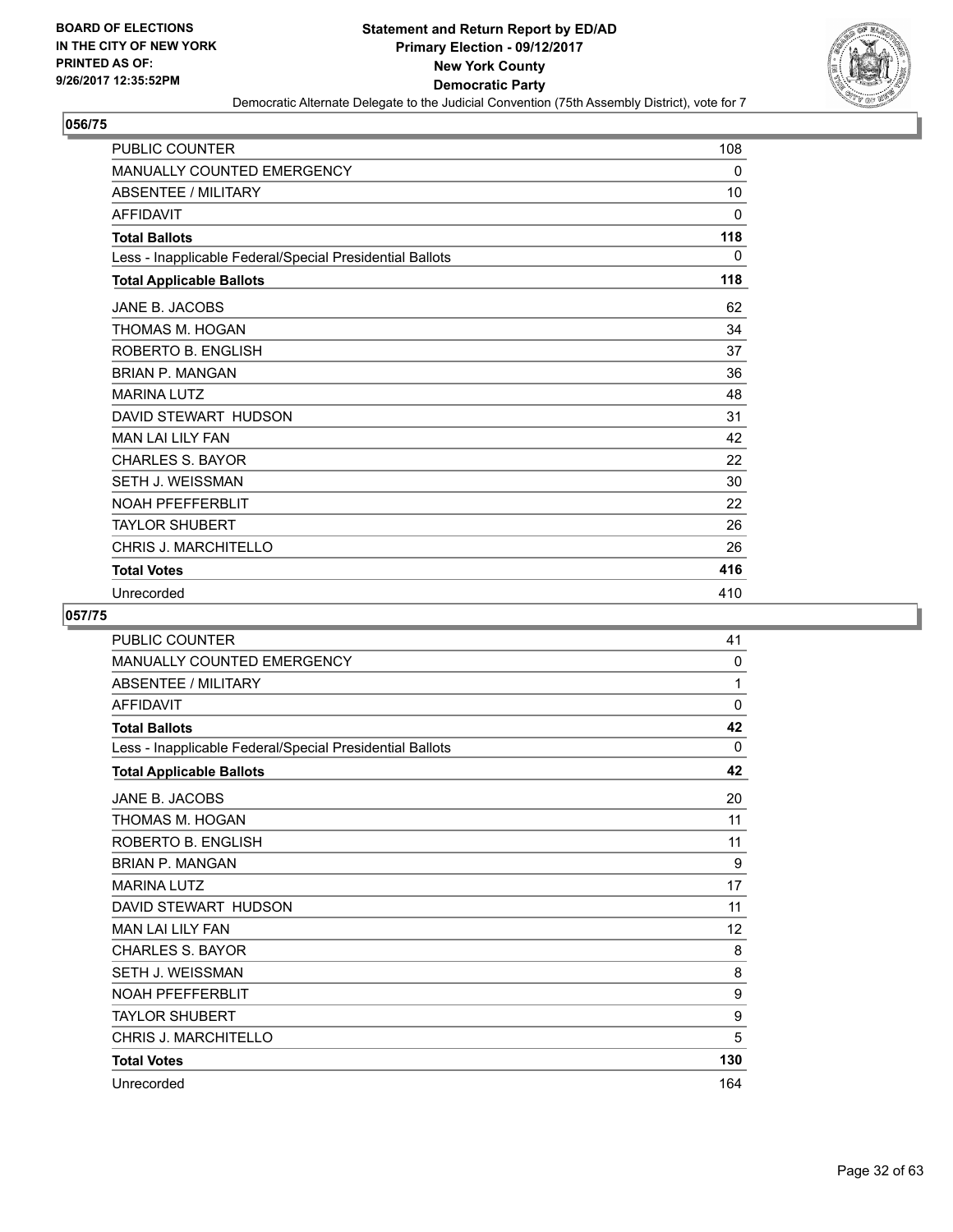

| <b>PUBLIC COUNTER</b>                                    | 45          |
|----------------------------------------------------------|-------------|
| <b>MANUALLY COUNTED EMERGENCY</b>                        | 0           |
| <b>ABSENTEE / MILITARY</b>                               | 1           |
| <b>AFFIDAVIT</b>                                         | $\mathbf 0$ |
| <b>Total Ballots</b>                                     | 46          |
| Less - Inapplicable Federal/Special Presidential Ballots | $\Omega$    |
| <b>Total Applicable Ballots</b>                          | 46          |
| JANE B. JACOBS                                           | 30          |
| THOMAS M. HOGAN                                          | 20          |
| ROBERTO B. ENGLISH                                       | 21          |
| <b>BRIAN P. MANGAN</b>                                   | 14          |
| <b>MARINA LUTZ</b>                                       | 25          |
| DAVID STEWART HUDSON                                     | 16          |
| <b>MAN LAI LILY FAN</b>                                  | 26          |
| <b>CHARLES S. BAYOR</b>                                  | 10          |
| <b>SETH J. WEISSMAN</b>                                  | 11          |
| <b>NOAH PFEFFERBLIT</b>                                  | 12          |
| <b>TAYLOR SHUBERT</b>                                    | 11          |
| CHRIS J. MARCHITELLO                                     | 14          |
| UNATTRIBUTABLE WRITE-IN (WRITE-IN)                       | 1           |
| <b>Total Votes</b>                                       | 211         |
| Unrecorded                                               | 111         |

| <b>PUBLIC COUNTER</b>                                    | 97             |
|----------------------------------------------------------|----------------|
| MANUALLY COUNTED EMERGENCY                               | 0              |
| <b>ABSENTEE / MILITARY</b>                               | $\overline{2}$ |
| <b>AFFIDAVIT</b>                                         | $\overline{2}$ |
| <b>Total Ballots</b>                                     | 101            |
| Less - Inapplicable Federal/Special Presidential Ballots | 0              |
| <b>Total Applicable Ballots</b>                          | 101            |
| JANE B. JACOBS                                           | 58             |
| THOMAS M. HOGAN                                          | 44             |
| ROBERTO B. ENGLISH                                       | 48             |
| <b>BRIAN P. MANGAN</b>                                   | 37             |
| <b>MARINA LUTZ</b>                                       | 46             |
| DAVID STEWART HUDSON                                     | 39             |
| <b>MAN LAI LILY FAN</b>                                  | 46             |
| <b>CHARLES S. BAYOR</b>                                  | 33             |
| <b>SETH J. WEISSMAN</b>                                  | 27             |
| <b>NOAH PFEFFERBLIT</b>                                  | 20             |
| <b>TAYLOR SHUBERT</b>                                    | 27             |
| <b>CHRIS J. MARCHITELLO</b>                              | 35             |
| <b>Total Votes</b>                                       | 460            |
| Unrecorded                                               | 247            |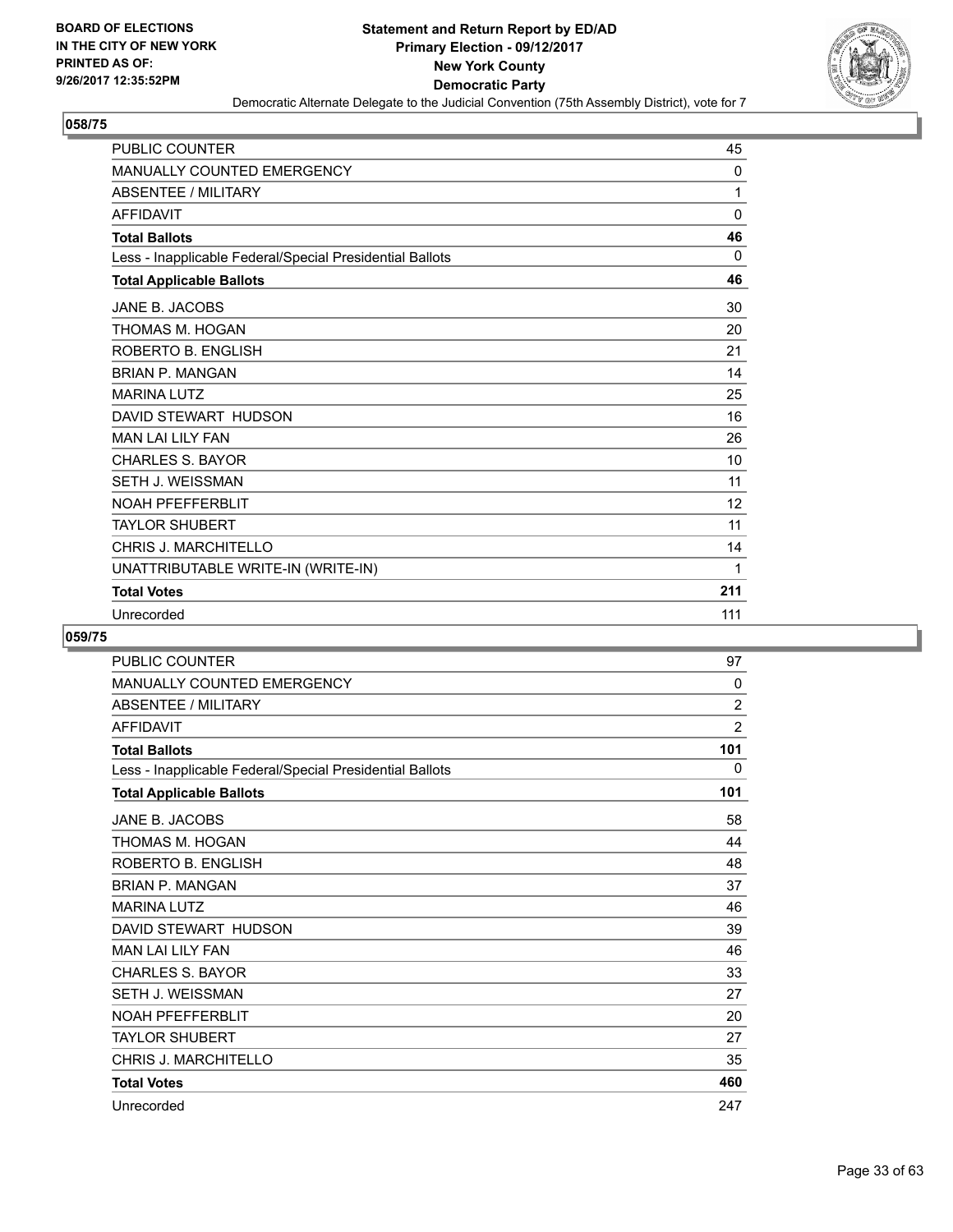

| PUBLIC COUNTER                                           | 1              |
|----------------------------------------------------------|----------------|
| <b>MANUALLY COUNTED EMERGENCY</b>                        | 0              |
| <b>ABSENTEE / MILITARY</b>                               | 0              |
| <b>AFFIDAVIT</b>                                         | 0              |
| <b>Total Ballots</b>                                     | 1              |
| Less - Inapplicable Federal/Special Presidential Ballots | 0              |
| <b>Total Applicable Ballots</b>                          | 1              |
| JANE B. JACOBS                                           | 1              |
| THOMAS M. HOGAN                                          | 0              |
| ROBERTO B. ENGLISH                                       | 1              |
| <b>BRIAN P. MANGAN</b>                                   | 0              |
| <b>MARINA LUTZ</b>                                       | 1              |
| DAVID STEWART HUDSON                                     | 0              |
| <b>MAN LAI LILY FAN</b>                                  | 1              |
| <b>CHARLES S. BAYOR</b>                                  | 0              |
| <b>SETH J. WEISSMAN</b>                                  | 1              |
| <b>NOAH PFEFFERBLIT</b>                                  | 1              |
| <b>TAYLOR SHUBERT</b>                                    | 0              |
| <b>CHRIS J. MARCHITELLO</b>                              | 1              |
| <b>Total Votes</b>                                       | $\overline{7}$ |

#### **061/75 COMBINED into: 060/75**

| <b>PUBLIC COUNTER</b>                                    | 66             |
|----------------------------------------------------------|----------------|
| MANUALLY COUNTED EMERGENCY                               | $\mathbf{0}$   |
| <b>ABSENTEE / MILITARY</b>                               | 3              |
| <b>AFFIDAVIT</b>                                         | 1              |
| <b>Total Ballots</b>                                     | 70             |
| Less - Inapplicable Federal/Special Presidential Ballots | $\mathbf{0}$   |
| <b>Total Applicable Ballots</b>                          | 70             |
| JANE B. JACOBS                                           | 35             |
| THOMAS M. HOGAN                                          | 17             |
| ROBERTO B. ENGLISH                                       | 27             |
| <b>BRIAN P. MANGAN</b>                                   | 17             |
| <b>MARINA LUTZ</b>                                       | 31             |
| DAVID STEWART HUDSON                                     | 21             |
| <b>MAN LAI LILY FAN</b>                                  | 25             |
| <b>CHARLES S. BAYOR</b>                                  | 11             |
| <b>SETH J. WEISSMAN</b>                                  | 18             |
| <b>NOAH PFEFFERBLIT</b>                                  | 14             |
| <b>TAYLOR SHUBERT</b>                                    | 25             |
| <b>CHRIS J. MARCHITELLO</b>                              | 16             |
| ROY YACKULIC (WRITE-IN)                                  | 1              |
| UNATTRIBUTABLE WRITE-IN (WRITE-IN)                       | $\overline{7}$ |
| <b>Total Votes</b>                                       | 265            |
| Unrecorded                                               | 225            |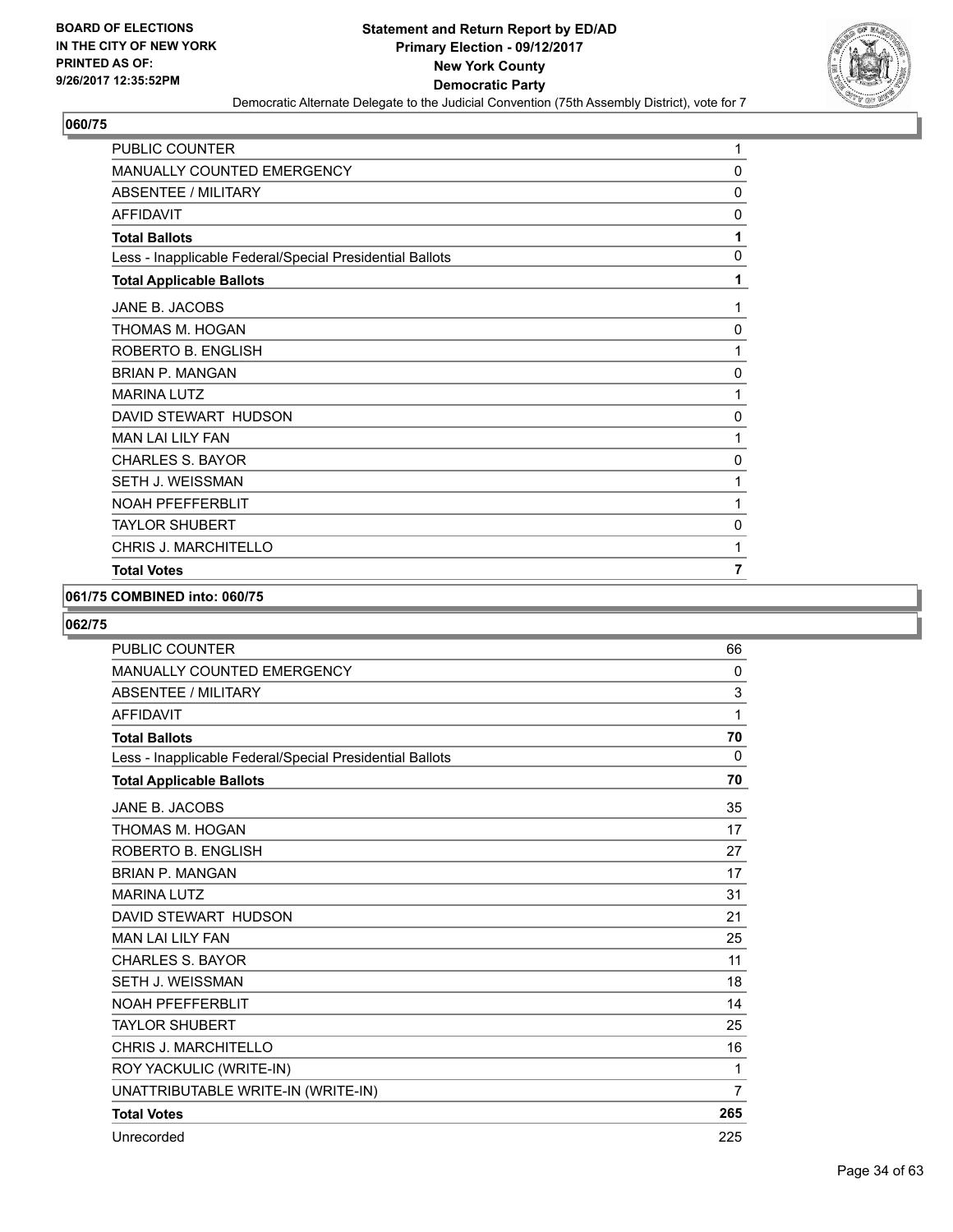

| <b>PUBLIC COUNTER</b>                                    | 75             |
|----------------------------------------------------------|----------------|
| <b>MANUALLY COUNTED EMERGENCY</b>                        | $\mathbf{0}$   |
| ABSENTEE / MILITARY                                      | $\overline{2}$ |
| <b>AFFIDAVIT</b>                                         | 1              |
| <b>Total Ballots</b>                                     | 78             |
| Less - Inapplicable Federal/Special Presidential Ballots | 0              |
| <b>Total Applicable Ballots</b>                          | 78             |
| JANE B. JACOBS                                           | 33             |
| THOMAS M. HOGAN                                          | 25             |
| ROBERTO B. ENGLISH                                       | 27             |
| <b>BRIAN P. MANGAN</b>                                   | 27             |
| <b>MARINA LUTZ</b>                                       | 34             |
| DAVID STEWART HUDSON                                     | 30             |
| <b>MAN LAI LILY FAN</b>                                  | 29             |
| <b>CHARLES S. BAYOR</b>                                  | 10             |
| <b>SETH J. WEISSMAN</b>                                  | 15             |
| <b>NOAH PFEFFERBLIT</b>                                  | 15             |
| <b>TAYLOR SHUBERT</b>                                    | 12             |
| <b>CHRIS J. MARCHITELLO</b>                              | 13             |
| <b>Total Votes</b>                                       | 270            |
| Unrecorded                                               | 276            |

| <b>PUBLIC COUNTER</b>                                    | 33             |
|----------------------------------------------------------|----------------|
| <b>MANUALLY COUNTED EMERGENCY</b>                        | 0              |
| ABSENTEE / MILITARY                                      | $\overline{2}$ |
| <b>AFFIDAVIT</b>                                         | $\mathbf{0}$   |
| <b>Total Ballots</b>                                     | 35             |
| Less - Inapplicable Federal/Special Presidential Ballots | 0              |
| <b>Total Applicable Ballots</b>                          | 35             |
| JANE B. JACOBS                                           | 17             |
| THOMAS M. HOGAN                                          | 10             |
| ROBERTO B. ENGLISH                                       | 8              |
| <b>BRIAN P. MANGAN</b>                                   | 8              |
| <b>MARINA LUTZ</b>                                       | 11             |
| DAVID STEWART HUDSON                                     | 12             |
| <b>MAN LAI LILY FAN</b>                                  | 12             |
| <b>CHARLES S. BAYOR</b>                                  | 8              |
| <b>SETH J. WEISSMAN</b>                                  | 5              |
| <b>NOAH PFEFFERBLIT</b>                                  | 3              |
| <b>TAYLOR SHUBERT</b>                                    | 6              |
| <b>CHRIS J. MARCHITELLO</b>                              | 6              |
| <b>BONNIE GILLIS (WRITE-IN)</b>                          | 1              |
| SCOTT D. SANDERS (WRITE-IN)                              | 1              |
| <b>Total Votes</b>                                       | 108            |
| Unrecorded                                               | 137            |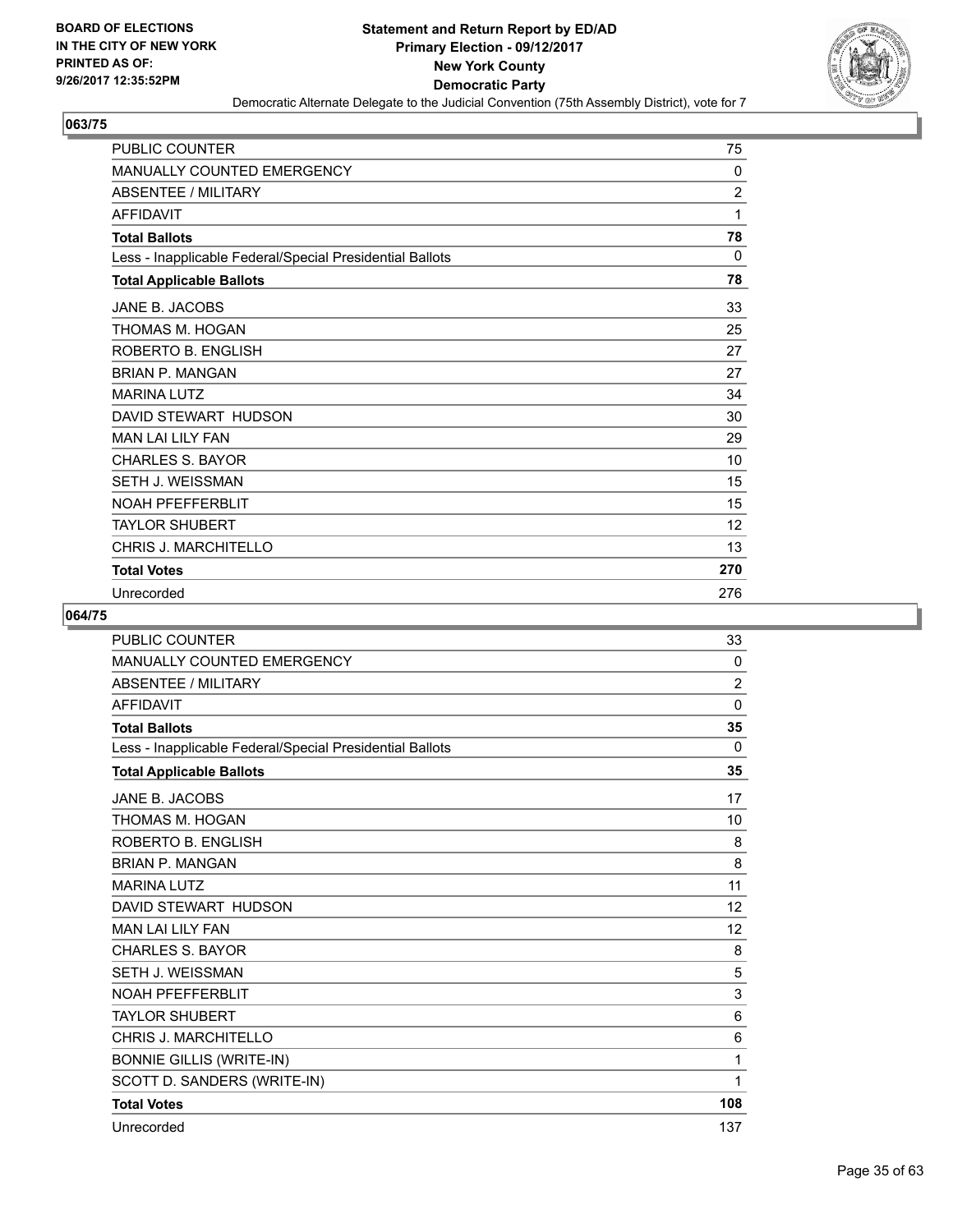

| <b>PUBLIC COUNTER</b>                                    | 0            |
|----------------------------------------------------------|--------------|
| <b>MANUALLY COUNTED EMERGENCY</b>                        | 0            |
| <b>ABSENTEE / MILITARY</b>                               | 0            |
| <b>AFFIDAVIT</b>                                         | 0            |
| <b>Total Ballots</b>                                     | 0            |
| Less - Inapplicable Federal/Special Presidential Ballots | 0            |
| <b>Total Applicable Ballots</b>                          | $\mathbf{0}$ |
| JANE B. JACOBS                                           | $\Omega$     |
| THOMAS M. HOGAN                                          | 0            |
| ROBERTO B. ENGLISH                                       | 0            |
| <b>BRIAN P. MANGAN</b>                                   | 0            |
| <b>MARINA LUTZ</b>                                       | 0            |
| DAVID STEWART HUDSON                                     | 0            |
| <b>MAN LAI LILY FAN</b>                                  | 0            |
| <b>CHARLES S. BAYOR</b>                                  | 0            |
| SETH J. WEISSMAN                                         | 0            |
| <b>NOAH PFEFFERBLIT</b>                                  | 0            |
| <b>TAYLOR SHUBERT</b>                                    | 0            |
| <b>CHRIS J. MARCHITELLO</b>                              | 0            |
| <b>Total Votes</b>                                       | 0            |

| <b>PUBLIC COUNTER</b>                                    | 27             |
|----------------------------------------------------------|----------------|
| MANUALLY COUNTED EMERGENCY                               | 0              |
| <b>ABSENTEE / MILITARY</b>                               | 0              |
| <b>AFFIDAVIT</b>                                         | 0              |
| <b>Total Ballots</b>                                     | 27             |
| Less - Inapplicable Federal/Special Presidential Ballots | $\Omega$       |
| <b>Total Applicable Ballots</b>                          | 27             |
| JANE B. JACOBS                                           | 14             |
| THOMAS M. HOGAN                                          | 8              |
| ROBERTO B. ENGLISH                                       | 8              |
| <b>BRIAN P. MANGAN</b>                                   | 5              |
| <b>MARINA LUTZ</b>                                       | 14             |
| DAVID STEWART HUDSON                                     | 7              |
| <b>MAN LAI LILY FAN</b>                                  | 10             |
| <b>CHARLES S. BAYOR</b>                                  | 3              |
| <b>SETH J. WEISSMAN</b>                                  | 10             |
| <b>NOAH PFEFFERBLIT</b>                                  | 9              |
| <b>TAYLOR SHUBERT</b>                                    | 6              |
| <b>CHRIS J. MARCHITELLO</b>                              | $\overline{7}$ |
| <b>Total Votes</b>                                       | 101            |
| Unrecorded                                               | 88             |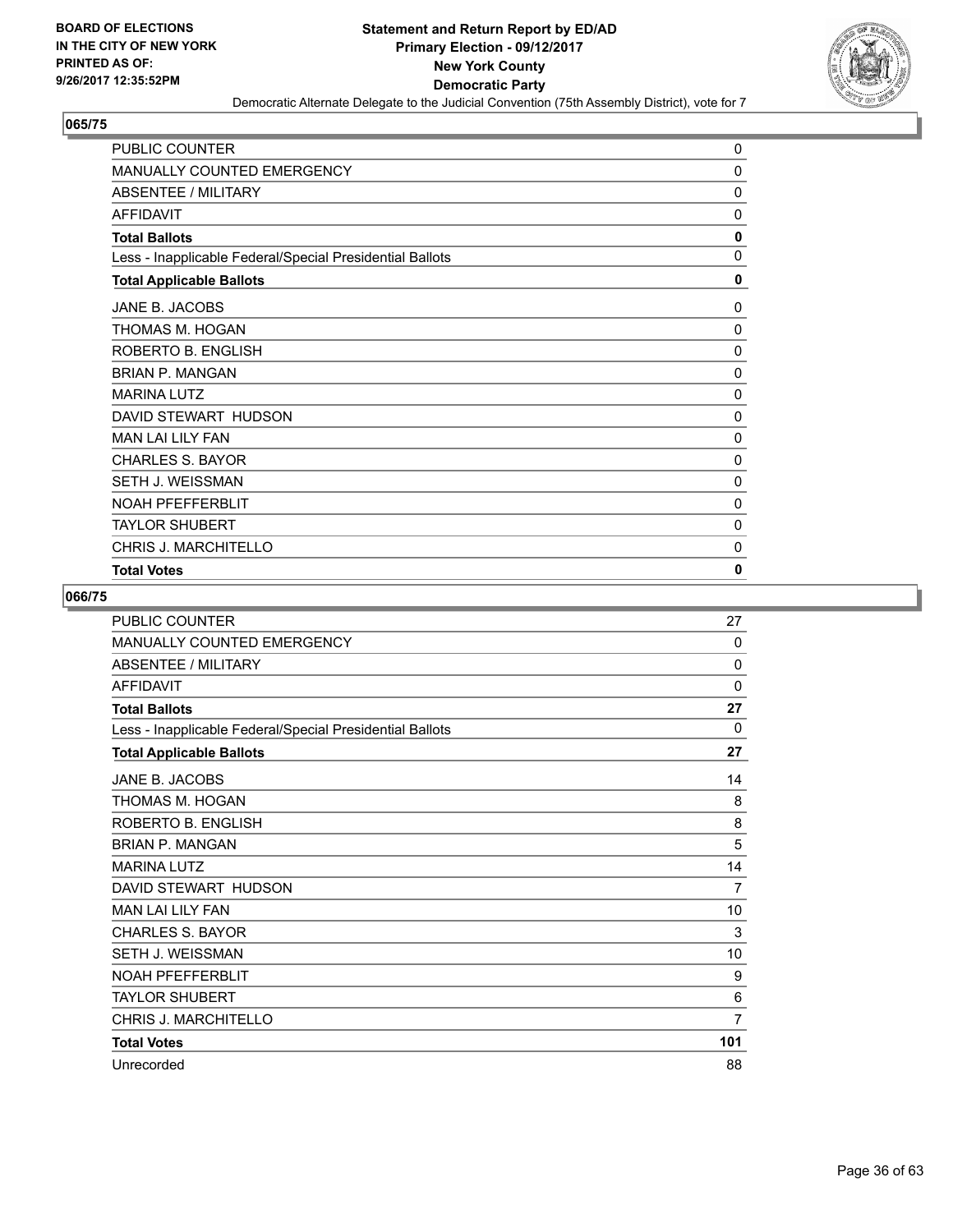

| <b>PUBLIC COUNTER</b>                                    | 42             |
|----------------------------------------------------------|----------------|
| <b>MANUALLY COUNTED EMERGENCY</b>                        | 0              |
| <b>ABSENTEE / MILITARY</b>                               | 3              |
| <b>AFFIDAVIT</b>                                         | $\mathbf 0$    |
| <b>Total Ballots</b>                                     | 45             |
| Less - Inapplicable Federal/Special Presidential Ballots | 0              |
| <b>Total Applicable Ballots</b>                          | 45             |
| JANE B. JACOBS                                           | 23             |
| THOMAS M. HOGAN                                          | 24             |
| ROBERTO B. ENGLISH                                       | 18             |
| <b>BRIAN P. MANGAN</b>                                   | 17             |
| <b>MARINA LUTZ</b>                                       | 22             |
| DAVID STEWART HUDSON                                     | 20             |
| <b>MAN LAI LILY FAN</b>                                  | 18             |
| <b>CHARLES S. BAYOR</b>                                  | 10             |
| SETH J. WEISSMAN                                         | 7              |
| <b>NOAH PFEFFERBLIT</b>                                  | $\overline{7}$ |
| <b>TAYLOR SHUBERT</b>                                    | 11             |
| <b>CHRIS J. MARCHITELLO</b>                              | 7              |
| <b>Total Votes</b>                                       | 184            |
| Unrecorded                                               | 131            |

| <b>PUBLIC COUNTER</b>                                    | 55             |
|----------------------------------------------------------|----------------|
| <b>MANUALLY COUNTED EMERGENCY</b>                        | 0              |
| <b>ABSENTEE / MILITARY</b>                               | $\overline{2}$ |
| <b>AFFIDAVIT</b>                                         | $\mathbf{0}$   |
| <b>Total Ballots</b>                                     | 57             |
| Less - Inapplicable Federal/Special Presidential Ballots | $\Omega$       |
| <b>Total Applicable Ballots</b>                          | 57             |
| JANE B. JACOBS                                           | 25             |
| THOMAS M. HOGAN                                          | 17             |
| ROBERTO B. ENGLISH                                       | 20             |
| <b>BRIAN P. MANGAN</b>                                   | 16             |
| <b>MARINA LUTZ</b>                                       | 21             |
| DAVID STEWART HUDSON                                     | 17             |
| <b>MAN LAI LILY FAN</b>                                  | 22             |
| <b>CHARLES S. BAYOR</b>                                  | 4              |
| <b>SETH J. WEISSMAN</b>                                  | 9              |
| <b>NOAH PFEFFERBLIT</b>                                  | $\overline{7}$ |
| <b>TAYLOR SHUBERT</b>                                    | $\overline{7}$ |
| CHRIS J. MARCHITELLO                                     | 4              |
| ALLEN HARVEY (WRITE-IN)                                  | 1              |
| <b>Total Votes</b>                                       | 170            |
| Unrecorded                                               | 229            |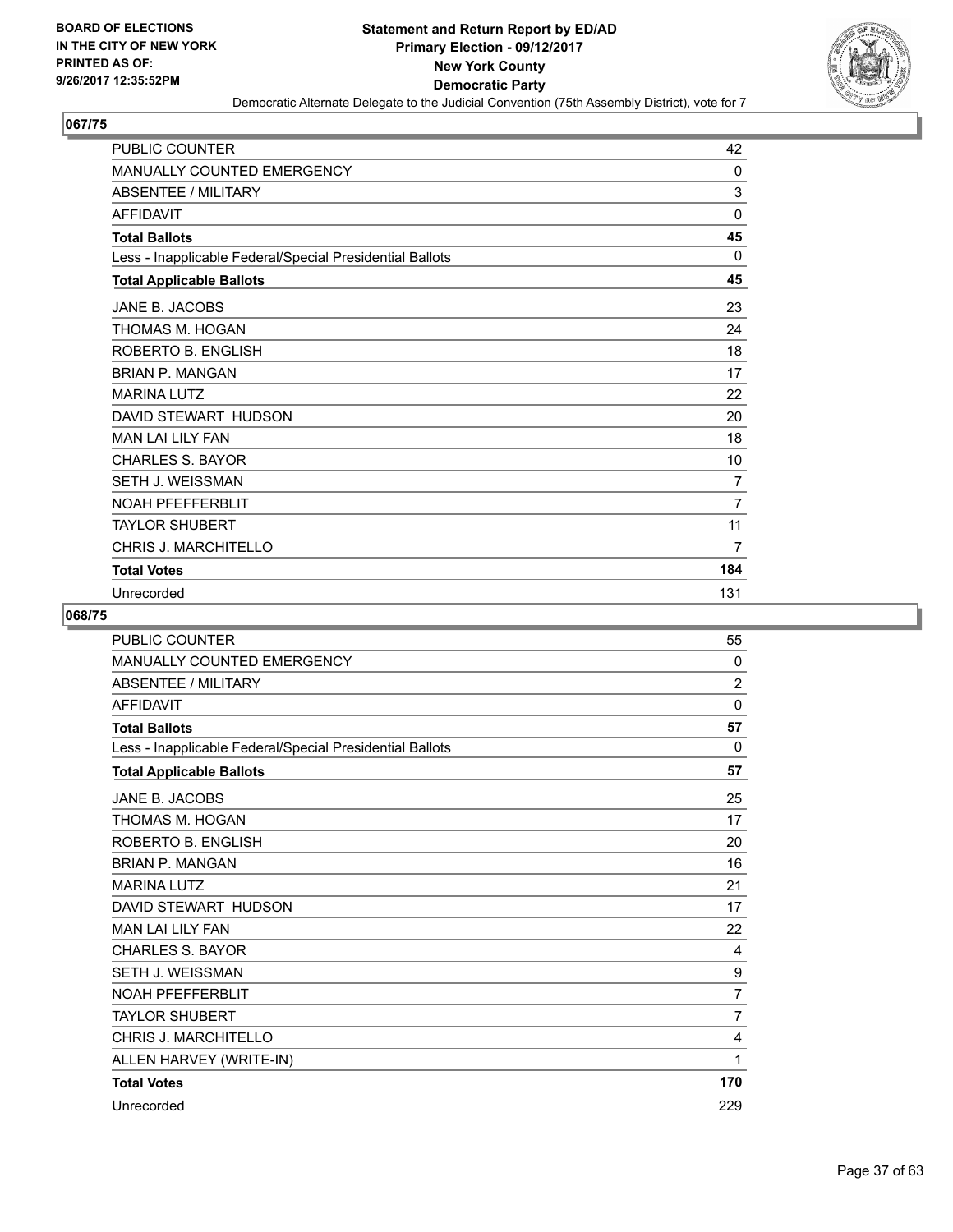

| <b>PUBLIC COUNTER</b>                                    | 21             |
|----------------------------------------------------------|----------------|
| <b>MANUALLY COUNTED EMERGENCY</b>                        | 0              |
| <b>ABSENTEE / MILITARY</b>                               | $\overline{2}$ |
| <b>AFFIDAVIT</b>                                         | 0              |
| <b>Total Ballots</b>                                     | 23             |
| Less - Inapplicable Federal/Special Presidential Ballots | 0              |
| <b>Total Applicable Ballots</b>                          | 23             |
| JANE B. JACOBS                                           | 9              |
| THOMAS M. HOGAN                                          | 5              |
| ROBERTO B. ENGLISH                                       | 8              |
| <b>BRIAN P. MANGAN</b>                                   | 5              |
| <b>MARINA LUTZ</b>                                       | 9              |
| DAVID STEWART HUDSON                                     | $\overline{7}$ |
| <b>MAN LAI LILY FAN</b>                                  | 7              |
| <b>CHARLES S. BAYOR</b>                                  | 3              |
| <b>SETH J. WEISSMAN</b>                                  | $\overline{7}$ |
| <b>NOAH PFEFFERBLIT</b>                                  | $\overline{2}$ |
| <b>TAYLOR SHUBERT</b>                                    | 4              |
| <b>CHRIS J. MARCHITELLO</b>                              | 4              |
| <b>Total Votes</b>                                       | 70             |
| Unrecorded                                               | 91             |

| PUBLIC COUNTER                                           | 122 |
|----------------------------------------------------------|-----|
| <b>MANUALLY COUNTED EMERGENCY</b>                        | 0   |
| <b>ABSENTEE / MILITARY</b>                               | 3   |
| <b>AFFIDAVIT</b>                                         | 0   |
| <b>Total Ballots</b>                                     | 125 |
| Less - Inapplicable Federal/Special Presidential Ballots | 0   |
| <b>Total Applicable Ballots</b>                          | 125 |
| JANE B. JACOBS                                           | 68  |
| THOMAS M. HOGAN                                          | 55  |
| ROBERTO B. ENGLISH                                       | 55  |
| <b>BRIAN P. MANGAN</b>                                   | 51  |
| <b>MARINA LUTZ</b>                                       | 66  |
| DAVID STEWART HUDSON                                     | 53  |
| <b>MAN LAI LILY FAN</b>                                  | 61  |
| <b>CHARLES S. BAYOR</b>                                  | 22  |
| <b>SETH J. WEISSMAN</b>                                  | 24  |
| <b>NOAH PFEFFERBLIT</b>                                  | 20  |
| <b>TAYLOR SHUBERT</b>                                    | 21  |
| <b>CHRIS J. MARCHITELLO</b>                              | 21  |
| <b>Total Votes</b>                                       | 517 |
| Unrecorded                                               | 358 |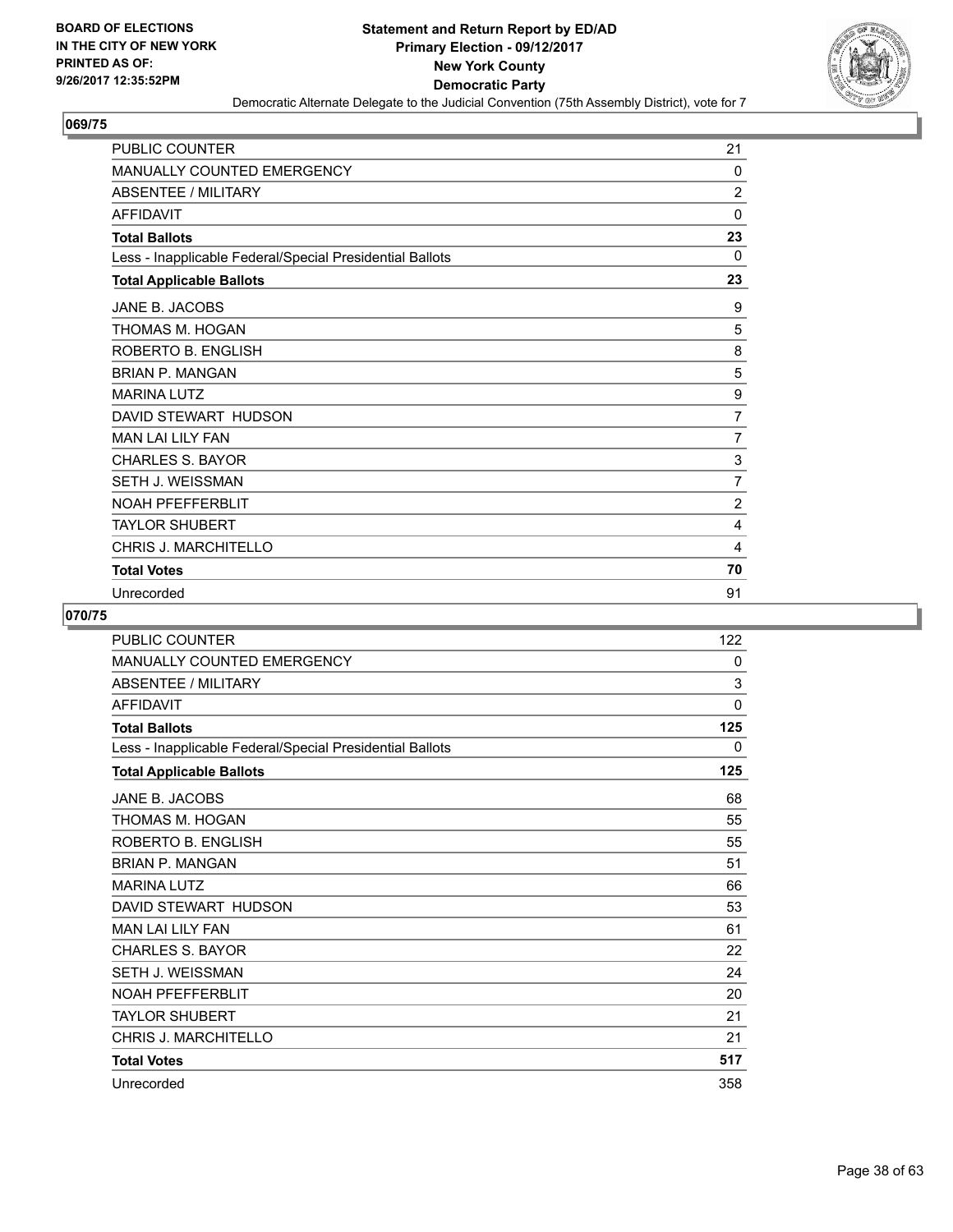

| <b>PUBLIC COUNTER</b>                                    | 423   |
|----------------------------------------------------------|-------|
| MANUALLY COUNTED EMERGENCY                               | 0     |
| <b>ABSENTEE / MILITARY</b>                               | 17    |
| <b>AFFIDAVIT</b>                                         | 1     |
| <b>Total Ballots</b>                                     | 441   |
| Less - Inapplicable Federal/Special Presidential Ballots | 0     |
| <b>Total Applicable Ballots</b>                          | 441   |
| JANE B. JACOBS                                           | 231   |
| THOMAS M. HOGAN                                          | 197   |
| ROBERTO B. ENGLISH                                       | 195   |
| <b>BRIAN P. MANGAN</b>                                   | 171   |
| <b>MARINA LUTZ</b>                                       | 209   |
| DAVID STEWART HUDSON                                     | 174   |
| <b>MAN LAI LILY FAN</b>                                  | 195   |
| <b>CHARLES S. BAYOR</b>                                  | 49    |
| SETH J. WEISSMAN                                         | 67    |
| <b>NOAH PFEFFERBLIT</b>                                  | 67    |
| <b>TAYLOR SHUBERT</b>                                    | 68    |
| CHRIS J. MARCHITELLO                                     | 55    |
| JAMES CROOKSHANK (WRITE-IN)                              | 1     |
| RUBY RINS (WRITE-IN)                                     | 1     |
| RYAN VICTOR PIERCE (WRITE-IN)                            | 1     |
| <b>Total Votes</b>                                       | 1,681 |
| Unrecorded                                               | 1.406 |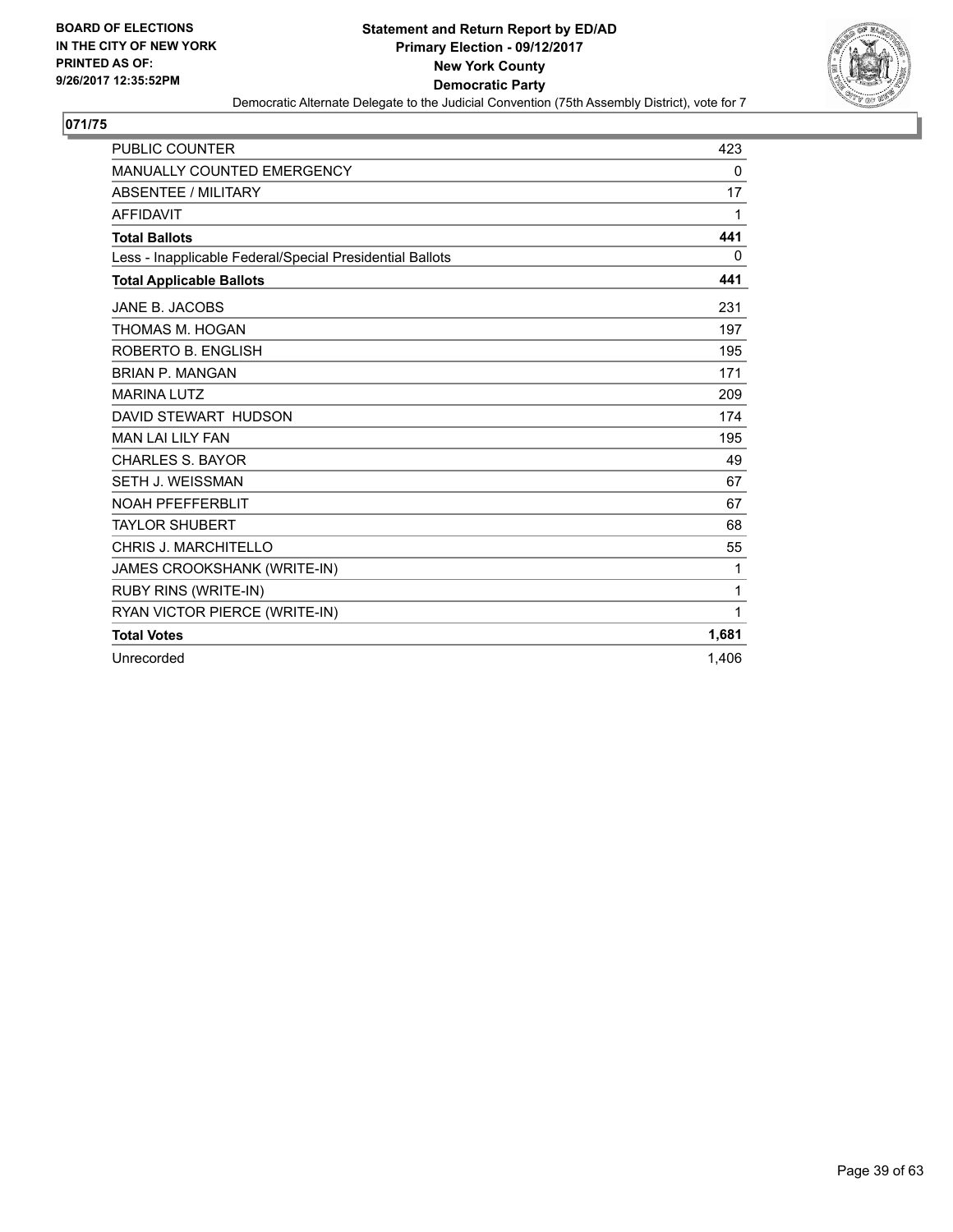

| <b>PUBLIC COUNTER</b>                                    | 458            |
|----------------------------------------------------------|----------------|
| MANUALLY COUNTED EMERGENCY                               | 0              |
| <b>ABSENTEE / MILITARY</b>                               | 8              |
| <b>AFFIDAVIT</b>                                         | $\overline{2}$ |
| <b>Total Ballots</b>                                     | 468            |
| Less - Inapplicable Federal/Special Presidential Ballots | 0              |
| <b>Total Applicable Ballots</b>                          | 468            |
| JANE B. JACOBS                                           | 210            |
| THOMAS M. HOGAN                                          | 176            |
| ROBERTO B. ENGLISH                                       | 172            |
| <b>BRIAN P. MANGAN</b>                                   | 137            |
| <b>MARINA LUTZ</b>                                       | 190            |
| DAVID STEWART HUDSON                                     | 153            |
| <b>MAN LAI LILY FAN</b>                                  | 178            |
| <b>CHARLES S. BAYOR</b>                                  | 68             |
| <b>SETH J. WEISSMAN</b>                                  | 79             |
| <b>NOAH PFEFFERBLIT</b>                                  | 58             |
| <b>TAYLOR SHUBERT</b>                                    | 76             |
| <b>CHRIS J. MARCHITELLO</b>                              | 73             |
| ROBERT C. KERMAN (WRITE-IN)                              | 1              |
| <b>Total Votes</b>                                       | 1,571          |
| Unrecorded                                               | 1.705          |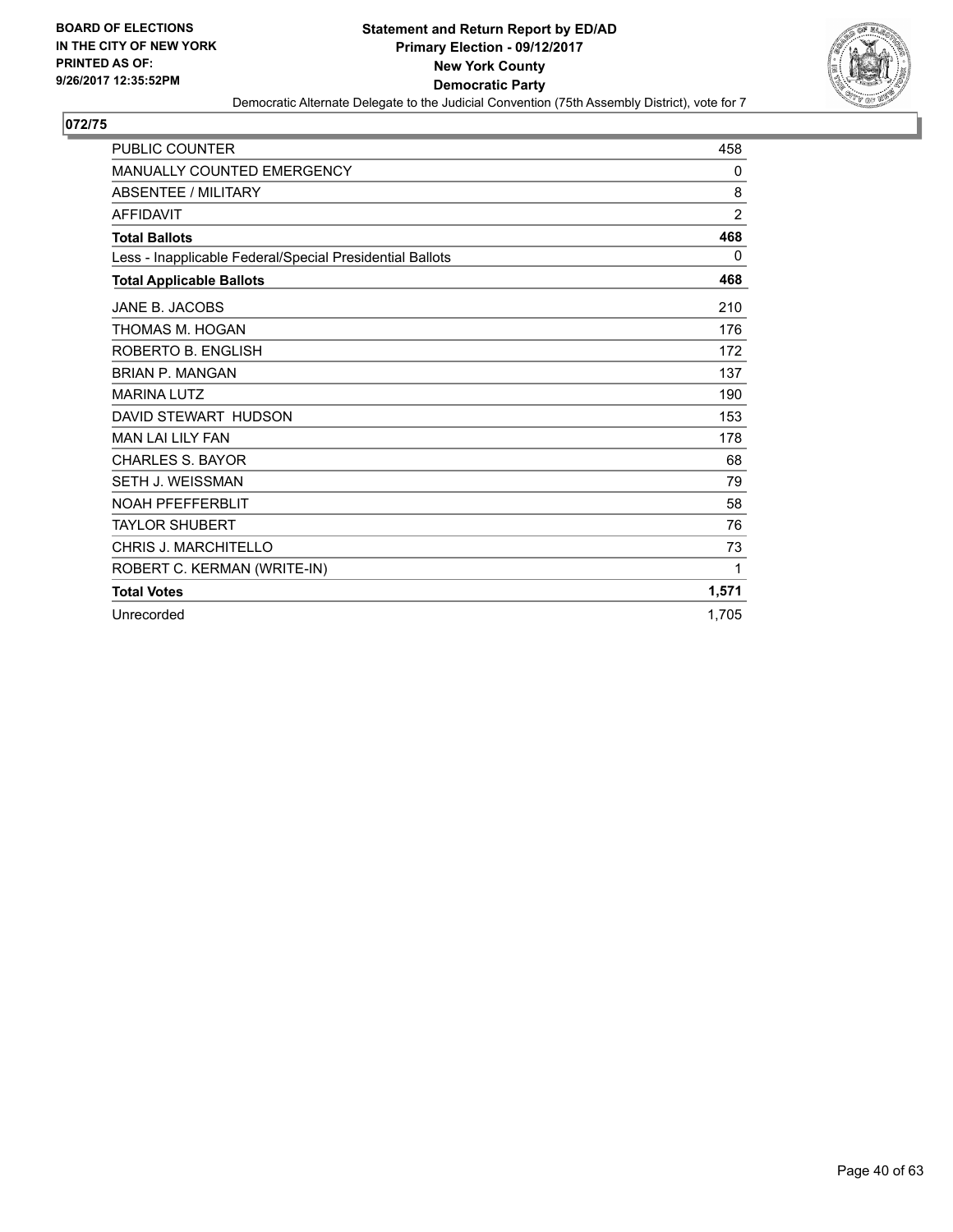

| <b>PUBLIC COUNTER</b>                                    | 79             |
|----------------------------------------------------------|----------------|
| MANUALLY COUNTED EMERGENCY                               | 0              |
| <b>ABSENTEE / MILITARY</b>                               | $\overline{7}$ |
| <b>AFFIDAVIT</b>                                         | 1              |
| <b>Total Ballots</b>                                     | 87             |
| Less - Inapplicable Federal/Special Presidential Ballots | 0              |
| <b>Total Applicable Ballots</b>                          | 87             |
| JANE B. JACOBS                                           | 46             |
| THOMAS M. HOGAN                                          | 35             |
| ROBERTO B. ENGLISH                                       | 34             |
| <b>BRIAN P. MANGAN</b>                                   | 26             |
| <b>MARINA LUTZ</b>                                       | 34             |
| DAVID STEWART HUDSON                                     | 37             |
| <b>MAN LAI LILY FAN</b>                                  | 34             |
| <b>CHARLES S. BAYOR</b>                                  | 17             |
| SETH J. WEISSMAN                                         | 22             |
| <b>NOAH PFEFFERBLIT</b>                                  | 10             |
| <b>TAYLOR SHUBERT</b>                                    | 15             |
| <b>CHRIS J. MARCHITELLO</b>                              | 11             |
| ABHISHEK PRADHAN (WRITE-IN)                              | 1              |
| ADITYA MUKERJEE (WRITE-IN)                               | 1              |
| ROBIN ROTHMAN (WRITE-IN)                                 | 1              |
| SEAN TAYLOR (WRITE-IN)                                   | 1              |
| <b>Total Votes</b>                                       | 325            |
| Unrecorded                                               | 284            |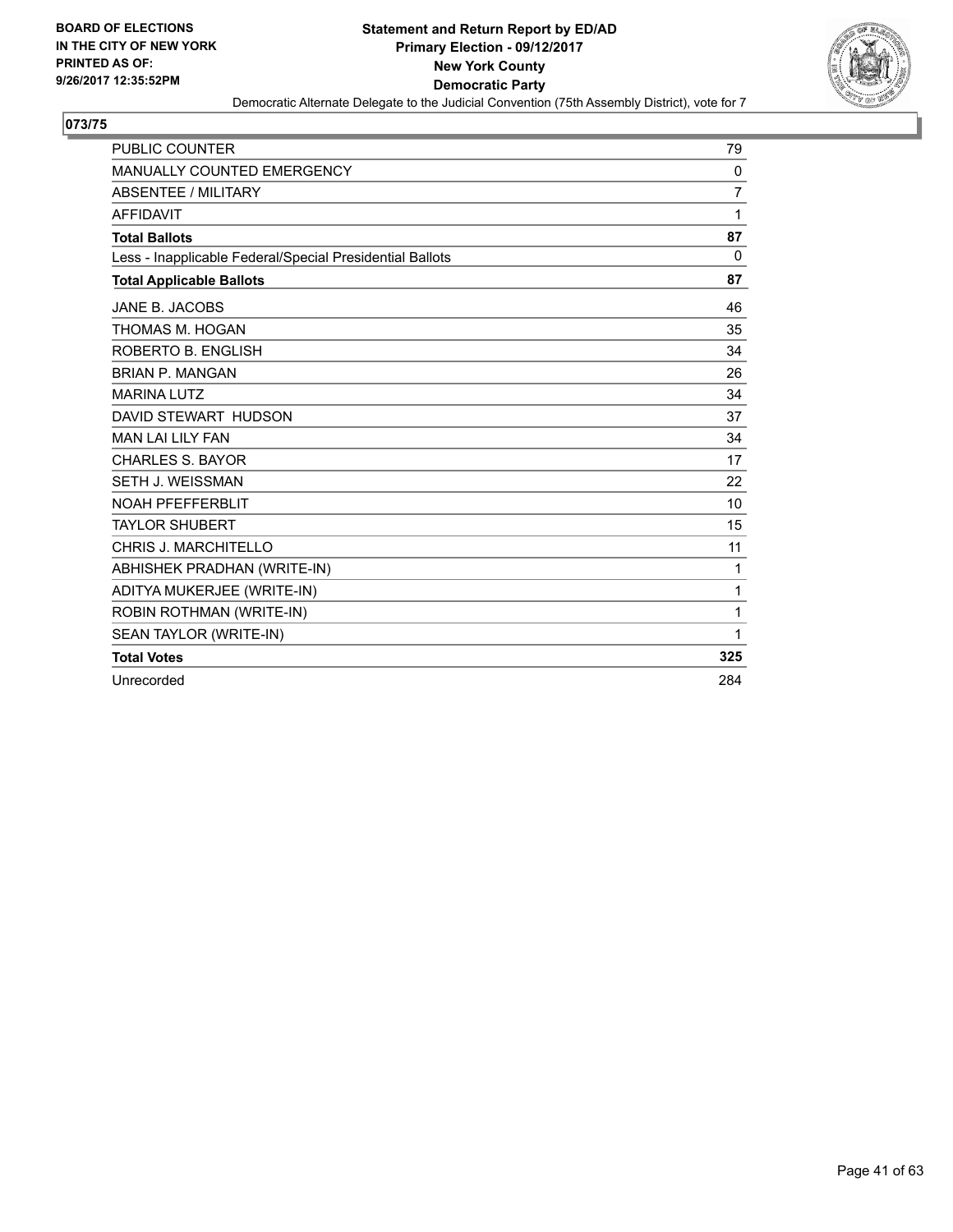

| <b>PUBLIC COUNTER</b>                                    | 50  |
|----------------------------------------------------------|-----|
| <b>MANUALLY COUNTED EMERGENCY</b>                        | 0   |
| <b>ABSENTEE / MILITARY</b>                               | 3   |
| <b>AFFIDAVIT</b>                                         | 1   |
| <b>Total Ballots</b>                                     | 54  |
| Less - Inapplicable Federal/Special Presidential Ballots | 0   |
| <b>Total Applicable Ballots</b>                          | 54  |
| JANE B. JACOBS                                           | 20  |
| THOMAS M. HOGAN                                          | 15  |
| ROBERTO B. ENGLISH                                       | 17  |
| <b>BRIAN P. MANGAN</b>                                   | 14  |
| <b>MARINA LUTZ</b>                                       | 18  |
| DAVID STEWART HUDSON                                     | 15  |
| <b>MAN LAI LILY FAN</b>                                  | 19  |
| <b>CHARLES S. BAYOR</b>                                  | 10  |
| <b>SETH J. WEISSMAN</b>                                  | 10  |
| <b>NOAH PFEFFERBLIT</b>                                  | 10  |
| <b>TAYLOR SHUBERT</b>                                    | 10  |
| <b>CHRIS J. MARCHITELLO</b>                              | 7   |
| YETTA KURLAND (WRITE-IN)                                 | 1   |
| <b>Total Votes</b>                                       | 166 |
| Unrecorded                                               | 212 |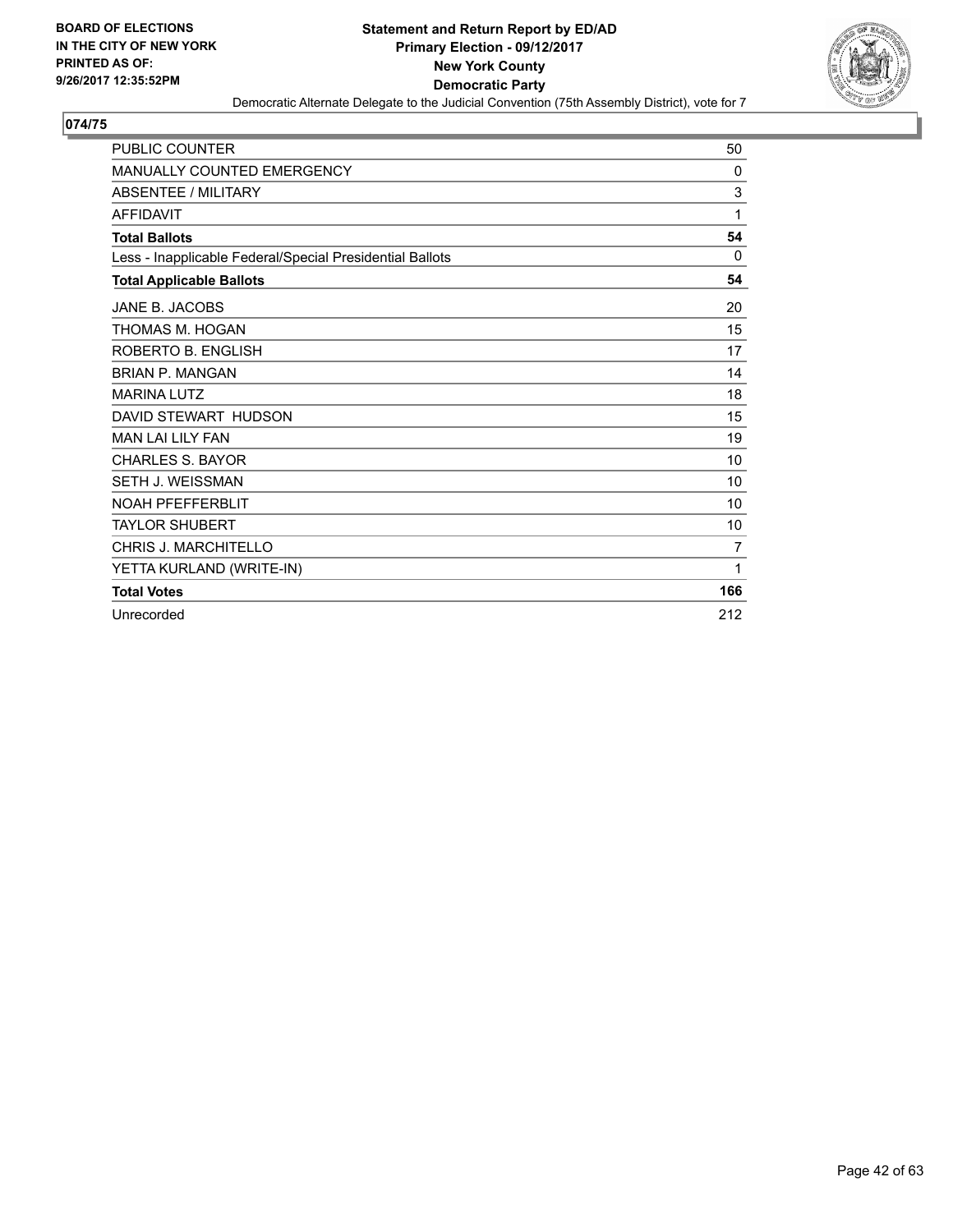

| <b>PUBLIC COUNTER</b>                                    | 61           |
|----------------------------------------------------------|--------------|
| MANUALLY COUNTED EMERGENCY                               | 0            |
| <b>ABSENTEE / MILITARY</b>                               | 5            |
| <b>AFFIDAVIT</b>                                         | 1            |
| <b>Total Ballots</b>                                     | 67           |
| Less - Inapplicable Federal/Special Presidential Ballots | $\mathbf{0}$ |
| <b>Total Applicable Ballots</b>                          | 67           |
| JANE B. JACOBS                                           | 28           |
| THOMAS M. HOGAN                                          | 29           |
| ROBERTO B. ENGLISH                                       | 19           |
| <b>BRIAN P. MANGAN</b>                                   | 16           |
| <b>MARINA LUTZ</b>                                       | 21           |
| DAVID STEWART HUDSON                                     | 22           |
| <b>MAN LAI LILY FAN</b>                                  | 26           |
| <b>CHARLES S. BAYOR</b>                                  | 18           |
| SETH J. WEISSMAN                                         | 15           |
| <b>NOAH PFEFFERBLIT</b>                                  | 14           |
| <b>TAYLOR SHUBERT</b>                                    | 14           |
| CHRIS J. MARCHITELLO                                     | 19           |
| <b>JIMMY MCMANUS (WRITE-IN)</b>                          | 1            |
| JOHN GRECO (WRITE-IN)                                    | 1            |
| MARIA CASTRO (WRITE-IN)                                  | 1            |
| PATRICK DEFFENBAUGH (WRITE-IN)                           | $\mathbf{1}$ |
| SANDY HECKLER (WRITE-IN)                                 | 1            |
| TOM GRECO (WRITE-IN)                                     | 1            |
| UNATTRIBUTABLE WRITE-IN (WRITE-IN)                       | 1            |
| <b>Total Votes</b>                                       | 248          |
| Unrecorded                                               | 221          |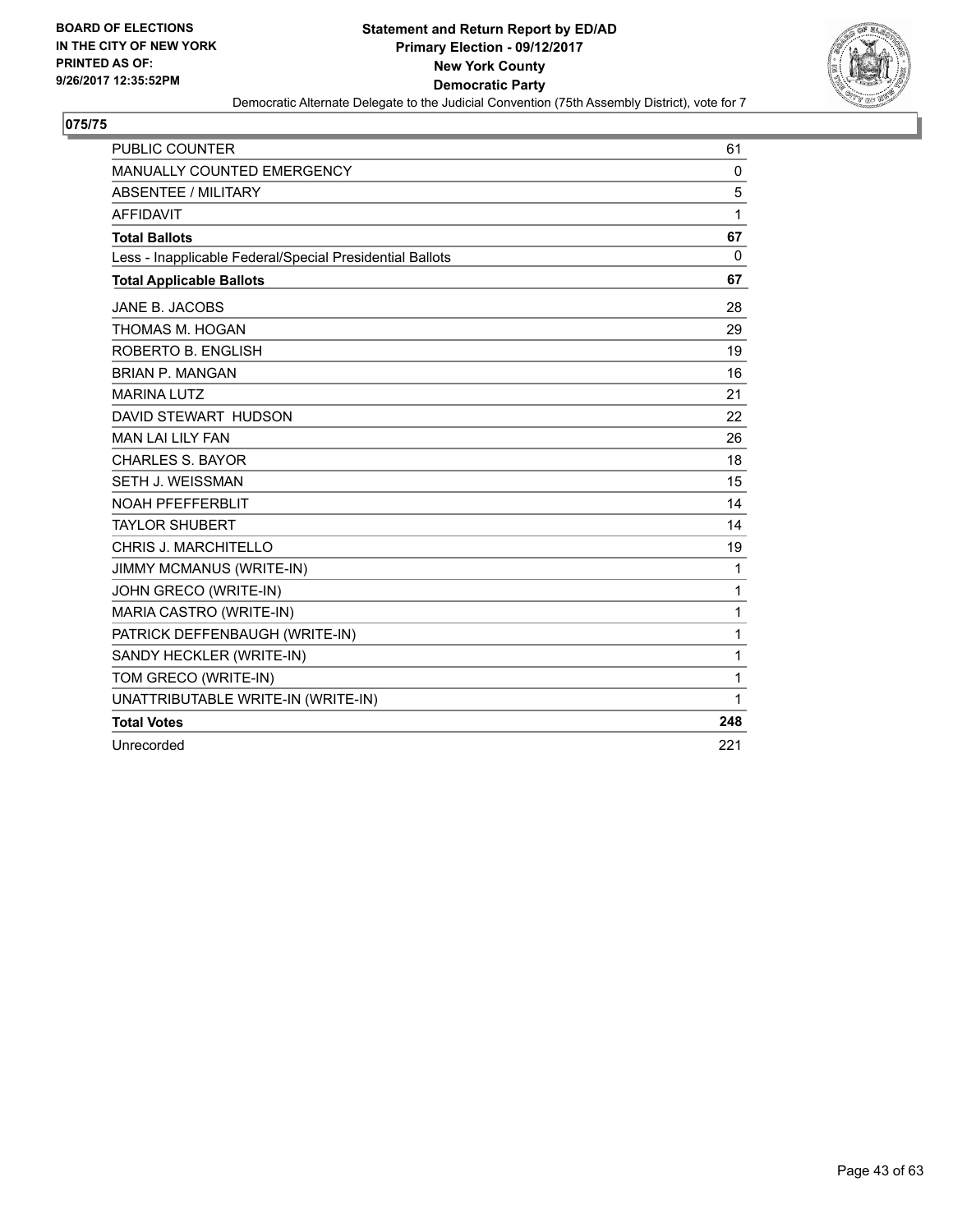

| <b>PUBLIC COUNTER</b>                                    | 74             |
|----------------------------------------------------------|----------------|
| <b>MANUALLY COUNTED EMERGENCY</b>                        | 0              |
| <b>ABSENTEE / MILITARY</b>                               | $\overline{2}$ |
| <b>AFFIDAVIT</b>                                         | 1              |
| <b>Total Ballots</b>                                     | 77             |
| Less - Inapplicable Federal/Special Presidential Ballots | 0              |
| <b>Total Applicable Ballots</b>                          | 77             |
| JANE B. JACOBS                                           | 24             |
| THOMAS M. HOGAN                                          | 28             |
| ROBERTO B. ENGLISH                                       | 20             |
| <b>BRIAN P. MANGAN</b>                                   | 22             |
| <b>MARINA LUTZ</b>                                       | 25             |
| DAVID STEWART HUDSON                                     | 19             |
| <b>MAN LAI LILY FAN</b>                                  | 21             |
| <b>CHARLES S. BAYOR</b>                                  | 15             |
| SETH J. WEISSMAN                                         | 13             |
| <b>NOAH PFEFFERBLIT</b>                                  | 11             |
| <b>TAYLOR SHUBERT</b>                                    | 17             |
| <b>CHRIS J. MARCHITELLO</b>                              | 19             |
| <b>Total Votes</b>                                       | 234            |
| Unrecorded                                               | 305            |

| PUBLIC COUNTER                                           | 48  |
|----------------------------------------------------------|-----|
| <b>MANUALLY COUNTED EMERGENCY</b>                        | 0   |
| <b>ABSENTEE / MILITARY</b>                               | 5   |
| <b>AFFIDAVIT</b>                                         | 0   |
| <b>Total Ballots</b>                                     | 53  |
| Less - Inapplicable Federal/Special Presidential Ballots | 0   |
| <b>Total Applicable Ballots</b>                          | 53  |
| JANE B. JACOBS                                           | 27  |
| THOMAS M. HOGAN                                          | 20  |
| ROBERTO B. ENGLISH                                       | 19  |
| <b>BRIAN P. MANGAN</b>                                   | 16  |
| <b>MARINA LUTZ</b>                                       | 24  |
| DAVID STEWART HUDSON                                     | 17  |
| <b>MAN LAI LILY FAN</b>                                  | 19  |
| <b>CHARLES S. BAYOR</b>                                  | 5   |
| <b>SETH J. WEISSMAN</b>                                  | 10  |
| <b>NOAH PFEFFERBLIT</b>                                  | 8   |
| <b>TAYLOR SHUBERT</b>                                    | 9   |
| CHRIS J. MARCHITELLO                                     | 8   |
| <b>Total Votes</b>                                       | 182 |
| Unrecorded                                               | 189 |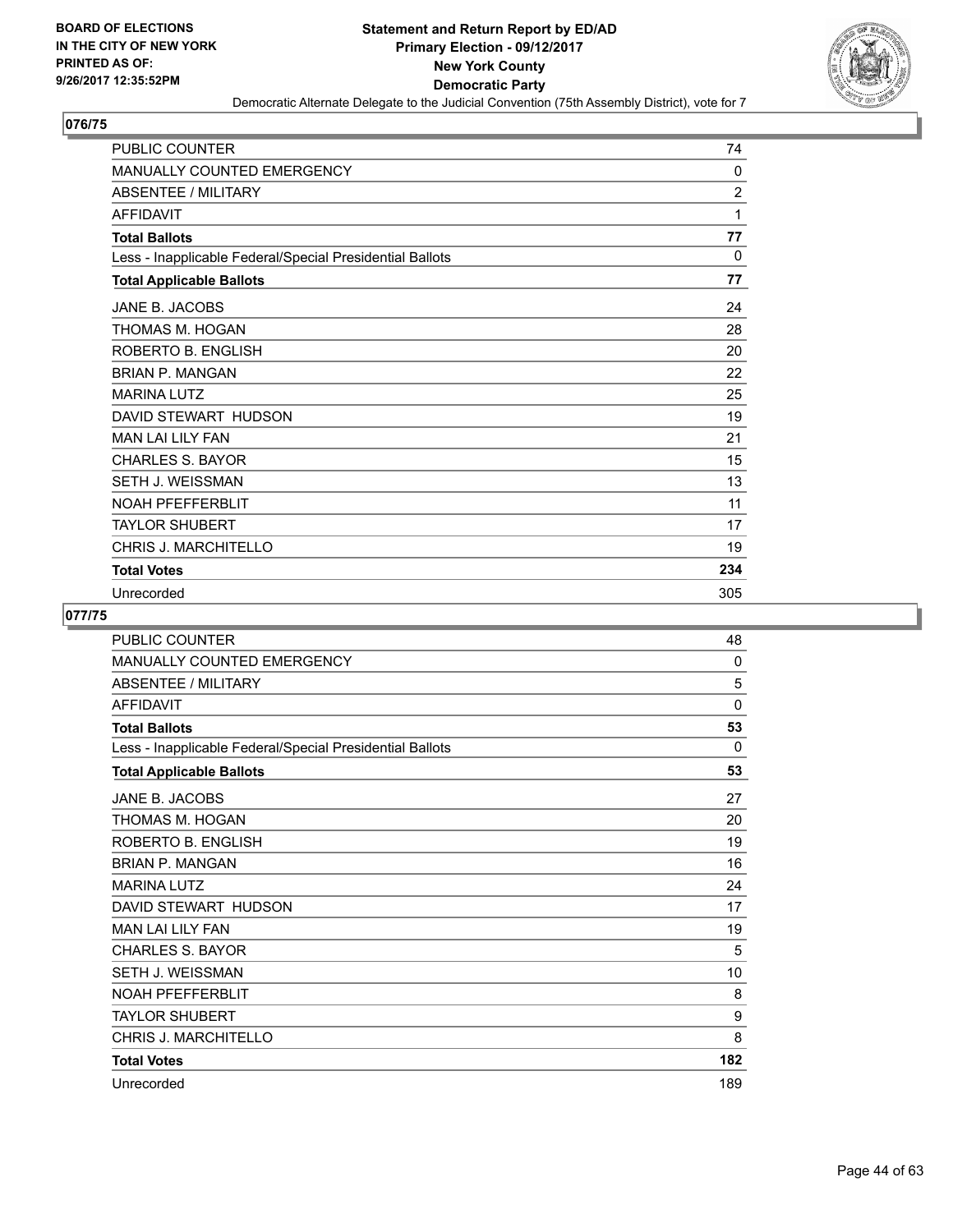

| <b>PUBLIC COUNTER</b>                                    | 67  |
|----------------------------------------------------------|-----|
| MANUALLY COUNTED EMERGENCY                               | 0   |
| <b>ABSENTEE / MILITARY</b>                               | 4   |
| <b>AFFIDAVIT</b>                                         | 1   |
| <b>Total Ballots</b>                                     | 72  |
| Less - Inapplicable Federal/Special Presidential Ballots | 0   |
| <b>Total Applicable Ballots</b>                          | 72  |
| JANE B. JACOBS                                           | 31  |
| THOMAS M. HOGAN                                          | 28  |
| ROBERTO B. ENGLISH                                       | 29  |
| <b>BRIAN P. MANGAN</b>                                   | 24  |
| <b>MARINA LUTZ</b>                                       | 30  |
| DAVID STEWART HUDSON                                     | 28  |
| <b>MAN LAI LILY FAN</b>                                  | 31  |
| <b>CHARLES S. BAYOR</b>                                  | 10  |
| SETH J. WEISSMAN                                         | 14  |
| <b>NOAH PFEFFERBLIT</b>                                  | 13  |
| <b>TAYLOR SHUBERT</b>                                    | 16  |
| <b>CHRIS J. MARCHITELLO</b>                              | 10  |
| <b>Total Votes</b>                                       | 264 |
| Unrecorded                                               | 240 |

| PUBLIC COUNTER                                           | 79             |
|----------------------------------------------------------|----------------|
| <b>MANUALLY COUNTED EMERGENCY</b>                        | 0              |
| <b>ABSENTEE / MILITARY</b>                               | $\overline{2}$ |
| <b>AFFIDAVIT</b>                                         | 0              |
| <b>Total Ballots</b>                                     | 81             |
| Less - Inapplicable Federal/Special Presidential Ballots | 0              |
| <b>Total Applicable Ballots</b>                          | 81             |
| JANE B. JACOBS                                           | 43             |
| THOMAS M. HOGAN                                          | 35             |
| ROBERTO B. ENGLISH                                       | 29             |
| <b>BRIAN P. MANGAN</b>                                   | 29             |
| <b>MARINA LUTZ</b>                                       | 31             |
| DAVID STEWART HUDSON                                     | 27             |
| <b>MAN LAI LILY FAN</b>                                  | 33             |
| <b>CHARLES S. BAYOR</b>                                  | 17             |
| <b>SETH J. WEISSMAN</b>                                  | 20             |
| <b>NOAH PFEFFERBLIT</b>                                  | 16             |
| <b>TAYLOR SHUBERT</b>                                    | 21             |
| <b>CHRIS J. MARCHITELLO</b>                              | 26             |
| <b>Total Votes</b>                                       | 327            |
| Unrecorded                                               | 240            |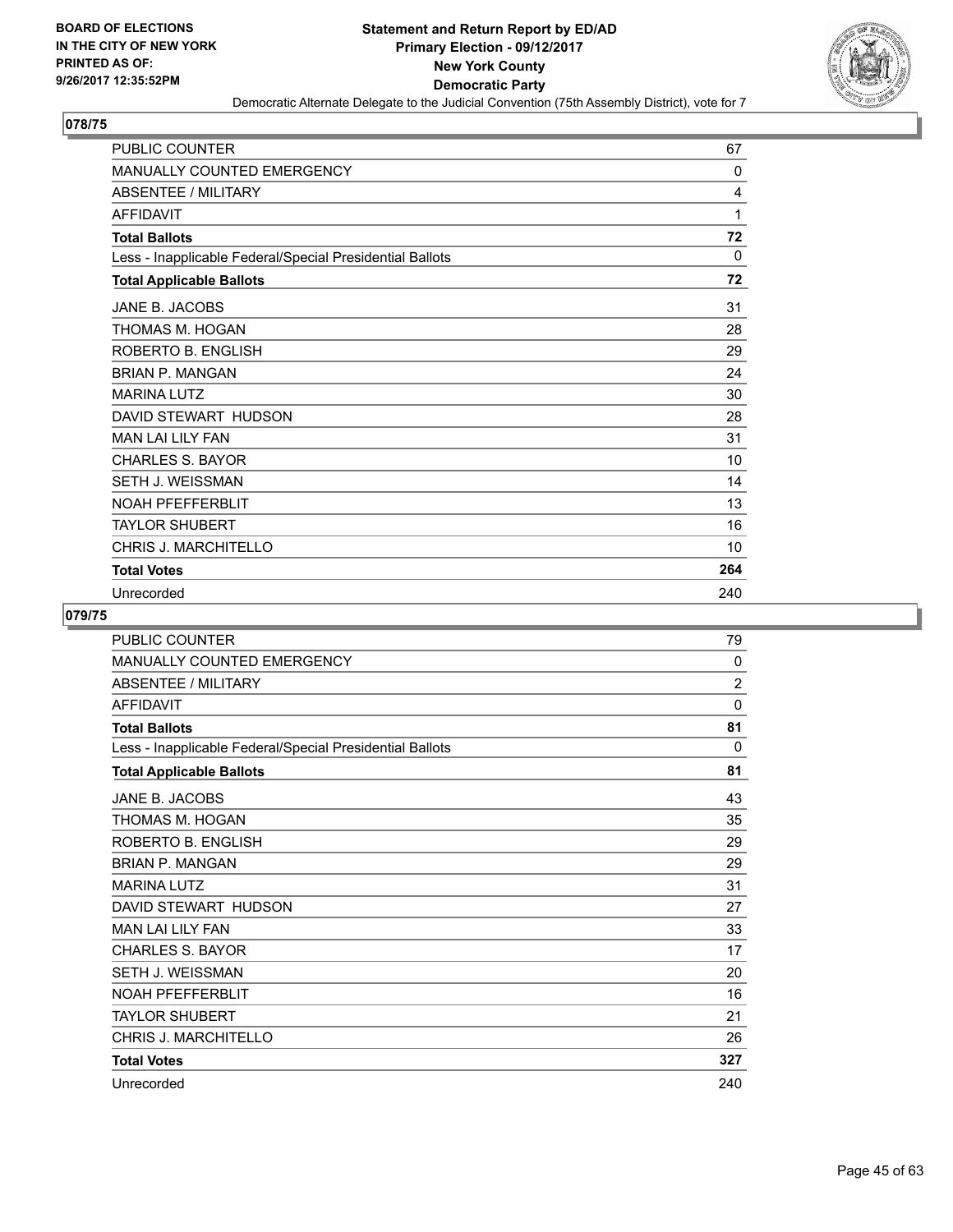

| <b>PUBLIC COUNTER</b>                                    | 81             |
|----------------------------------------------------------|----------------|
| <b>MANUALLY COUNTED EMERGENCY</b>                        | $\mathbf{0}$   |
| <b>ABSENTEE / MILITARY</b>                               | 3              |
| <b>AFFIDAVIT</b>                                         | $\overline{2}$ |
| <b>Total Ballots</b>                                     | 86             |
| Less - Inapplicable Federal/Special Presidential Ballots | $\Omega$       |
| <b>Total Applicable Ballots</b>                          | 86             |
| JANE B. JACOBS                                           | 42             |
| THOMAS M. HOGAN                                          | 25             |
| ROBERTO B. ENGLISH                                       | 34             |
| <b>BRIAN P. MANGAN</b>                                   | 21             |
| <b>MARINA LUTZ</b>                                       | 36             |
| DAVID STEWART HUDSON                                     | 31             |
| <b>MAN LAI LILY FAN</b>                                  | 32             |
| <b>CHARLES S. BAYOR</b>                                  | 9              |
| <b>SETH J. WEISSMAN</b>                                  | 18             |
| <b>NOAH PFEFFERBLIT</b>                                  | 10             |
| <b>TAYLOR SHUBERT</b>                                    | 13             |
| <b>CHRIS J. MARCHITELLO</b>                              | 16             |
| JOSEPHINE DIAZ (WRITE-IN)                                | 1              |
| VALENTINA MORALES (WRITE-IN)                             | 1              |
| <b>Total Votes</b>                                       | 289            |
| Unrecorded                                               | 313            |

| <b>PUBLIC COUNTER</b>                                    | 48           |
|----------------------------------------------------------|--------------|
| <b>MANUALLY COUNTED EMERGENCY</b>                        | $\mathbf{0}$ |
| <b>ABSENTEE / MILITARY</b>                               | 1            |
| <b>AFFIDAVIT</b>                                         | 1            |
| <b>Total Ballots</b>                                     | 50           |
| Less - Inapplicable Federal/Special Presidential Ballots | 0            |
| <b>Total Applicable Ballots</b>                          | 50           |
| JANE B. JACOBS                                           | 24           |
| THOMAS M. HOGAN                                          | 19           |
| ROBERTO B. ENGLISH                                       | 18           |
| <b>BRIAN P. MANGAN</b>                                   | 15           |
| <b>MARINA LUTZ</b>                                       | 22           |
| DAVID STEWART HUDSON                                     | 17           |
| <b>MAN LAI LILY FAN</b>                                  | 20           |
| <b>CHARLES S. BAYOR</b>                                  | 7            |
| <b>SETH J. WEISSMAN</b>                                  | 6            |
| <b>NOAH PFEFFERBLIT</b>                                  | 5            |
| <b>TAYLOR SHUBERT</b>                                    | 8            |
| CHRIS J. MARCHITELLO                                     | 5            |
| L. TIMOTHY OBRIEN (WRITE-IN)                             | 1            |
| <b>Total Votes</b>                                       | 167          |
| Unrecorded                                               | 183          |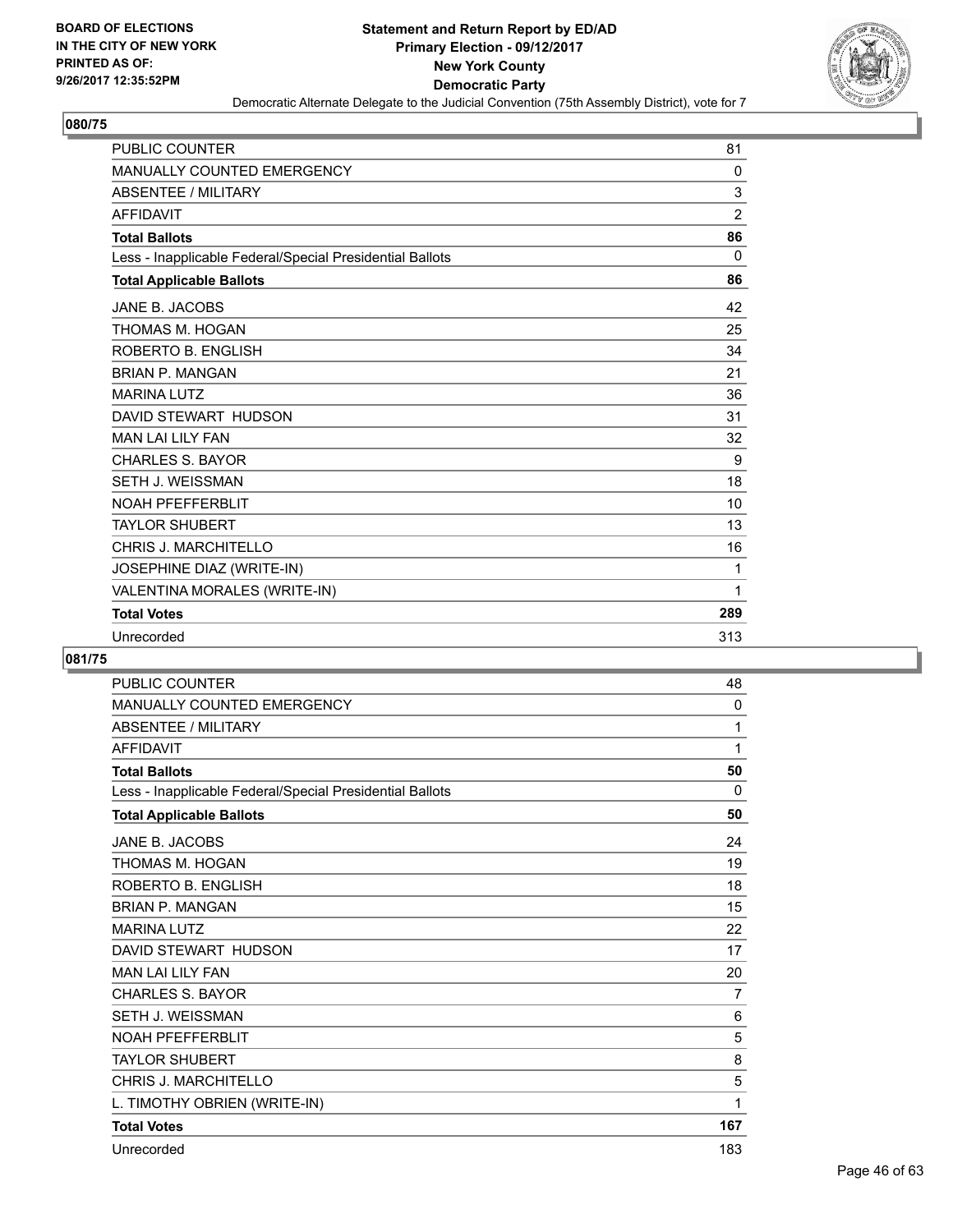

| <b>PUBLIC COUNTER</b>                                    | 99             |
|----------------------------------------------------------|----------------|
| <b>MANUALLY COUNTED EMERGENCY</b>                        | $\mathbf{0}$   |
| <b>ABSENTEE / MILITARY</b>                               | $\overline{2}$ |
| <b>AFFIDAVIT</b>                                         | 0              |
| <b>Total Ballots</b>                                     | 101            |
| Less - Inapplicable Federal/Special Presidential Ballots | 0              |
| <b>Total Applicable Ballots</b>                          | 101            |
| JANE B. JACOBS                                           | 48             |
| THOMAS M. HOGAN                                          | 31             |
| ROBERTO B. ENGLISH                                       | 37             |
| <b>BRIAN P. MANGAN</b>                                   | 32             |
| <b>MARINA LUTZ</b>                                       | 47             |
| DAVID STEWART HUDSON                                     | 31             |
| <b>MAN LAI LILY FAN</b>                                  | 47             |
| <b>CHARLES S. BAYOR</b>                                  | 16             |
| SETH J. WEISSMAN                                         | 23             |
| <b>NOAH PFEFFERBLIT</b>                                  | 23             |
| <b>TAYLOR SHUBERT</b>                                    | 24             |
| CHRIS J. MARCHITELLO                                     | 20             |
| TREY MICHAEL FELDMAN (WRITE-IN)                          | 1              |
| <b>Total Votes</b>                                       | 380            |
| Unrecorded                                               | 327            |

| <b>PUBLIC COUNTER</b>                                    | 114 |
|----------------------------------------------------------|-----|
| MANUALLY COUNTED EMERGENCY                               | 0   |
| <b>ABSENTEE / MILITARY</b>                               | 4   |
| <b>AFFIDAVIT</b>                                         | 1   |
| <b>Total Ballots</b>                                     | 119 |
| Less - Inapplicable Federal/Special Presidential Ballots | 0   |
| <b>Total Applicable Ballots</b>                          | 119 |
| JANE B. JACOBS                                           | 40  |
| THOMAS M. HOGAN                                          | 36  |
| ROBERTO B. ENGLISH                                       | 40  |
| <b>BRIAN P. MANGAN</b>                                   | 32  |
| <b>MARINA LUTZ</b>                                       | 42  |
| DAVID STEWART HUDSON                                     | 32  |
| <b>MAN LAI LILY FAN</b>                                  | 31  |
| <b>CHARLES S. BAYOR</b>                                  | 21  |
| <b>SETH J. WEISSMAN</b>                                  | 29  |
| <b>NOAH PFEFFERBLIT</b>                                  | 23  |
| <b>TAYLOR SHUBERT</b>                                    | 26  |
| <b>CHRIS J. MARCHITELLO</b>                              | 18  |
| <b>Total Votes</b>                                       | 370 |
| Unrecorded                                               | 463 |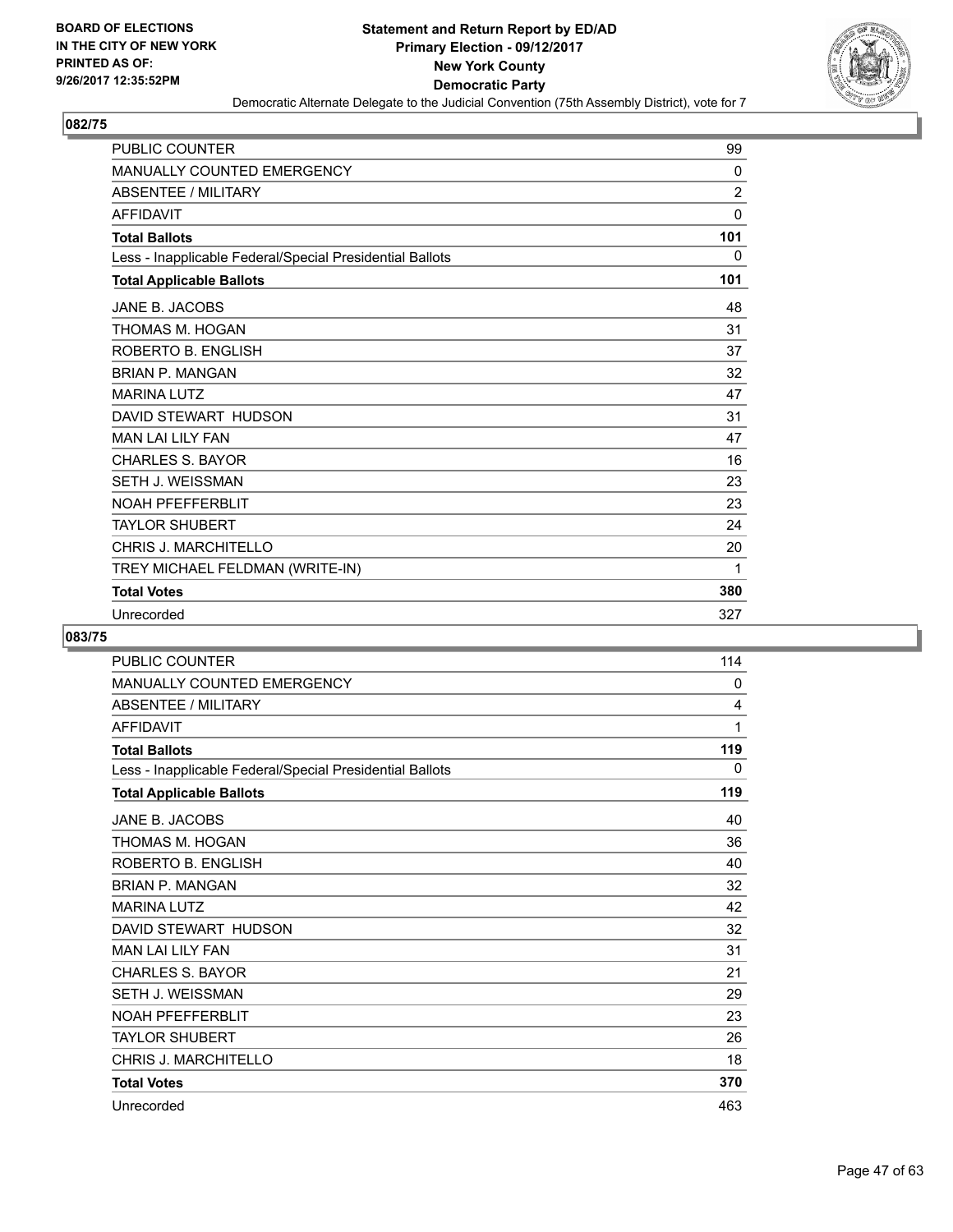

| <b>PUBLIC COUNTER</b>                                    | 83           |
|----------------------------------------------------------|--------------|
| <b>MANUALLY COUNTED EMERGENCY</b>                        | $\Omega$     |
| <b>ABSENTEE / MILITARY</b>                               | $\mathbf{0}$ |
| <b>AFFIDAVIT</b>                                         | 1            |
| <b>Total Ballots</b>                                     | 84           |
| Less - Inapplicable Federal/Special Presidential Ballots | 0            |
| <b>Total Applicable Ballots</b>                          | 84           |
| JANE B. JACOBS                                           | 26           |
| THOMAS M. HOGAN                                          | 20           |
| ROBERTO B. ENGLISH                                       | 16           |
| <b>BRIAN P. MANGAN</b>                                   | 17           |
| <b>MARINA LUTZ</b>                                       | 28           |
| DAVID STEWART HUDSON                                     | 12           |
| <b>MAN LAI LILY FAN</b>                                  | 23           |
| <b>CHARLES S. BAYOR</b>                                  | 12           |
| <b>SETH J. WEISSMAN</b>                                  | 13           |
| <b>NOAH PFEFFERBLIT</b>                                  | 14           |
| <b>TAYLOR SHUBERT</b>                                    | 20           |
| <b>CHRIS J. MARCHITELLO</b>                              | 14           |
| <b>Total Votes</b>                                       | 215          |
| Unrecorded                                               | 373          |

| <b>MANUALLY COUNTED EMERGENCY</b><br><b>ABSENTEE / MILITARY</b><br><b>AFFIDAVIT</b><br><b>Total Ballots</b><br>Less - Inapplicable Federal/Special Presidential Ballots<br><b>Total Applicable Ballots</b><br>JANE B. JACOBS<br>THOMAS M. HOGAN<br>ROBERTO B. ENGLISH<br><b>BRIAN P. MANGAN</b><br><b>MARINA LUTZ</b><br>DAVID STEWART HUDSON<br><b>MAN LAI LILY FAN</b><br><b>CHARLES S. BAYOR</b><br><b>SETH J. WEISSMAN</b><br><b>NOAH PFEFFERBLIT</b><br><b>TAYLOR SHUBERT</b> | 59           |
|------------------------------------------------------------------------------------------------------------------------------------------------------------------------------------------------------------------------------------------------------------------------------------------------------------------------------------------------------------------------------------------------------------------------------------------------------------------------------------|--------------|
|                                                                                                                                                                                                                                                                                                                                                                                                                                                                                    | 0            |
|                                                                                                                                                                                                                                                                                                                                                                                                                                                                                    | 5            |
|                                                                                                                                                                                                                                                                                                                                                                                                                                                                                    | $\mathbf{0}$ |
|                                                                                                                                                                                                                                                                                                                                                                                                                                                                                    | 64           |
|                                                                                                                                                                                                                                                                                                                                                                                                                                                                                    | 0            |
|                                                                                                                                                                                                                                                                                                                                                                                                                                                                                    | 64           |
|                                                                                                                                                                                                                                                                                                                                                                                                                                                                                    | 27           |
|                                                                                                                                                                                                                                                                                                                                                                                                                                                                                    | 22           |
|                                                                                                                                                                                                                                                                                                                                                                                                                                                                                    | 20           |
|                                                                                                                                                                                                                                                                                                                                                                                                                                                                                    | 18           |
|                                                                                                                                                                                                                                                                                                                                                                                                                                                                                    | 23           |
|                                                                                                                                                                                                                                                                                                                                                                                                                                                                                    | 23           |
|                                                                                                                                                                                                                                                                                                                                                                                                                                                                                    | 25           |
|                                                                                                                                                                                                                                                                                                                                                                                                                                                                                    | 11           |
|                                                                                                                                                                                                                                                                                                                                                                                                                                                                                    | 9            |
|                                                                                                                                                                                                                                                                                                                                                                                                                                                                                    | 12           |
|                                                                                                                                                                                                                                                                                                                                                                                                                                                                                    | 9            |
| <b>CHRIS J. MARCHITELLO</b>                                                                                                                                                                                                                                                                                                                                                                                                                                                        | 13           |
| <b>Total Votes</b>                                                                                                                                                                                                                                                                                                                                                                                                                                                                 | 212          |
| Unrecorded                                                                                                                                                                                                                                                                                                                                                                                                                                                                         | 236          |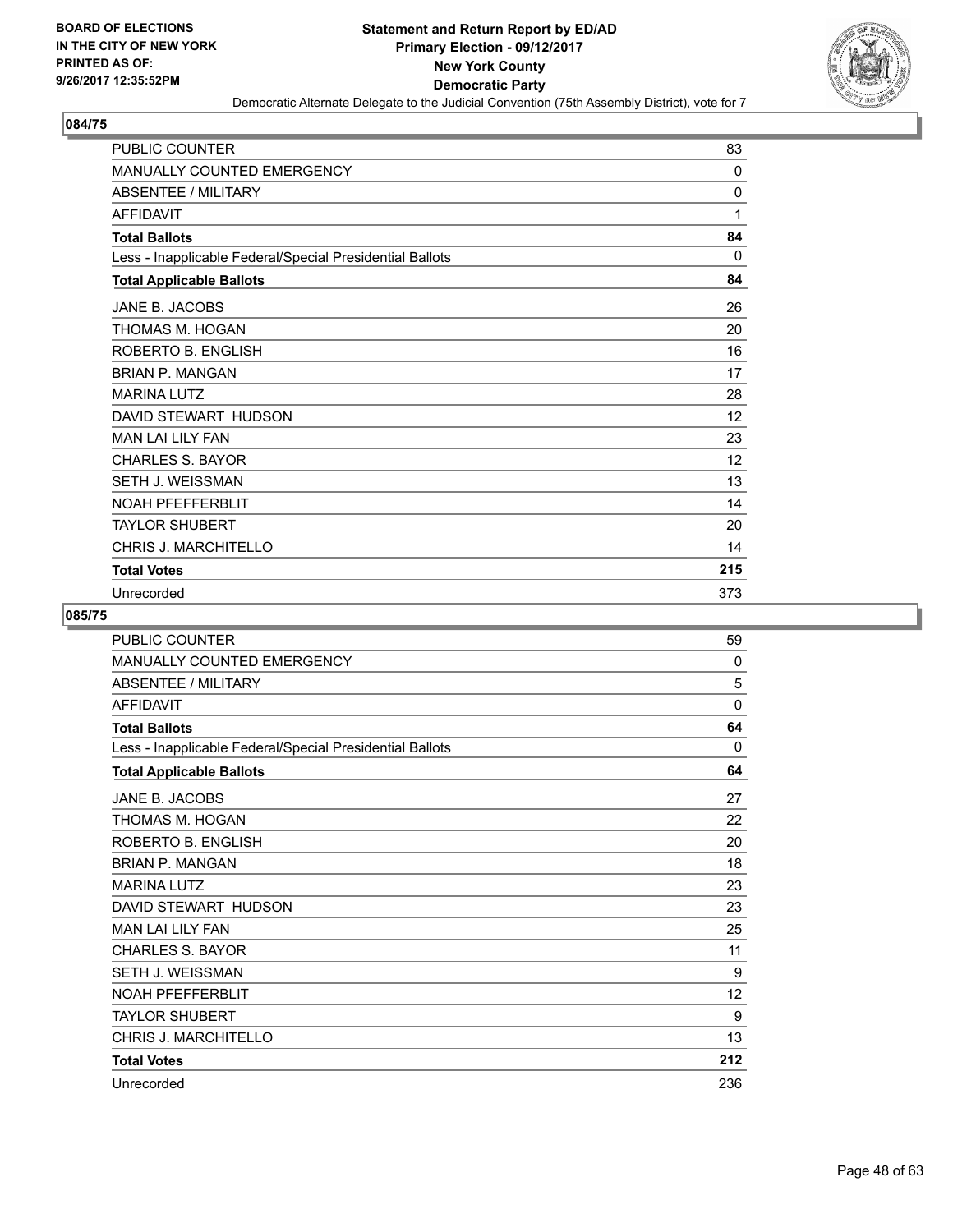

| <b>PUBLIC COUNTER</b>                                    | 4              |
|----------------------------------------------------------|----------------|
| <b>MANUALLY COUNTED EMERGENCY</b>                        | 0              |
| <b>ABSENTEE / MILITARY</b>                               | 0              |
| <b>AFFIDAVIT</b>                                         | 0              |
| <b>Total Ballots</b>                                     | 4              |
| Less - Inapplicable Federal/Special Presidential Ballots | $\Omega$       |
| <b>Total Applicable Ballots</b>                          | 4              |
| JANE B. JACOBS                                           | 3              |
| THOMAS M. HOGAN                                          | 1              |
| ROBERTO B. ENGLISH                                       | 0              |
| <b>BRIAN P. MANGAN</b>                                   | 1              |
| <b>MARINA LUTZ</b>                                       | $\overline{c}$ |
| DAVID STEWART HUDSON                                     | $\overline{2}$ |
| <b>MAN LAI LILY FAN</b>                                  | 0              |
| <b>CHARLES S. BAYOR</b>                                  | $\Omega$       |
| SETH J. WEISSMAN                                         | 3              |
| <b>NOAH PFEFFERBLIT</b>                                  | $\overline{2}$ |
| TAYLOR SHUBERT                                           | $\overline{2}$ |
| <b>CHRIS J. MARCHITELLO</b>                              | 3              |
| <b>Total Votes</b>                                       | 19             |
| Unrecorded                                               | 9              |

| PUBLIC COUNTER                                           | 91  |
|----------------------------------------------------------|-----|
| <b>MANUALLY COUNTED EMERGENCY</b>                        | 0   |
| <b>ABSENTEE / MILITARY</b>                               | 3   |
| <b>AFFIDAVIT</b>                                         | 0   |
| <b>Total Ballots</b>                                     | 94  |
| Less - Inapplicable Federal/Special Presidential Ballots | 0   |
| <b>Total Applicable Ballots</b>                          | 94  |
| JANE B. JACOBS                                           | 56  |
| THOMAS M. HOGAN                                          | 30  |
| ROBERTO B. ENGLISH                                       | 35  |
| <b>BRIAN P. MANGAN</b>                                   | 22  |
| <b>MARINA LUTZ</b>                                       | 48  |
| DAVID STEWART HUDSON                                     | 30  |
| <b>MAN LAI LILY FAN</b>                                  | 42  |
| <b>CHARLES S. BAYOR</b>                                  | 15  |
| <b>SETH J. WEISSMAN</b>                                  | 20  |
| <b>NOAH PFEFFERBLIT</b>                                  | 21  |
| <b>TAYLOR SHUBERT</b>                                    | 19  |
| <b>CHRIS J. MARCHITELLO</b>                              | 18  |
| <b>Total Votes</b>                                       | 356 |
| Unrecorded                                               | 302 |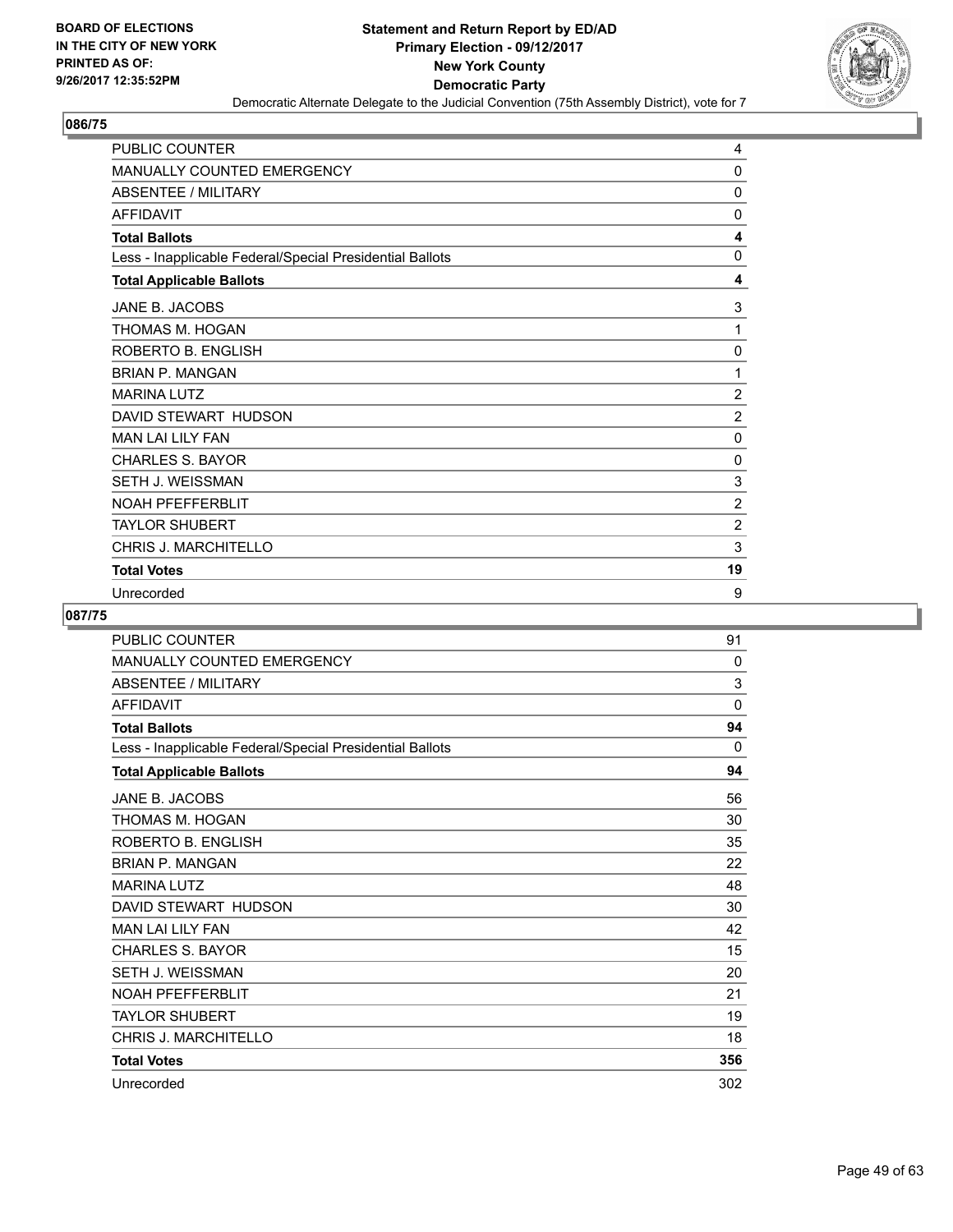

| <b>PUBLIC COUNTER</b>                                    | 73             |
|----------------------------------------------------------|----------------|
| <b>MANUALLY COUNTED EMERGENCY</b>                        | 0              |
| <b>ABSENTEE / MILITARY</b>                               | 4              |
| <b>AFFIDAVIT</b>                                         | $\overline{2}$ |
| <b>Total Ballots</b>                                     | 79             |
| Less - Inapplicable Federal/Special Presidential Ballots | $\Omega$       |
| <b>Total Applicable Ballots</b>                          | 79             |
| JANE B. JACOBS                                           | 33             |
| THOMAS M. HOGAN                                          | 22             |
| ROBERTO B. ENGLISH                                       | 18             |
| <b>BRIAN P. MANGAN</b>                                   | 13             |
| <b>MARINA LUTZ</b>                                       | 32             |
| DAVID STEWART HUDSON                                     | 15             |
| <b>MAN LAI LILY FAN</b>                                  | 25             |
| <b>CHARLES S. BAYOR</b>                                  | 11             |
| SETH J. WEISSMAN                                         | 20             |
| <b>NOAH PFEFFERBLIT</b>                                  | 16             |
| <b>TAYLOR SHUBERT</b>                                    | 23             |
| <b>CHRIS J. MARCHITELLO</b>                              | 11             |
| <b>Total Votes</b>                                       | 239            |
| Unrecorded                                               | 314            |

| PUBLIC COUNTER                                           | 34  |
|----------------------------------------------------------|-----|
| <b>MANUALLY COUNTED EMERGENCY</b>                        | 0   |
| <b>ABSENTEE / MILITARY</b>                               | 3   |
| <b>AFFIDAVIT</b>                                         | 0   |
| <b>Total Ballots</b>                                     | 37  |
| Less - Inapplicable Federal/Special Presidential Ballots | 0   |
| <b>Total Applicable Ballots</b>                          | 37  |
| JANE B. JACOBS                                           | 22  |
| THOMAS M. HOGAN                                          | 12  |
| ROBERTO B. ENGLISH                                       | 14  |
| <b>BRIAN P. MANGAN</b>                                   | 11  |
| <b>MARINA LUTZ</b>                                       | 19  |
| DAVID STEWART HUDSON                                     | 14  |
| <b>MAN LAI LILY FAN</b>                                  | 18  |
| <b>CHARLES S. BAYOR</b>                                  | 9   |
| <b>SETH J. WEISSMAN</b>                                  | 13  |
| <b>NOAH PFEFFERBLIT</b>                                  | 5   |
| <b>TAYLOR SHUBERT</b>                                    | 11  |
| CHRIS J. MARCHITELLO                                     | 10  |
| <b>Total Votes</b>                                       | 158 |
| Unrecorded                                               | 101 |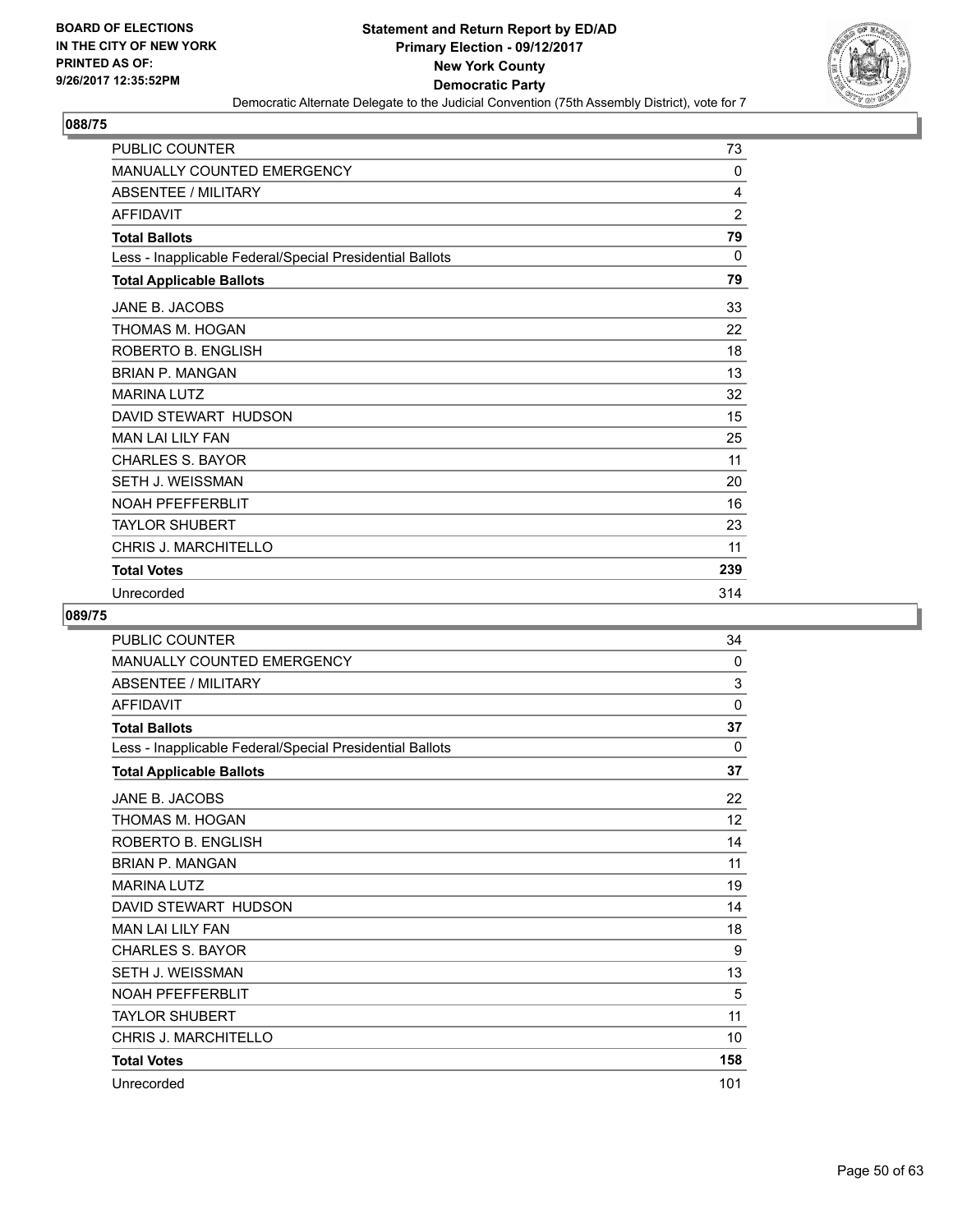

| <b>PUBLIC COUNTER</b>                                    | 51       |
|----------------------------------------------------------|----------|
| <b>MANUALLY COUNTED EMERGENCY</b>                        | 0        |
| <b>ABSENTEE / MILITARY</b>                               | 3        |
| <b>AFFIDAVIT</b>                                         | $\Omega$ |
| <b>Total Ballots</b>                                     | 54       |
| Less - Inapplicable Federal/Special Presidential Ballots | 0        |
| <b>Total Applicable Ballots</b>                          | 54       |
| <b>JANE B. JACOBS</b>                                    | 25       |
| THOMAS M. HOGAN                                          | 18       |
| ROBERTO B. ENGLISH                                       | 19       |
| <b>BRIAN P. MANGAN</b>                                   | 17       |
| <b>MARINA LUTZ</b>                                       | 31       |
| DAVID STEWART HUDSON                                     | 14       |
| <b>MAN LAI LILY FAN</b>                                  | 30       |
| <b>CHARLES S. BAYOR</b>                                  | 9        |
| <b>SETH J. WEISSMAN</b>                                  | 19       |
| <b>NOAH PFEFFERBLIT</b>                                  | 12       |
| <b>TAYLOR SHUBERT</b>                                    | 13       |
| <b>CHRIS J. MARCHITELLO</b>                              | 12       |
| ELIZABETH MAXMAN (WRITE-IN)                              | 1        |
| JOEL MAXMAN (WRITE-IN)                                   | 1        |
| SHERRI MAXMAN (WRITE-IN)                                 | 1        |
| WILLIAM BRAUNSCHNEIGER (WRITE-IN)                        | 1        |
| <b>Total Votes</b>                                       | 223      |
| Unrecorded                                               | 155      |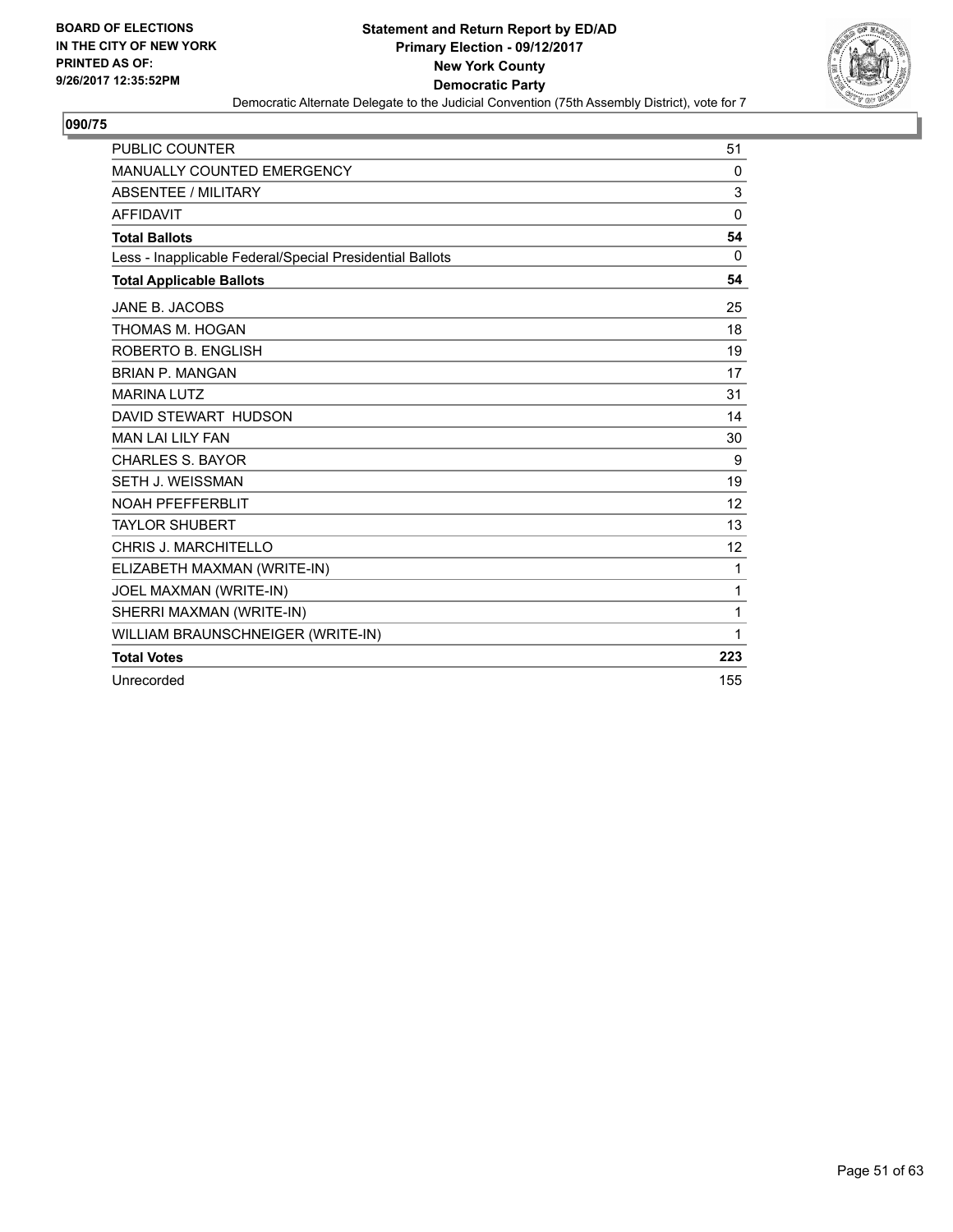

| <b>PUBLIC COUNTER</b>                                    | 47  |
|----------------------------------------------------------|-----|
| <b>MANUALLY COUNTED EMERGENCY</b>                        | 0   |
| <b>ABSENTEE / MILITARY</b>                               | 3   |
| <b>AFFIDAVIT</b>                                         | 0   |
| <b>Total Ballots</b>                                     | 50  |
| Less - Inapplicable Federal/Special Presidential Ballots | 0   |
| <b>Total Applicable Ballots</b>                          | 50  |
| JANE B. JACOBS                                           | 27  |
| THOMAS M. HOGAN                                          | 19  |
| ROBERTO B. ENGLISH                                       | 23  |
| <b>BRIAN P. MANGAN</b>                                   | 16  |
| <b>MARINA LUTZ</b>                                       | 29  |
| DAVID STEWART HUDSON                                     | 18  |
| <b>MAN LAI LILY FAN</b>                                  | 21  |
| <b>CHARLES S. BAYOR</b>                                  | 9   |
| <b>SETH J. WEISSMAN</b>                                  | 18  |
| <b>NOAH PFEFFERBLIT</b>                                  | 11  |
| <b>TAYLOR SHUBERT</b>                                    | 12  |
| <b>CHRIS J. MARCHITELLO</b>                              | 16  |
| <b>Total Votes</b>                                       | 219 |
| Unrecorded                                               | 131 |

| <b>PUBLIC COUNTER</b>                                    | 95             |
|----------------------------------------------------------|----------------|
| MANUALLY COUNTED EMERGENCY                               | 0              |
| <b>ABSENTEE / MILITARY</b>                               | $\overline{2}$ |
| <b>AFFIDAVIT</b>                                         | $\mathbf 0$    |
| <b>Total Ballots</b>                                     | 97             |
| Less - Inapplicable Federal/Special Presidential Ballots | $\Omega$       |
| <b>Total Applicable Ballots</b>                          | 97             |
| JANE B. JACOBS                                           | 54             |
| THOMAS M. HOGAN                                          | 29             |
| ROBERTO B. ENGLISH                                       | 33             |
| <b>BRIAN P. MANGAN</b>                                   | 25             |
| <b>MARINA LUTZ</b>                                       | 42             |
| DAVID STEWART HUDSON                                     | 30             |
| <b>MAN LAI LILY FAN</b>                                  | 32             |
| <b>CHARLES S. BAYOR</b>                                  | 10             |
| <b>SETH J. WEISSMAN</b>                                  | 32             |
| <b>NOAH PFEFFERBLIT</b>                                  | 21             |
| <b>TAYLOR SHUBERT</b>                                    | 24             |
| CHRIS J. MARCHITELLO                                     | 13             |
| DEBORAH LAUTER (WRITE-IN)                                | 1              |
| JONATHAN LAUTER (WRITE-IN)                               | 1              |
| MAX YESTON (WRITE-IN)                                    | 1              |
| <b>Total Votes</b>                                       | 348            |
| Unrecorded                                               | 331            |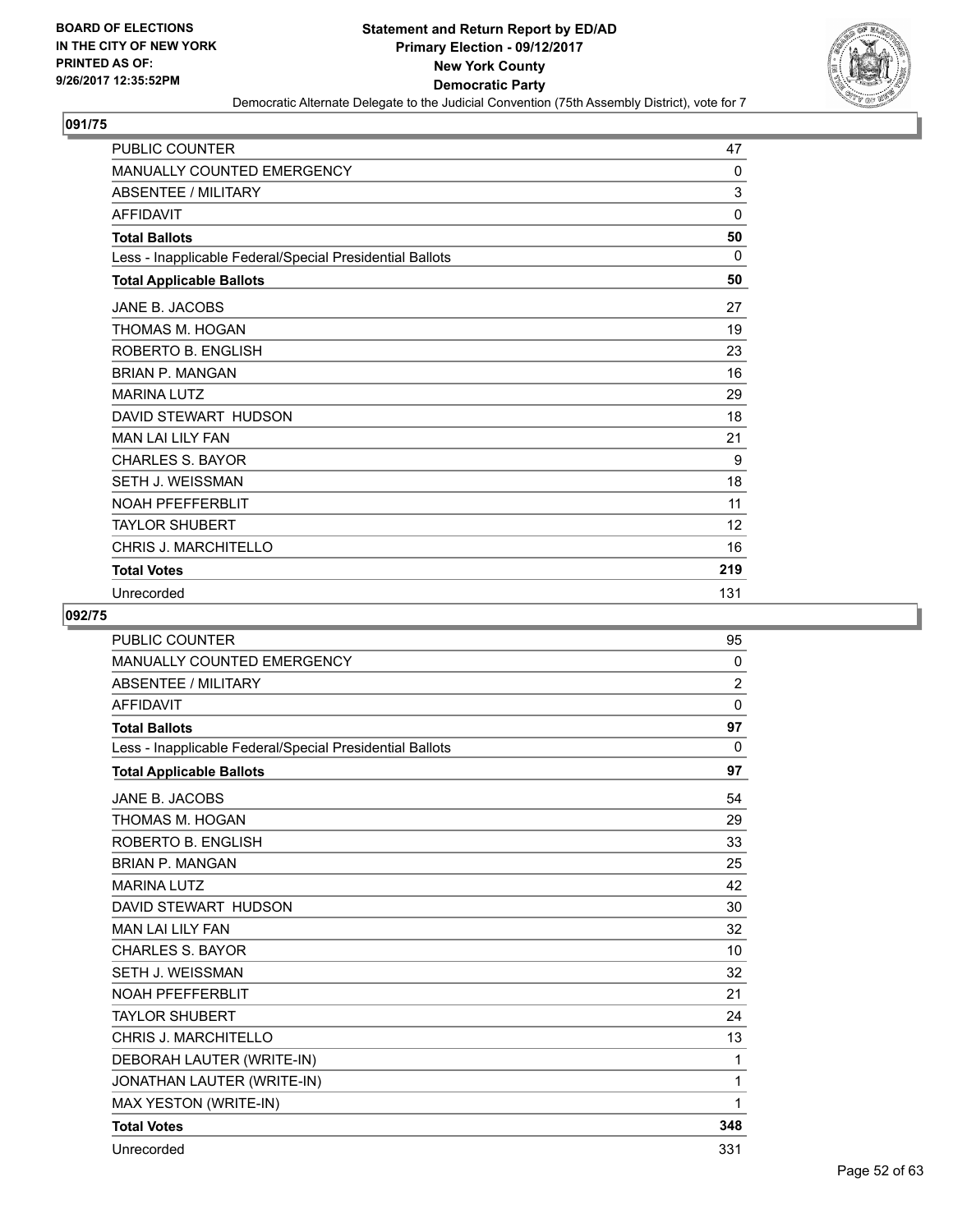

| <b>PUBLIC COUNTER</b>                                    | 0            |
|----------------------------------------------------------|--------------|
| MANUALLY COUNTED EMERGENCY                               | 0            |
| <b>ABSENTEE / MILITARY</b>                               | 0            |
| <b>AFFIDAVIT</b>                                         | 0            |
| <b>Total Ballots</b>                                     | 0            |
| Less - Inapplicable Federal/Special Presidential Ballots | $\Omega$     |
| <b>Total Applicable Ballots</b>                          | $\mathbf{0}$ |
| JANE B. JACOBS                                           | 0            |
| THOMAS M. HOGAN                                          | 0            |
| ROBERTO B. ENGLISH                                       | 0            |
| <b>BRIAN P. MANGAN</b>                                   | 0            |
| <b>MARINA LUTZ</b>                                       | 0            |
| DAVID STEWART HUDSON                                     | 0            |
| <b>MAN LAI LILY FAN</b>                                  | 0            |
| CHARLES S. BAYOR                                         | 0            |
| <b>SETH J. WEISSMAN</b>                                  | 0            |
| <b>NOAH PFEFFERBLIT</b>                                  | 0            |
| <b>TAYLOR SHUBERT</b>                                    | 0            |
| <b>CHRIS J. MARCHITELLO</b>                              | 0            |
| <b>Total Votes</b>                                       | 0            |

| <b>PUBLIC COUNTER</b>                                    | 78             |
|----------------------------------------------------------|----------------|
| <b>MANUALLY COUNTED EMERGENCY</b>                        | 0              |
| ABSENTEE / MILITARY                                      | $\overline{2}$ |
| <b>AFFIDAVIT</b>                                         | $\mathbf 0$    |
| <b>Total Ballots</b>                                     | 80             |
| Less - Inapplicable Federal/Special Presidential Ballots | 0              |
| <b>Total Applicable Ballots</b>                          | 80             |
| JANE B. JACOBS                                           | 38             |
| THOMAS M. HOGAN                                          | 24             |
| ROBERTO B. ENGLISH                                       | 22             |
| <b>BRIAN P. MANGAN</b>                                   | 20             |
| <b>MARINA LUTZ</b>                                       | 30             |
| DAVID STEWART HUDSON                                     | 17             |
| <b>MAN LAI LILY FAN</b>                                  | 22             |
| <b>CHARLES S. BAYOR</b>                                  | 11             |
| <b>SETH J. WEISSMAN</b>                                  | 20             |
| <b>NOAH PFEFFERBLIT</b>                                  | 10             |
| <b>TAYLOR SHUBERT</b>                                    | 13             |
| <b>CHRIS J. MARCHITELLO</b>                              | 9              |
| JUDY RICHHEIMER (WRITE-IN)                               | 1              |
| <b>Total Votes</b>                                       | 237            |
| Unrecorded                                               | 323            |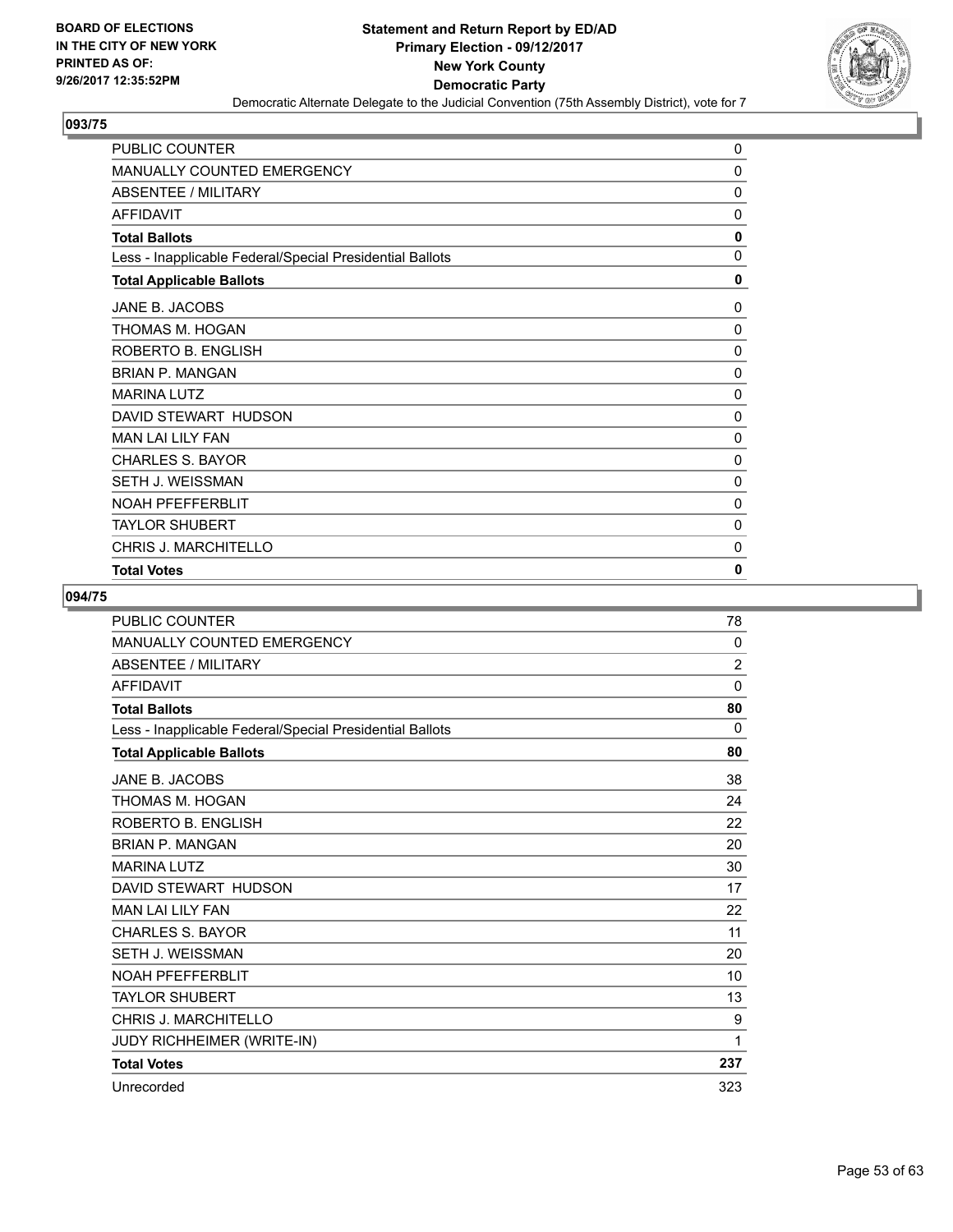

| <b>PUBLIC COUNTER</b>                                    | 133            |
|----------------------------------------------------------|----------------|
| <b>MANUALLY COUNTED EMERGENCY</b>                        | 0              |
| <b>ABSENTEE / MILITARY</b>                               | $\overline{c}$ |
| <b>AFFIDAVIT</b>                                         | 1              |
| <b>Total Ballots</b>                                     | 136            |
| Less - Inapplicable Federal/Special Presidential Ballots | 0              |
| <b>Total Applicable Ballots</b>                          | 136            |
| JANE B. JACOBS                                           | 77             |
| THOMAS M. HOGAN                                          | 43             |
| ROBERTO B. ENGLISH                                       | 43             |
| <b>BRIAN P. MANGAN</b>                                   | 36             |
| <b>MARINA LUTZ</b>                                       | 65             |
| DAVID STEWART HUDSON                                     | 39             |
| <b>MAN LAI LILY FAN</b>                                  | 42             |
| <b>CHARLES S. BAYOR</b>                                  | 21             |
| <b>SETH J. WEISSMAN</b>                                  | 45             |
| <b>NOAH PFEFFERBLIT</b>                                  | 19             |
| <b>TAYLOR SHUBERT</b>                                    | 31             |
| <b>CHRIS J. MARCHITELLO</b>                              | 15             |
| TAMIKA D. PAYNE (WRITE-IN)                               | 1              |
| <b>Total Votes</b>                                       | 477            |
| Unrecorded                                               | 475            |

| <b>PUBLIC COUNTER</b>                                    | 70  |
|----------------------------------------------------------|-----|
| MANUALLY COUNTED EMERGENCY                               | 0   |
| ABSENTEE / MILITARY                                      | 3   |
| <b>AFFIDAVIT</b>                                         | 0   |
| <b>Total Ballots</b>                                     | 73  |
| Less - Inapplicable Federal/Special Presidential Ballots | 0   |
| <b>Total Applicable Ballots</b>                          | 73  |
| JANE B. JACOBS                                           | 34  |
| THOMAS M. HOGAN                                          | 26  |
| ROBERTO B. ENGLISH                                       | 28  |
| <b>BRIAN P. MANGAN</b>                                   | 22  |
| <b>MARINA LUTZ</b>                                       | 28  |
| DAVID STEWART HUDSON                                     | 27  |
| <b>MAN LAI LILY FAN</b>                                  | 31  |
| <b>CHARLES S. BAYOR</b>                                  | 12  |
| <b>SETH J. WEISSMAN</b>                                  | 15  |
| <b>NOAH PFFFFFFRBI IT</b>                                | 14  |
| <b>TAYLOR SHUBERT</b>                                    | 14  |
| CHRIS J. MARCHITELLO                                     | 14  |
| <b>Total Votes</b>                                       | 265 |
| Unrecorded                                               | 246 |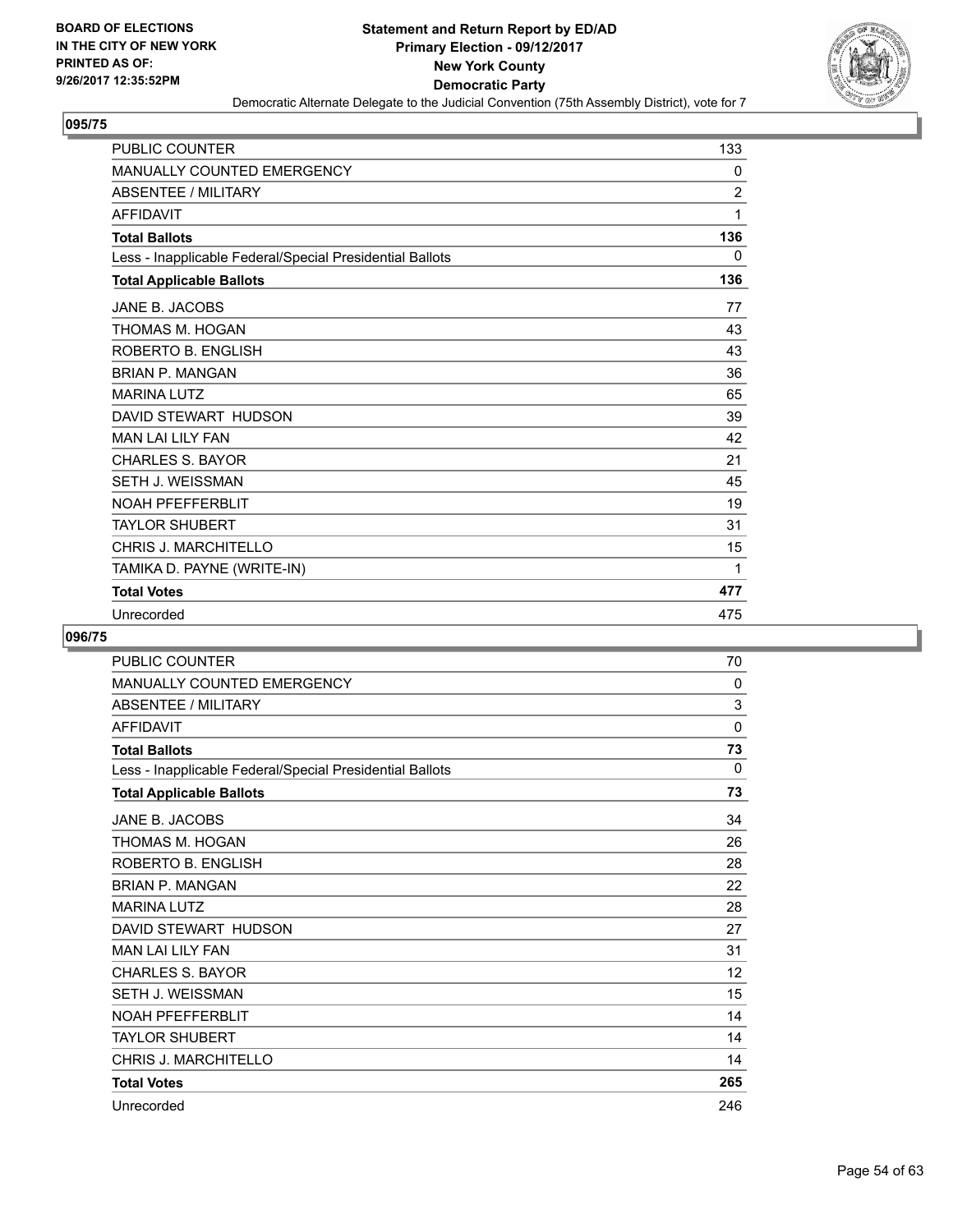

| <b>PUBLIC COUNTER</b>                                    | 105 |
|----------------------------------------------------------|-----|
| MANUALLY COUNTED EMERGENCY                               | 0   |
| <b>ABSENTEE / MILITARY</b>                               | 4   |
| <b>AFFIDAVIT</b>                                         | 1   |
| <b>Total Ballots</b>                                     | 110 |
| Less - Inapplicable Federal/Special Presidential Ballots | 0   |
| <b>Total Applicable Ballots</b>                          | 110 |
| JANE B. JACOBS                                           | 49  |
| THOMAS M. HOGAN                                          | 32  |
| ROBERTO B. ENGLISH                                       | 26  |
| <b>BRIAN P. MANGAN</b>                                   | 28  |
| <b>MARINA LUTZ</b>                                       | 36  |
| DAVID STEWART HUDSON                                     | 32  |
| <b>MAN LAI LILY FAN</b>                                  | 34  |
| <b>CHARLES S. BAYOR</b>                                  | 14  |
| SETH J. WEISSMAN                                         | 26  |
| <b>NOAH PFEFFERBLIT</b>                                  | 14  |
| <b>TAYLOR SHUBERT</b>                                    | 22  |
| <b>CHRIS J. MARCHITELLO</b>                              | 16  |
| <b>Total Votes</b>                                       | 329 |
| Unrecorded                                               | 441 |

| <b>PUBLIC COUNTER</b>                                    | 92             |
|----------------------------------------------------------|----------------|
| <b>MANUALLY COUNTED EMERGENCY</b>                        | 0              |
| <b>ABSENTEE / MILITARY</b>                               | $\overline{2}$ |
| <b>AFFIDAVIT</b>                                         | $\mathbf{0}$   |
| <b>Total Ballots</b>                                     | 94             |
| Less - Inapplicable Federal/Special Presidential Ballots | $\Omega$       |
| <b>Total Applicable Ballots</b>                          | 94             |
| JANE B. JACOBS                                           | 35             |
| THOMAS M. HOGAN                                          | 21             |
| ROBERTO B. ENGLISH                                       | 26             |
| <b>BRIAN P. MANGAN</b>                                   | 23             |
| <b>MARINA LUTZ</b>                                       | 29             |
| DAVID STEWART HUDSON                                     | 23             |
| <b>MAN LAI LILY FAN</b>                                  | 31             |
| <b>CHARLES S. BAYOR</b>                                  | 18             |
| SETH J. WEISSMAN                                         | 26             |
| <b>NOAH PFEFFERBLIT</b>                                  | 24             |
| <b>TAYLOR SHUBERT</b>                                    | 20             |
| <b>CHRIS J. MARCHITELLO</b>                              | 22             |
| DIANNE MOORE (WRITE-IN)                                  | 1              |
| <b>Total Votes</b>                                       | 299            |
| Unrecorded                                               | 359            |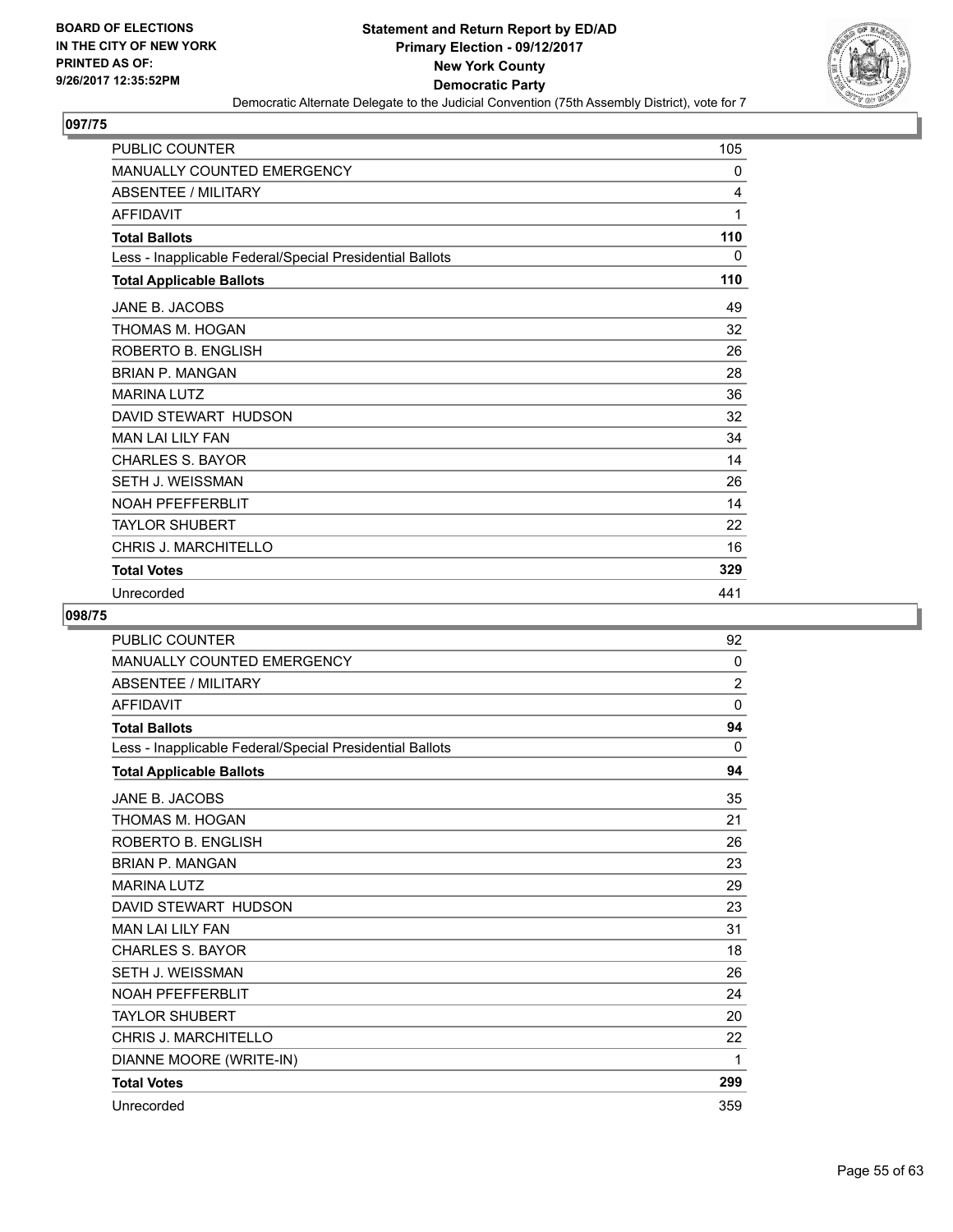

| PUBLIC COUNTER                                           | 106          |
|----------------------------------------------------------|--------------|
| MANUALLY COUNTED EMERGENCY                               | 0            |
| <b>ABSENTEE / MILITARY</b>                               | 7            |
| <b>AFFIDAVIT</b>                                         | 0            |
| <b>Total Ballots</b>                                     | 113          |
| Less - Inapplicable Federal/Special Presidential Ballots | 0            |
| <b>Total Applicable Ballots</b>                          | 113          |
| JANE B. JACOBS                                           | 55           |
| THOMAS M. HOGAN                                          | 41           |
| ROBERTO B. ENGLISH                                       | 33           |
| <b>BRIAN P. MANGAN</b>                                   | 36           |
| <b>MARINA LUTZ</b>                                       | 42           |
| DAVID STEWART HUDSON                                     | 30           |
| MAN LAI LILY FAN                                         | 35           |
| <b>CHARLES S. BAYOR</b>                                  | 11           |
| SETH J. WEISSMAN                                         | 16           |
| <b>NOAH PFEFFERBLIT</b>                                  | 18           |
| <b>TAYLOR SHUBERT</b>                                    | 21           |
| <b>CHRIS J. MARCHITELLO</b>                              | 13           |
| ALBERT V. BURNS (WRITE-IN)                               | 1            |
| CAS HOLLOWAY (WRITE-IN)                                  | 1            |
| CEARA MARIA BURNS (WRITE-IN)                             | 1            |
| ED SKYLER (WRITE-IN)                                     | $\mathbf{1}$ |
| EUGENE BERARDI (WRITE-IN)                                | $\mathbf 1$  |
| HERB MILLER (WRITE-IN)                                   | $\mathbf{1}$ |
| JERRY RUSSO (WRITE-IN)                                   | $\mathbf 1$  |
| JULIA DELL (WRITE-IN)                                    | $\mathbf{1}$ |
| MARY E. BURNS (WRITE-IN)                                 | $\mathbf 1$  |
| PHIL KELLY (WRITE-IN)                                    | 1            |
| PIERCE BRENNAN (WRITE-IN)                                | 1            |
| UNATTRIBUTABLE WRITE-IN (WRITE-IN)                       | 1            |
| <b>Total Votes</b>                                       | 363          |
| Unrecorded                                               | 428          |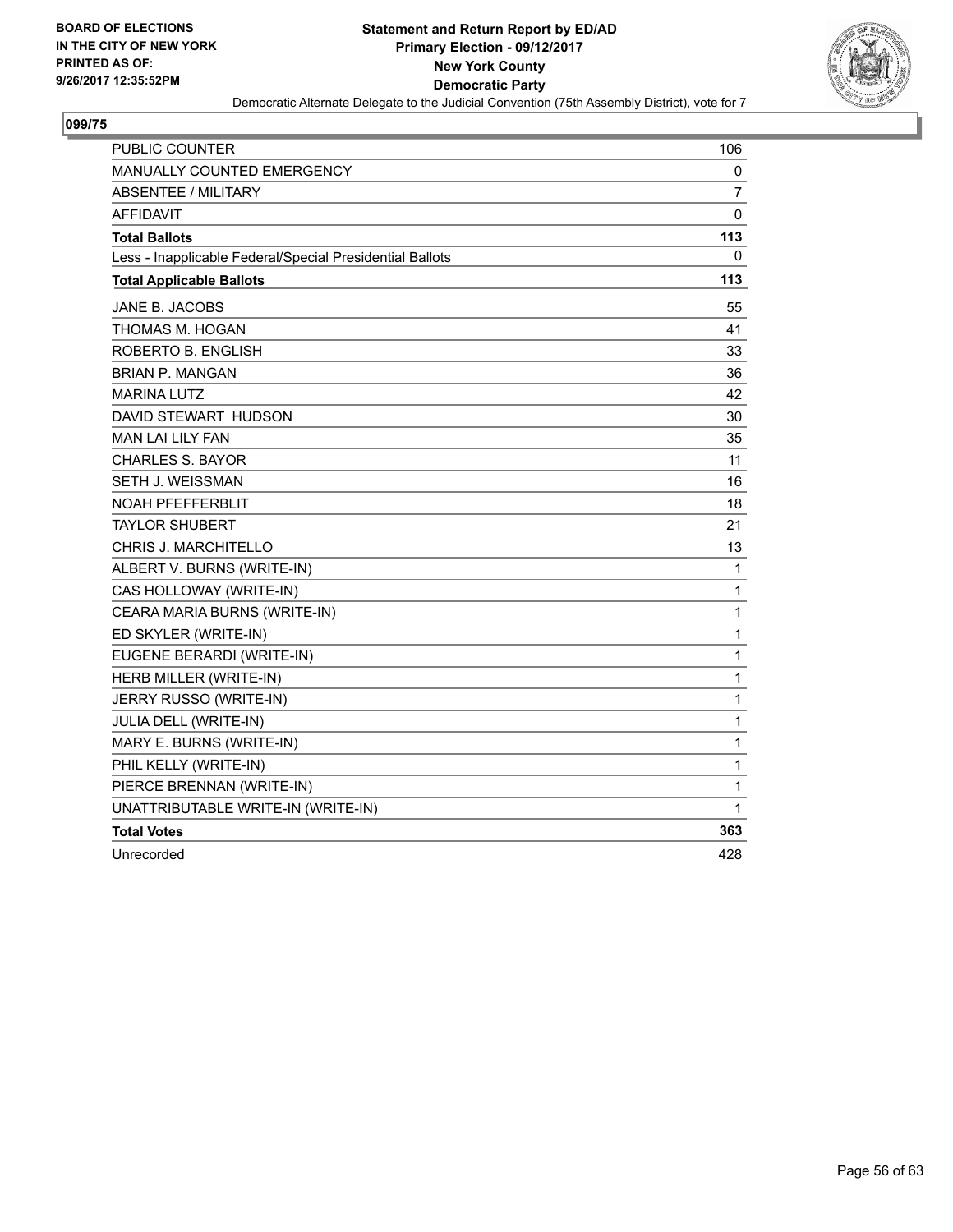

| <b>PUBLIC COUNTER</b>                                    | 85             |
|----------------------------------------------------------|----------------|
| MANUALLY COUNTED EMERGENCY                               | 0              |
| ABSENTEE / MILITARY                                      | 3              |
| <b>AFFIDAVIT</b>                                         | $\overline{2}$ |
| <b>Total Ballots</b>                                     | 90             |
| Less - Inapplicable Federal/Special Presidential Ballots | 0              |
| <b>Total Applicable Ballots</b>                          | 90             |
| JANE B. JACOBS                                           | 46             |
| THOMAS M. HOGAN                                          | 32             |
| ROBERTO B. ENGLISH                                       | 32             |
| <b>BRIAN P. MANGAN</b>                                   | 26             |
| <b>MARINA LUTZ</b>                                       | 34             |
| DAVID STEWART HUDSON                                     | 32             |
| <b>MAN LAI LILY FAN</b>                                  | 35             |
| <b>CHARLES S. BAYOR</b>                                  | 15             |
| <b>SETH J. WEISSMAN</b>                                  | 20             |
| <b>NOAH PFEFFERBLIT</b>                                  | 14             |
| <b>TAYLOR SHUBERT</b>                                    | 20             |
| CHRIS J. MARCHITELLO                                     | 14             |
| ALAN LEBOWITZ (WRITE-IN)                                 | 1              |
| ALISON FRICK (WRITE-IN)                                  | 1              |
| ANDREW G. CELLI JR (WRITE-IN)                            | 1              |
| DAVID LEBOWITZ (WRITE-IN)                                | 1              |
| JEREMY STEINEMANN (WRITE-IN)                             | 1              |
| MATTHEW LEBOWITZ (WRITE-IN)                              | 1              |
| MATTHEW POE (WRITE-IN)                                   | 1              |
| <b>Total Votes</b>                                       | 327            |
| Unrecorded                                               | 303            |
| 101/75 COMBINED into: 060/75                             |                |
| 102/75 COMBINED into: 060/75                             |                |
| 103/75 COMBINED into: 112/69                             |                |

**104/75 COMBINED into: 027/75**

**105/75 COMBINED into: 027/75**

**106/75 COMBINED into: 027/75**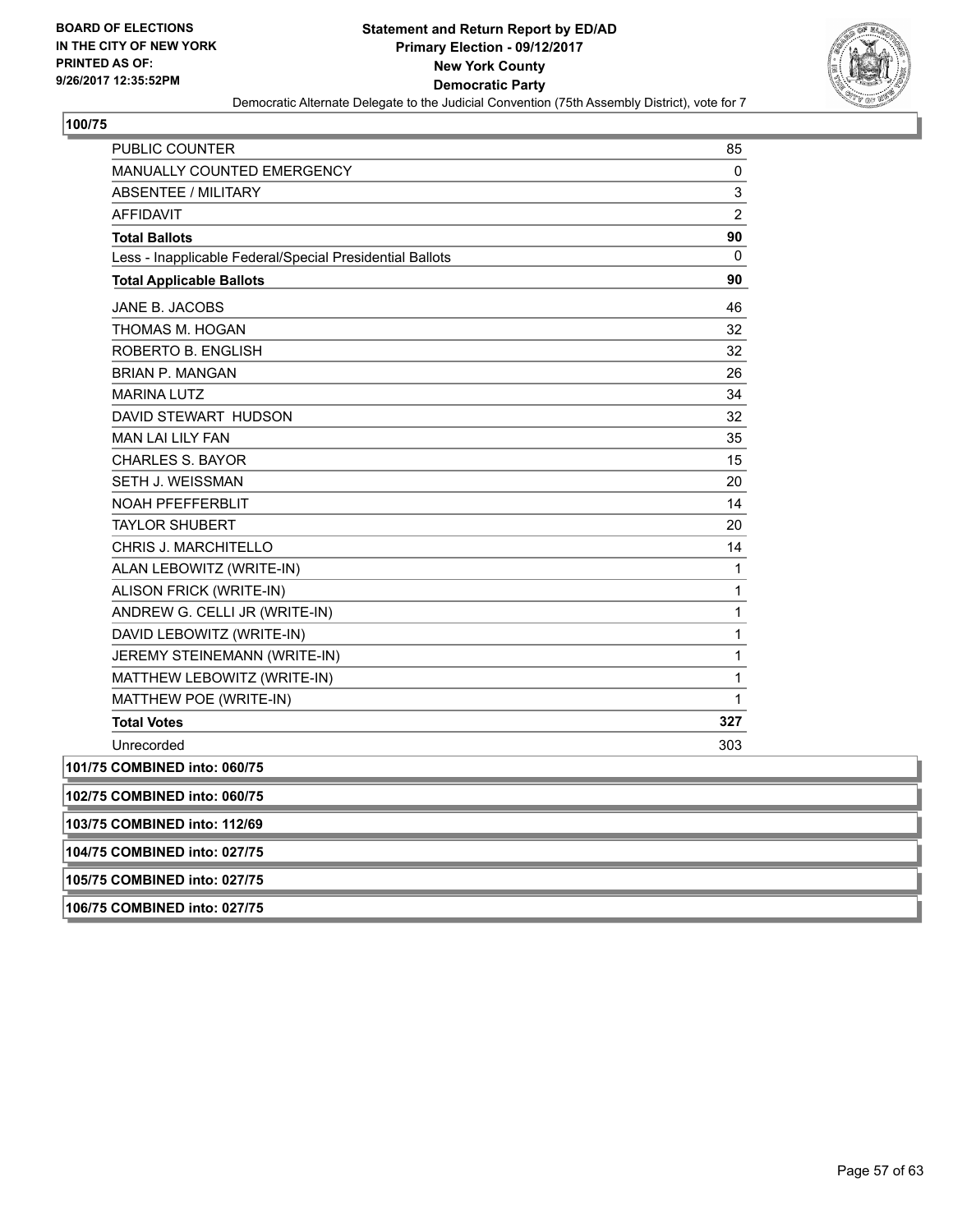

| <b>PUBLIC COUNTER</b>                                    | 70  |
|----------------------------------------------------------|-----|
| <b>MANUALLY COUNTED EMERGENCY</b>                        | 0   |
| <b>ABSENTEE / MILITARY</b>                               | 1   |
| <b>AFFIDAVIT</b>                                         | 0   |
| <b>Total Ballots</b>                                     | 71  |
| Less - Inapplicable Federal/Special Presidential Ballots | 0   |
| <b>Total Applicable Ballots</b>                          | 71  |
| JANE B. JACOBS                                           | 33  |
| THOMAS M. HOGAN                                          | 15  |
| ROBERTO B. ENGLISH                                       | 20  |
| <b>BRIAN P. MANGAN</b>                                   | 13  |
| <b>MARINA LUTZ</b>                                       | 25  |
| DAVID STEWART HUDSON                                     | 13  |
| <b>MAN LAI LILY FAN</b>                                  | 27  |
| <b>CHARLES S. BAYOR</b>                                  | 18  |
| <b>SETH J. WEISSMAN</b>                                  | 27  |
| <b>NOAH PFEFFERBLIT</b>                                  | 25  |
| <b>TAYLOR SHUBERT</b>                                    | 28  |
| <b>CHRIS J. MARCHITELLO</b>                              | 19  |
| <b>Total Votes</b>                                       | 263 |
| Unrecorded                                               | 234 |

| <b>PUBLIC COUNTER</b>                                    | 115 |
|----------------------------------------------------------|-----|
| <b>MANUALLY COUNTED EMERGENCY</b>                        | 0   |
| <b>ABSENTEE / MILITARY</b>                               | 4   |
| <b>AFFIDAVIT</b>                                         | 1   |
| <b>Total Ballots</b>                                     | 120 |
| Less - Inapplicable Federal/Special Presidential Ballots | 0   |
| <b>Total Applicable Ballots</b>                          | 120 |
| JANE B. JACOBS                                           | 59  |
| THOMAS M. HOGAN                                          | 41  |
| ROBERTO B. ENGLISH                                       | 47  |
| <b>BRIAN P. MANGAN</b>                                   | 42  |
| <b>MARINA LUTZ</b>                                       | 49  |
| DAVID STEWART HUDSON                                     | 38  |
| <b>MAN LAI LILY FAN</b>                                  | 48  |
| <b>CHARLES S. BAYOR</b>                                  | 21  |
| <b>SETH J. WEISSMAN</b>                                  | 19  |
| <b>NOAH PFEFFERBLIT</b>                                  | 17  |
| <b>TAYLOR SHUBERT</b>                                    | 21  |
| <b>CHRIS J. MARCHITELLO</b>                              | 19  |
| CAROL DEMECHE (WRITE-IN)                                 | 1   |
| <b>Total Votes</b>                                       | 422 |
| Unrecorded                                               | 418 |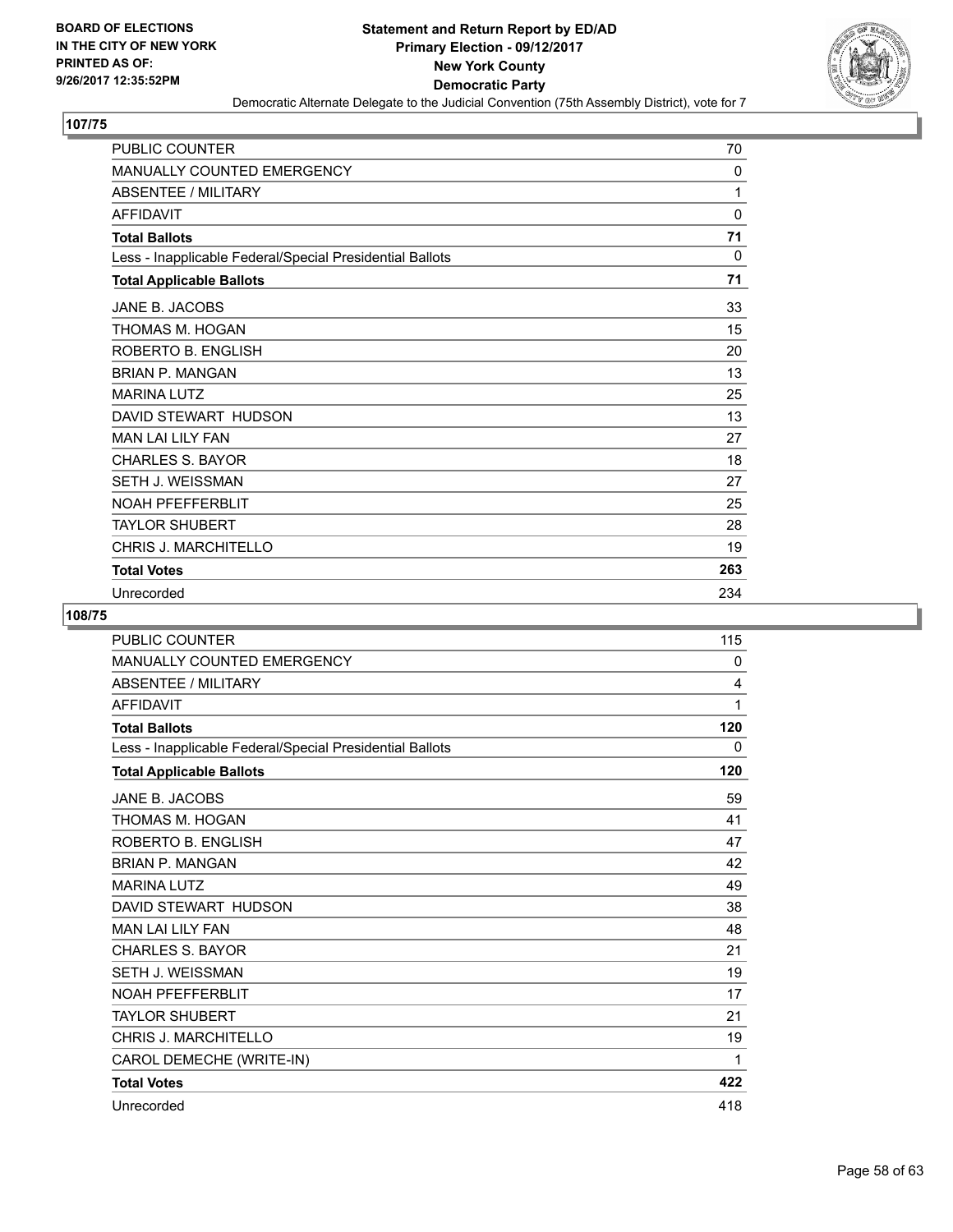

| <b>PUBLIC COUNTER</b>                                    | 56       |
|----------------------------------------------------------|----------|
| MANUALLY COUNTED EMERGENCY                               | 0        |
| <b>ABSENTEE / MILITARY</b>                               | 1        |
| <b>AFFIDAVIT</b>                                         | 0        |
| <b>Total Ballots</b>                                     | 57       |
| Less - Inapplicable Federal/Special Presidential Ballots | $\Omega$ |
| <b>Total Applicable Ballots</b>                          | 57       |
| JANE B. JACOBS                                           | 26       |
| THOMAS M. HOGAN                                          | 17       |
| ROBERTO B. ENGLISH                                       | 21       |
| <b>BRIAN P. MANGAN</b>                                   | 15       |
| <b>MARINA LUTZ</b>                                       | 23       |
| DAVID STEWART HUDSON                                     | 14       |
| <b>MAN LAI LILY FAN</b>                                  | 22       |
| <b>CHARLES S. BAYOR</b>                                  | 11       |
| SETH J. WEISSMAN                                         | 16       |
| <b>NOAH PFEFFERBLIT</b>                                  | 13       |
| <b>TAYLOR SHUBERT</b>                                    | 14       |
| <b>CHRIS J. MARCHITELLO</b>                              | 13       |
| <b>Total Votes</b>                                       | 205      |
| Unrecorded                                               | 194      |

| <b>PUBLIC COUNTER</b>                                    | 78       |
|----------------------------------------------------------|----------|
| <b>MANUALLY COUNTED EMERGENCY</b>                        | 0        |
| <b>ABSENTEE / MILITARY</b>                               | 1        |
| <b>AFFIDAVIT</b>                                         | 1        |
| <b>Total Ballots</b>                                     | 80       |
| Less - Inapplicable Federal/Special Presidential Ballots | $\Omega$ |
| <b>Total Applicable Ballots</b>                          | 80       |
| JANE B. JACOBS                                           | 49       |
| THOMAS M. HOGAN                                          | 29       |
| ROBERTO B. ENGLISH                                       | 29       |
| <b>BRIAN P. MANGAN</b>                                   | 28       |
| <b>MARINA LUTZ</b>                                       | 38       |
| DAVID STEWART HUDSON                                     | 28       |
| <b>MAN LAI LILY FAN</b>                                  | 33       |
| <b>CHARLES S. BAYOR</b>                                  | 10       |
| <b>SETH J. WEISSMAN</b>                                  | 21       |
| <b>NOAH PFEFFERBLIT</b>                                  | 14       |
| <b>TAYLOR SHUBERT</b>                                    | 18       |
| <b>CHRIS J. MARCHITELLO</b>                              | 18       |
| JOSHUA LLODRAT (WRITE-IN)                                | 1        |
| <b>Total Votes</b>                                       | 316      |
| Unrecorded                                               | 244      |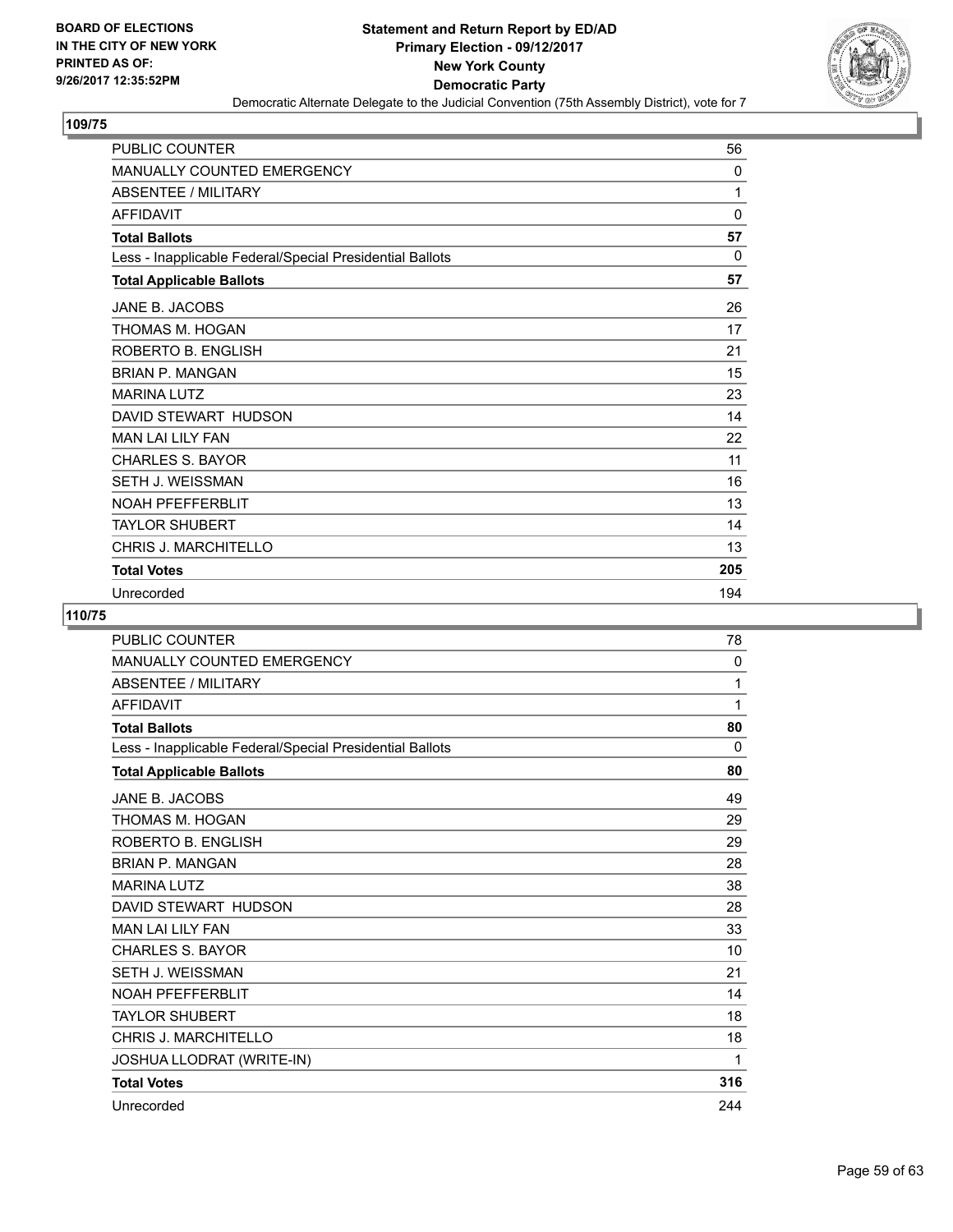

| <b>PUBLIC COUNTER</b>                                    | 85             |
|----------------------------------------------------------|----------------|
| MANUALLY COUNTED EMERGENCY                               | 0              |
| <b>ABSENTEE / MILITARY</b>                               | $\overline{7}$ |
| <b>AFFIDAVIT</b>                                         | 0              |
| <b>Total Ballots</b>                                     | 92             |
| Less - Inapplicable Federal/Special Presidential Ballots | $\Omega$       |
| <b>Total Applicable Ballots</b>                          | 92             |
| JANE B. JACOBS                                           | 43             |
| THOMAS M. HOGAN                                          | 30             |
| ROBERTO B. ENGLISH                                       | 37             |
| <b>BRIAN P. MANGAN</b>                                   | 24             |
| <b>MARINA LUTZ</b>                                       | 38             |
| DAVID STEWART HUDSON                                     | 22             |
| <b>MAN LAI LILY FAN</b>                                  | 33             |
| <b>CHARLES S. BAYOR</b>                                  | 10             |
| SETH J. WEISSMAN                                         | 10             |
| <b>NOAH PFEFFERBLIT</b>                                  | 12             |
| <b>TAYLOR SHUBERT</b>                                    | 15             |
| <b>CHRIS J. MARCHITELLO</b>                              | $\overline{7}$ |
| <b>Total Votes</b>                                       | 281            |
| Unrecorded                                               | 363            |

| <b>PUBLIC COUNTER</b>                                    | 264      |
|----------------------------------------------------------|----------|
| MANUALLY COUNTED EMERGENCY                               | 0        |
| <b>ABSENTEE / MILITARY</b>                               | 6        |
| <b>AFFIDAVIT</b>                                         | $\Omega$ |
| <b>Total Ballots</b>                                     | 270      |
| Less - Inapplicable Federal/Special Presidential Ballots | 0        |
| <b>Total Applicable Ballots</b>                          | 270      |
| JANE B. JACOBS                                           | 148      |
| THOMAS M. HOGAN                                          | 116      |
| ROBERTO B. ENGLISH                                       | 106      |
| <b>BRIAN P. MANGAN</b>                                   | 113      |
| <b>MARINA LUTZ</b>                                       | 118      |
| DAVID STEWART HUDSON                                     | 109      |
| <b>MAN LAI LILY FAN</b>                                  | 116      |
| <b>CHARLES S. BAYOR</b>                                  | 43       |
| <b>SETH J. WEISSMAN</b>                                  | 57       |
| <b>NOAH PFEFFERBLIT</b>                                  | 38       |
| <b>TAYLOR SHUBERT</b>                                    | 39       |
| CHRIS J. MARCHITELLO                                     | 37       |
| DANIEL CHIN (WRITE-IN)                                   | 1        |
| JAMES BAMBURY (WRITE-IN)                                 | 1        |
| <b>Total Votes</b>                                       | 1,042    |
| Unrecorded                                               | 848      |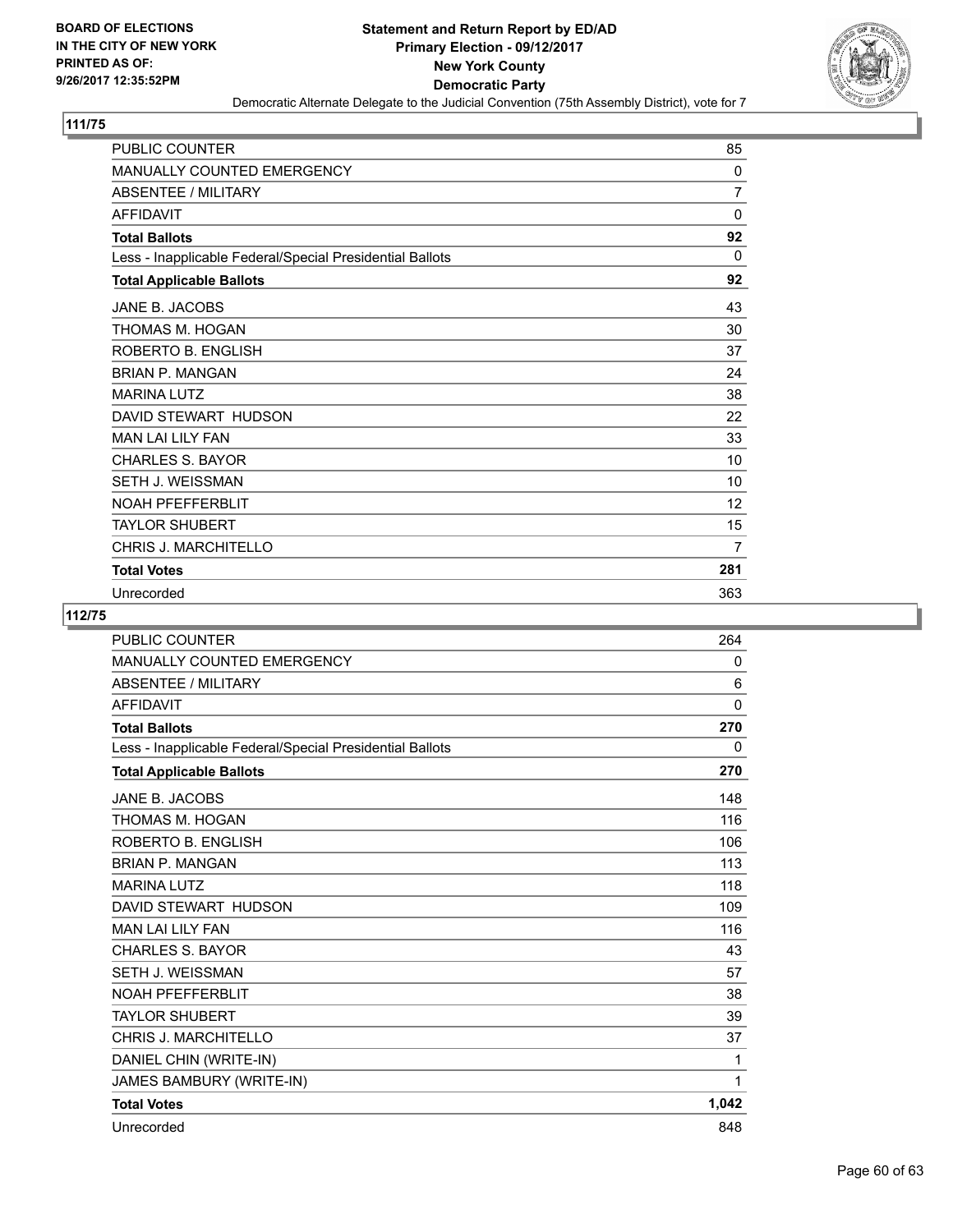

| PUBLIC COUNTER                                           | 93           |
|----------------------------------------------------------|--------------|
| <b>MANUALLY COUNTED EMERGENCY</b>                        | $\Omega$     |
| <b>ABSENTEE / MILITARY</b>                               | 1            |
| <b>AFFIDAVIT</b>                                         | $\mathbf{0}$ |
| <b>Total Ballots</b>                                     | 94           |
| Less - Inapplicable Federal/Special Presidential Ballots | $\Omega$     |
| <b>Total Applicable Ballots</b>                          | 94           |
| JANE B. JACOBS                                           | 45           |
| THOMAS M. HOGAN                                          | 39           |
| ROBERTO B. ENGLISH                                       | 33           |
| <b>BRIAN P. MANGAN</b>                                   | 30           |
| <b>MARINA LUTZ</b>                                       | 38           |
| DAVID STEWART HUDSON                                     | 35           |
| <b>MAN LAI LILY FAN</b>                                  | 36           |
| <b>CHARLES S. BAYOR</b>                                  | 16           |
| <b>SETH J. WEISSMAN</b>                                  | 21           |
| <b>NOAH PFEFFERBLIT</b>                                  | 21           |
| <b>TAYLOR SHUBERT</b>                                    | 19           |
| <b>CHRIS J. MARCHITELLO</b>                              | 14           |
| <b>Total Votes</b>                                       | 347          |
| Unrecorded                                               | 311          |

| <b>PUBLIC COUNTER</b>                                    | 211 |
|----------------------------------------------------------|-----|
| <b>MANUALLY COUNTED EMERGENCY</b>                        | 0   |
| <b>ABSENTEE / MILITARY</b>                               | 5   |
| <b>AFFIDAVIT</b>                                         | 0   |
| <b>Total Ballots</b>                                     | 216 |
| Less - Inapplicable Federal/Special Presidential Ballots | 0   |
| <b>Total Applicable Ballots</b>                          | 216 |
| JANE B. JACOBS                                           | 107 |
| THOMAS M. HOGAN                                          | 78  |
| ROBERTO B. ENGLISH                                       | 79  |
| <b>BRIAN P. MANGAN</b>                                   | 74  |
| <b>MARINA LUTZ</b>                                       | 81  |
| DAVID STEWART HUDSON                                     | 70  |
| <b>MAN LAI LILY FAN</b>                                  | 82  |
| <b>CHARLES S. BAYOR</b>                                  | 41  |
| <b>SETH J. WEISSMAN</b>                                  | 40  |
| <b>NOAH PFEFFERBLIT</b>                                  | 32  |
| <b>TAYLOR SHUBERT</b>                                    | 28  |
| <b>CHRIS J. MARCHITELLO</b>                              | 24  |
| <b>Total Votes</b>                                       | 736 |
| Unrecorded                                               | 776 |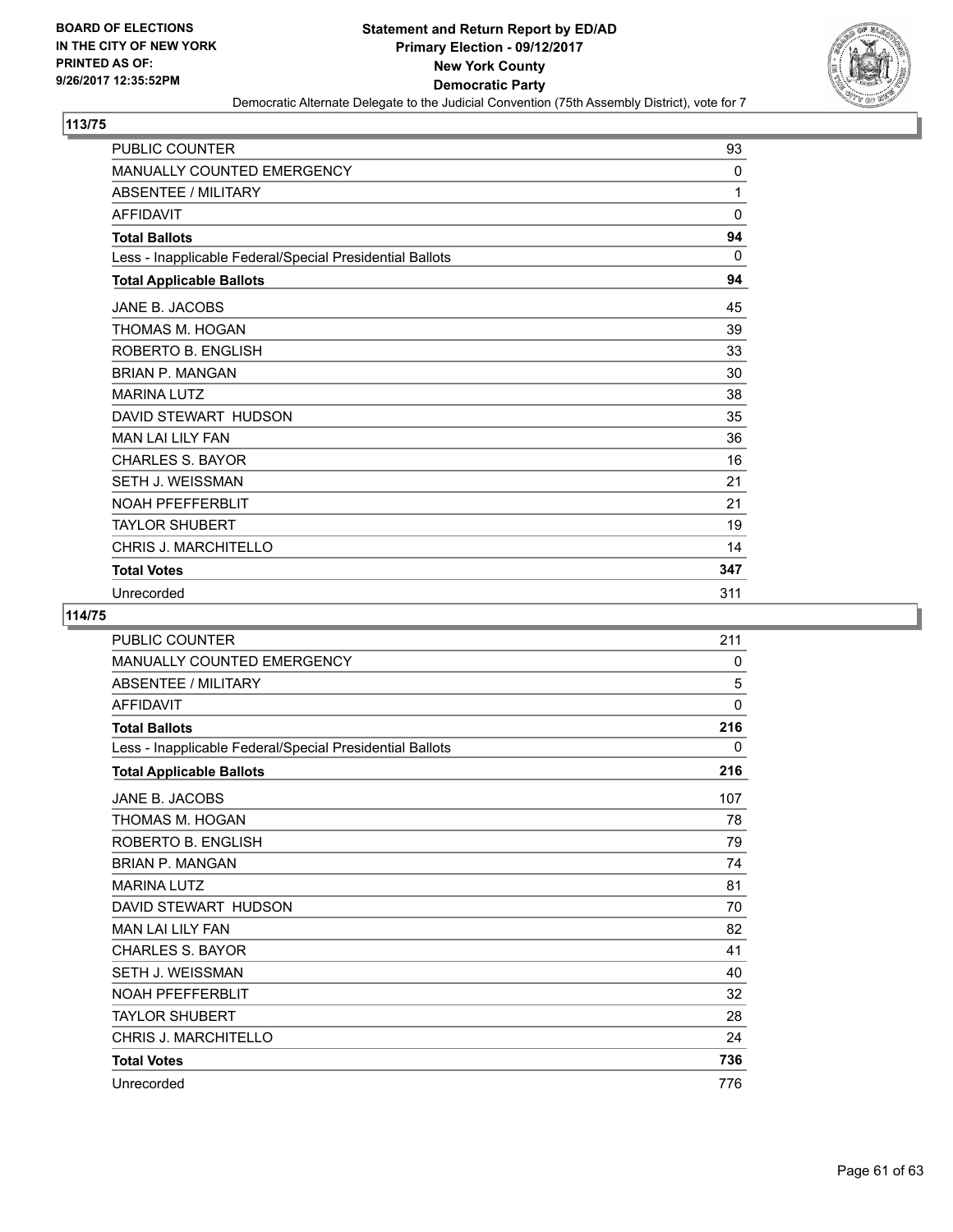

| <b>PUBLIC COUNTER</b>                                    | 94             |
|----------------------------------------------------------|----------------|
| <b>MANUALLY COUNTED EMERGENCY</b>                        | 0              |
| <b>ABSENTEE / MILITARY</b>                               | 2              |
| <b>AFFIDAVIT</b>                                         | $\overline{2}$ |
| <b>Total Ballots</b>                                     | 98             |
| Less - Inapplicable Federal/Special Presidential Ballots | 0              |
| <b>Total Applicable Ballots</b>                          | 98             |
| JANE B. JACOBS                                           | 47             |
| THOMAS M. HOGAN                                          | 39             |
| ROBERTO B. ENGLISH                                       | 36             |
| <b>BRIAN P. MANGAN</b>                                   | 28             |
| <b>MARINA LUTZ</b>                                       | 39             |
| DAVID STEWART HUDSON                                     | 30             |
| <b>MAN LAI LILY FAN</b>                                  | 41             |
| <b>CHARLES S. BAYOR</b>                                  | 15             |
| <b>SETH J. WEISSMAN</b>                                  | 18             |
| <b>NOAH PFEFFERBLIT</b>                                  | 15             |
| <b>TAYLOR SHUBERT</b>                                    | 15             |
| CHRIS J. MARCHITELLO                                     | 17             |
| CORY JOHNSON (WRITE-IN)                                  | 1              |
| SCOTT STRINGER (WRITE-IN)                                | 1              |
| <b>Total Votes</b>                                       | 342            |
| Unrecorded                                               | 344            |